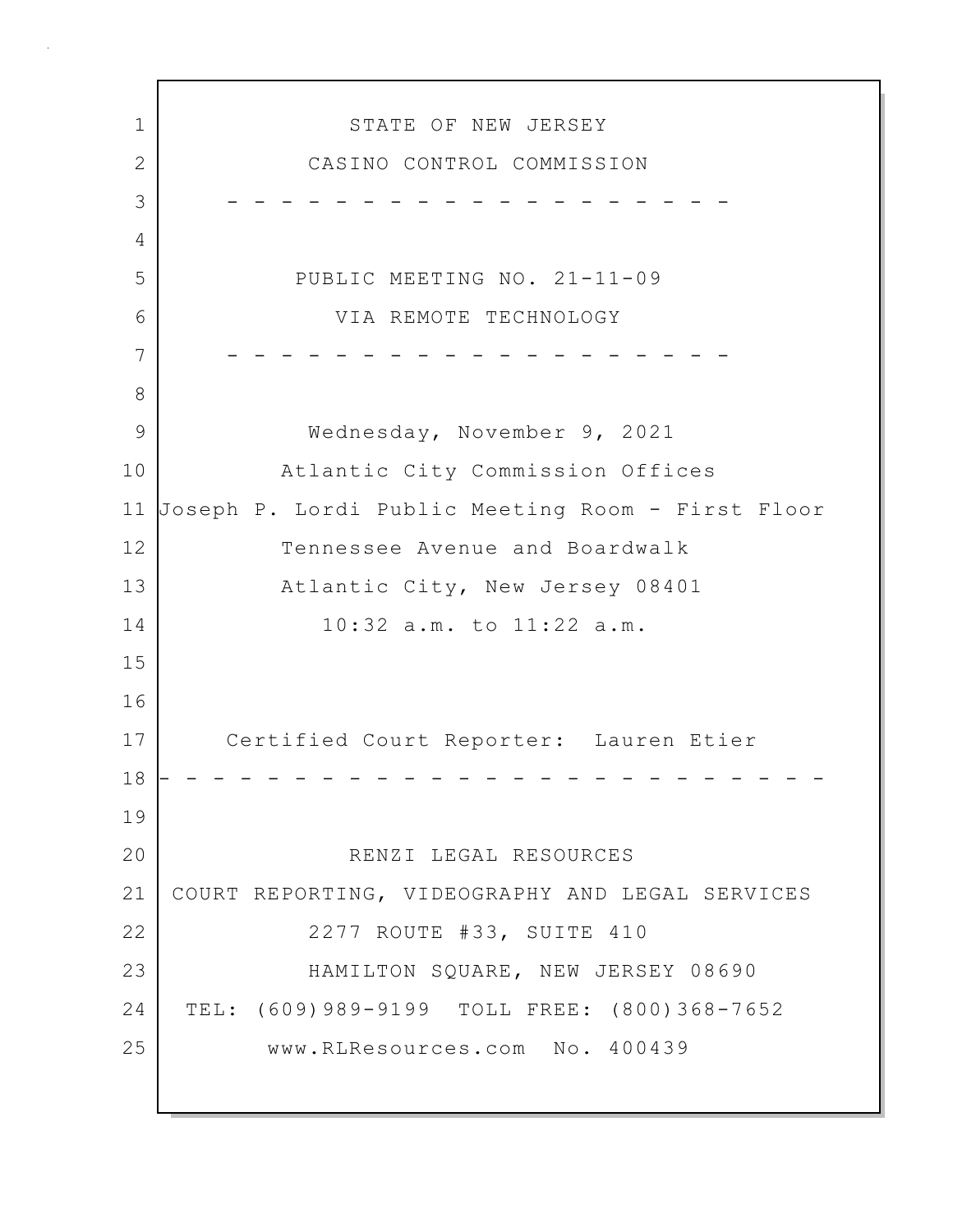1 B E F O R E: 2 CASINO CONTROL COMMISSION: 3 JAMES T. PLOUSIS, CHAIR 4 ALISA COOPER, VICE CHAIR 5 JOYCE MOLLINEAUX, COMMISSIONER 6 7 PRESENT FOR THE CASINO CONTROL COMMISSION: 8 DARYL W. NANCE, PROGRAM SUPERVISOR/ 9 OPRA CUSTODIAN 10 11 OFFICE OF THE GENERAL COUNSEL: 12 DIANNA W. FAUNTLEROY, GENERAL COUNSEL/ 13 EXECUTIVE SECRETARY 14 TERESA M. PIMPINELLI, SENIOR COUNSEL 15 16 DIVISION OF GAMING ENFORCEMENT: 17 DEPUTY ATTORNEYS GENERAL: 18 SARA BEN-DAVID 19 JORDAN HOLLANDER 20 TRACY RICHARDSON 21 CONNOR MARTIN 22 JOCELYN FIETKIEWICZ 23 24 25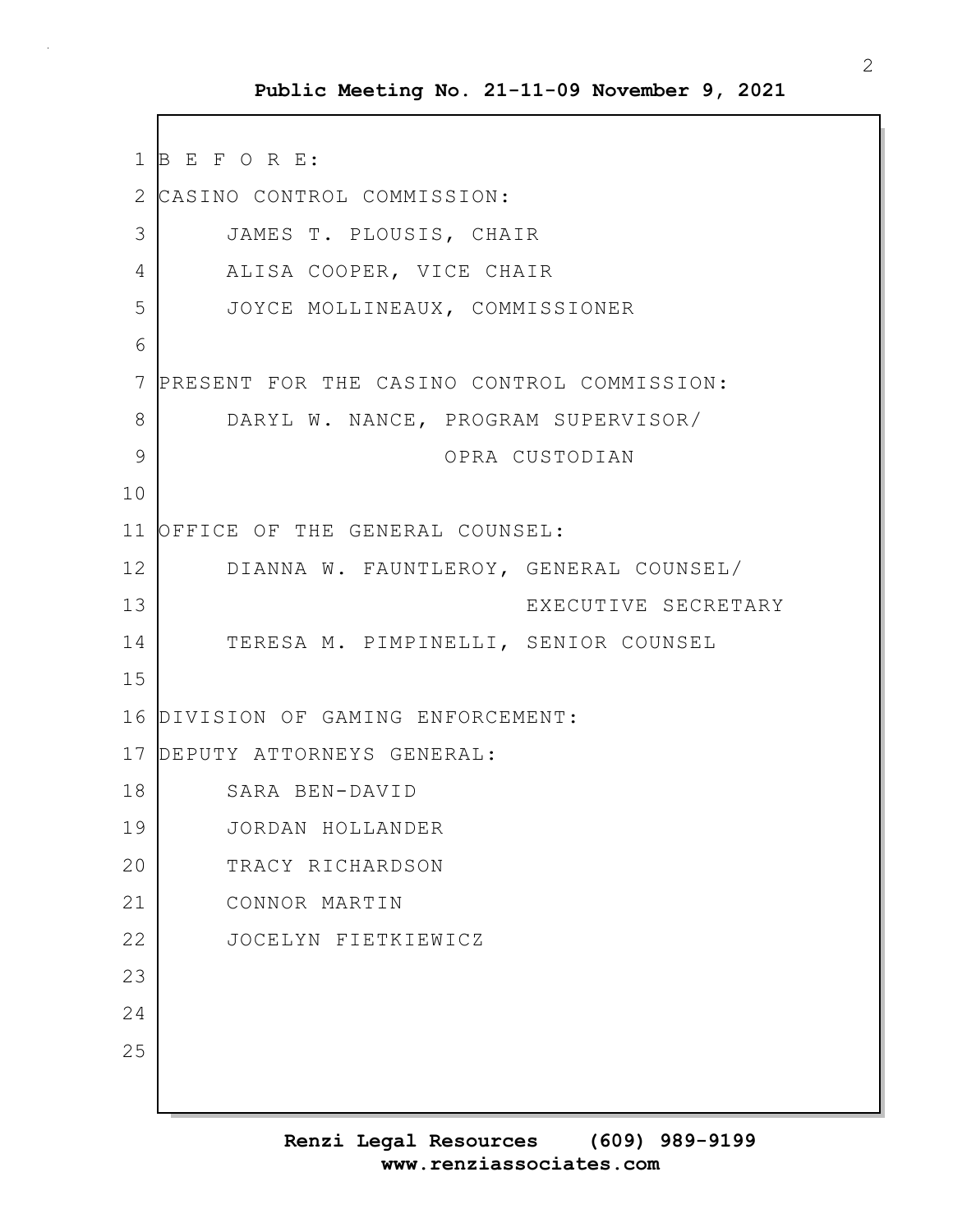#### **Public Meeting No. 21-11-09 November 9, 2021**

```
1 A P P E A R A N C E S:
 2 DIANNA W. FAUNTLEROY, GENERAL COUNSEL
 3
 4 COOPER LEVENSON ATTORNEYS AT LAW
 5 LYNNE L. KAUFMAN, ESQ.
 6
7 BESSIE SACCO, ESQ.
8 KIM HARRISON, ESQ.
9 MICHAEL FABIUS, ESQ.
10 HOLLY EICHER, ESQ.
11 PAT MADAMBA, ESQ.
12
13
14
15
16
17
18
19
20
21
22
23
24
25
```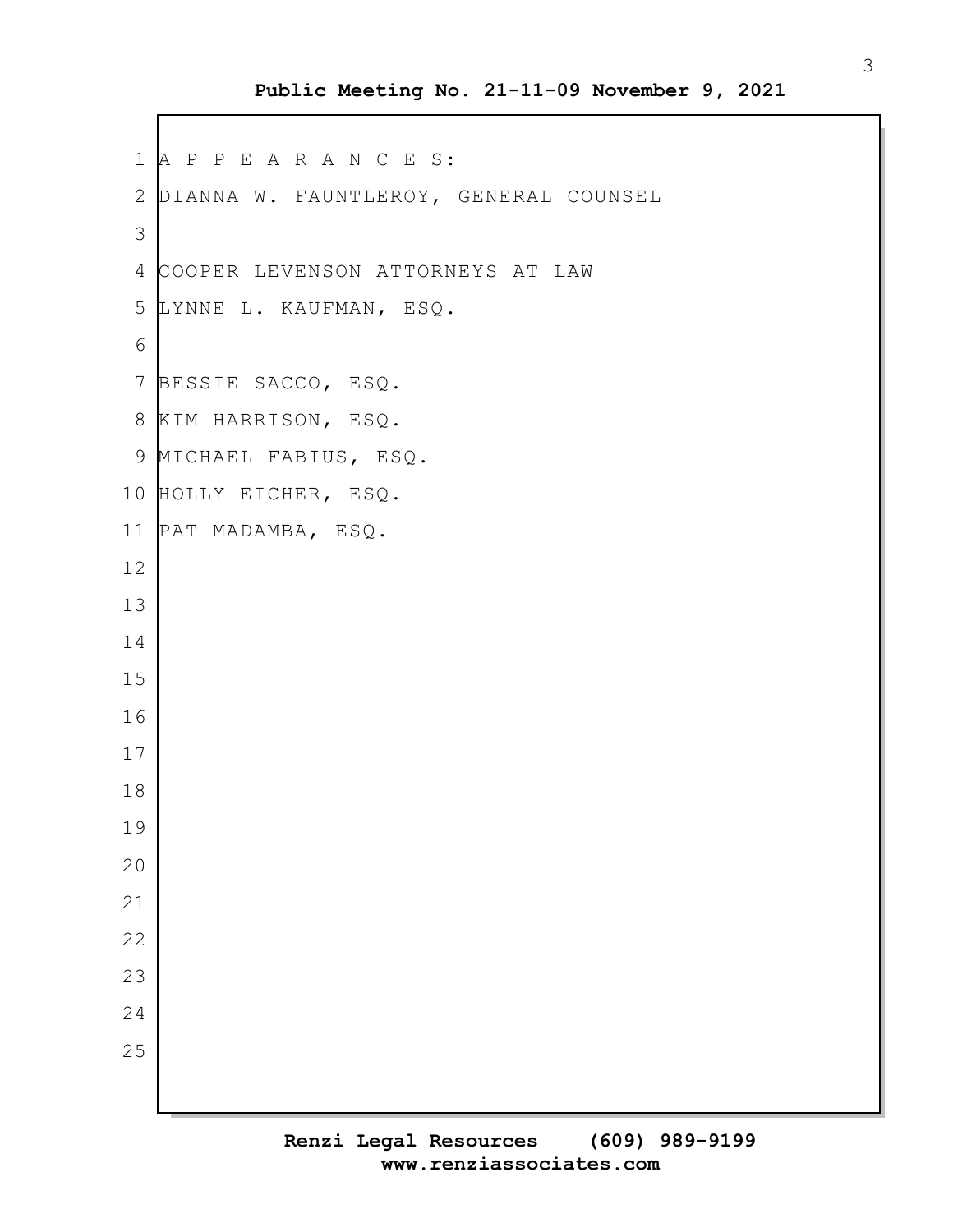1 AGENDA 2 PUBLIC MEETING NO. 21-11-09 3 NOVEMBER 9, 2021, 10:32 A.M. 4 ITEM PAGE VOTE 5 Opening Statement 9 6 1 Ratification of the minutes of 11 11 7 October 13, 2021 and October 14, 2021 8 public meeting 9 2 Applications for initial casino key 12 12 10 employee licenses and/or for 11 qualification 12 a) Kevin P. Coulter 13 b) Kelli S. Grate 14 c) John R. Howard, III 15 d) Casey L. Kenney-Erdman 16 e) Dennis Ricci 17 f) Aaron Woodall 18 | q) Kenya Evans 19 3 Applications for resubmitted casino 14 15 20 key employee licenses and/or for 21 qualification 22 a) Heather M. Allen 23 b) Anthony M. Ashman 24 c) Linda A. Cummins 25 (AGENDA CONTINUED)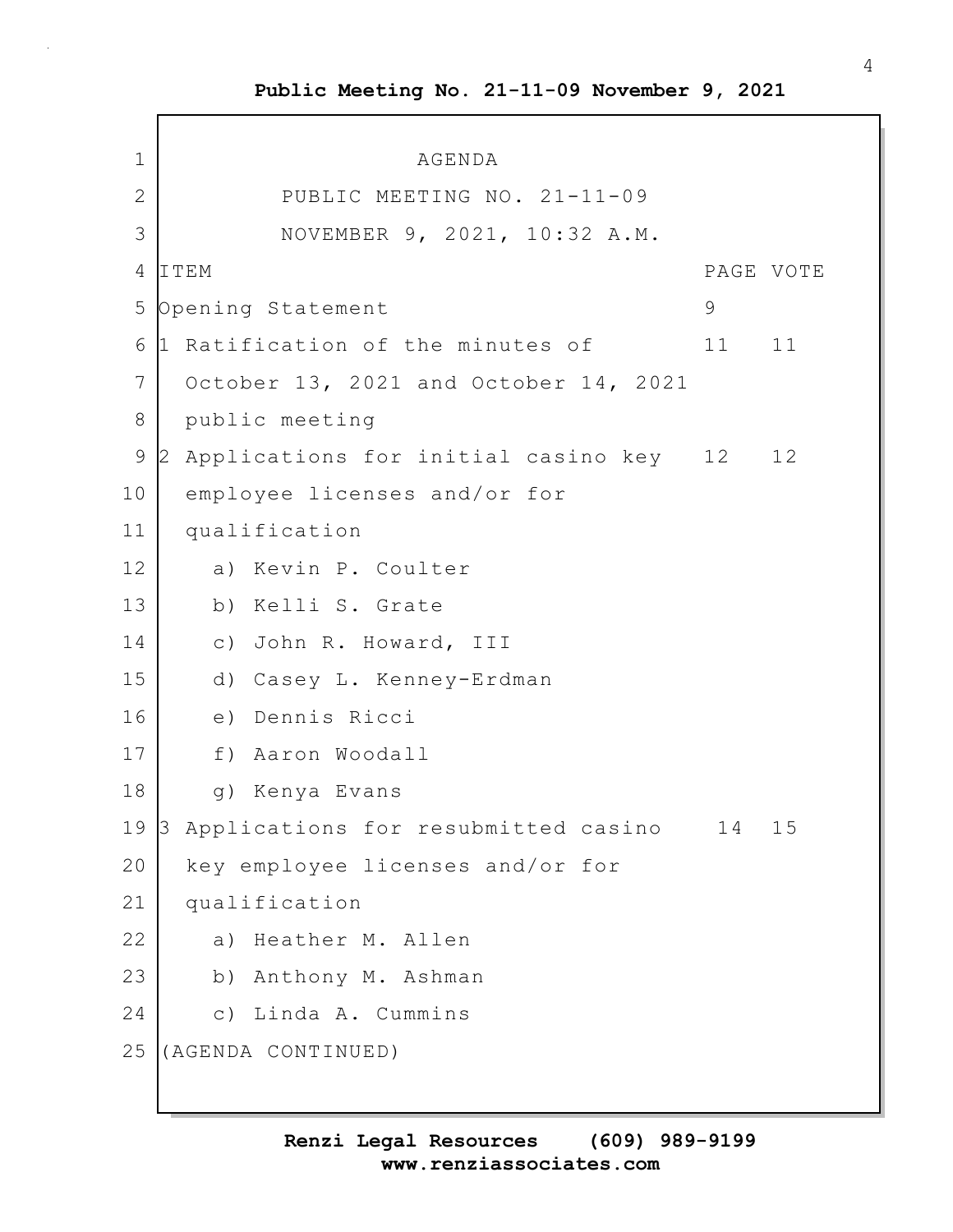# **Public Meeting No. 21-11-09 November 9, 2021**

 $\mathbf{r}$ 

| 1            |                  | CONTINUED AGENDA                  |           |
|--------------|------------------|-----------------------------------|-----------|
| $\mathbf{2}$ |                  | PUBLIC MEETING NO. 21-11-09       |           |
| 3            |                  | NOVEMBER 9, 2021, 10:32 A.M.      |           |
| 4            | ITEM             |                                   | PAGE VOTE |
| 5            |                  | d) Robert H. Deissler             |           |
| 6            |                  | e) Charles D. Evans, Jr.          |           |
| 7            | f)               | Elaine Fabel                      |           |
| $8\,$        | q)               | John W. Fox, Jr.                  |           |
| $\mathsf 9$  |                  | h) Robert D. Haines               |           |
| 10           | i)               | Lynn W. Juliano                   |           |
| 11           | $\overline{1}$ ) | Harry S. Klaiss, Jr.              |           |
| 12           |                  | k) Anabelle Lin                   |           |
| 13           |                  | 1) Donna M. Martin                |           |
| 14           |                  | m) Renee D. Nelson                |           |
| 15           |                  | n) Crystal D. Patel               |           |
| 16           |                  | o) Michael A. Petta               |           |
| 17           |                  | p) Tammy L. Powell                |           |
| 18           |                  | q) Alan J. Rivin                  |           |
| 19           |                  | r) Joann Sullivan                 |           |
| 20           | S)               | Joanne Zoda                       |           |
| 21           | l4               | Approvals through Delegation of   | 17        |
| 22           |                  | Authority between October 6, 2021 |           |
| 23           |                  | and November 2, 2021, pursuant    |           |
| 24           |                  | to Resolution No. 17-01-11-11-C   |           |
| 25           |                  | (AGENDA CONTINUED)                |           |
|              |                  |                                   |           |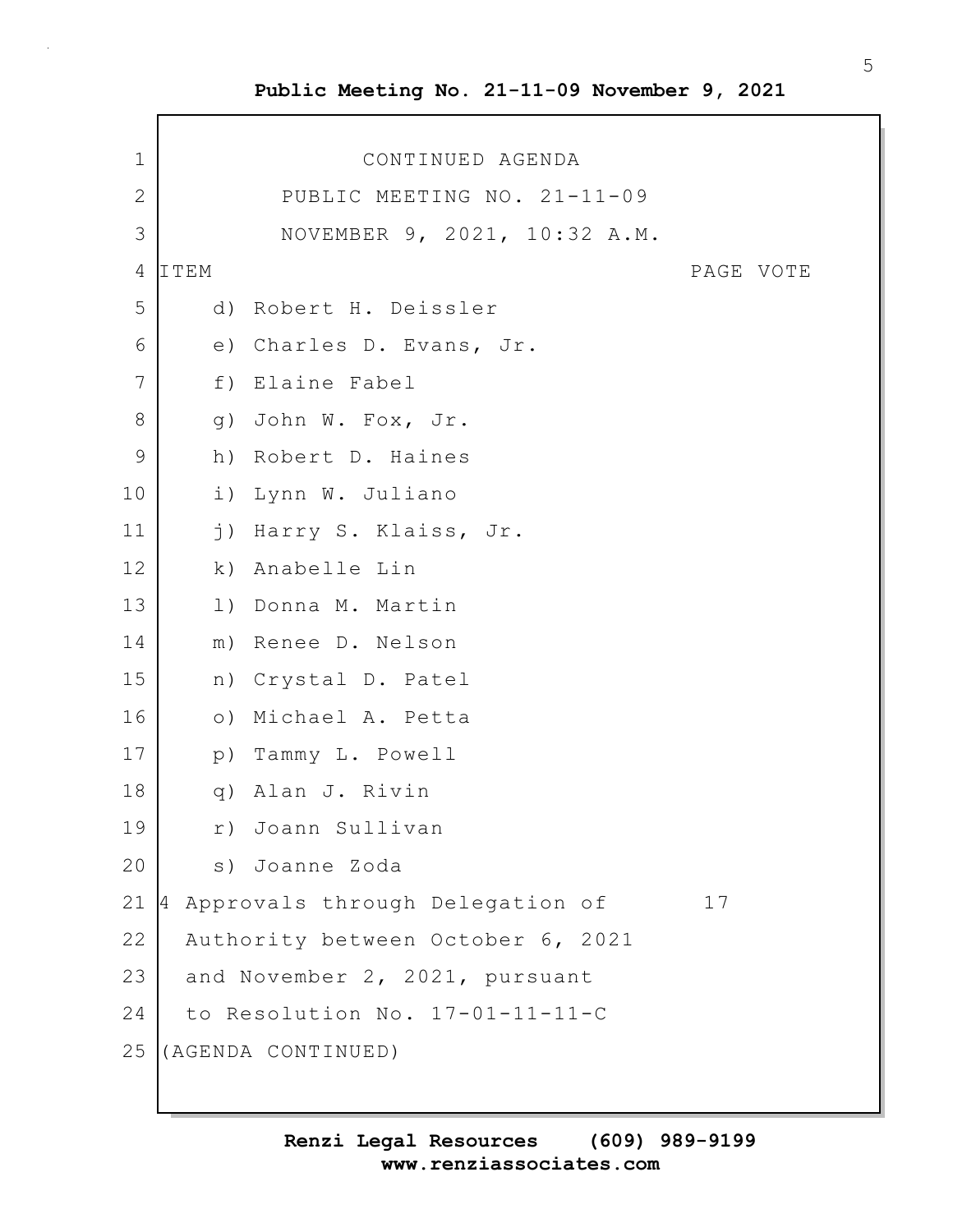## **Public Meeting No. 21-11-09 November 9, 2021**

 $\bar{z}$ 

| 6                                                                                                                                                                                                                                                                                                                                                                                                                                                                                                                                                                                                                                                                                                                                                                                                                                                                                                                                                                                                                | $\,8\,$                                                                                                                                                                                                                                                                                                                                                                                                                                                                                                                                                                                                                                                                                                                                                                                                                                                                                                                                                                                                                                                                                                                                                                                                                                                                     |
|------------------------------------------------------------------------------------------------------------------------------------------------------------------------------------------------------------------------------------------------------------------------------------------------------------------------------------------------------------------------------------------------------------------------------------------------------------------------------------------------------------------------------------------------------------------------------------------------------------------------------------------------------------------------------------------------------------------------------------------------------------------------------------------------------------------------------------------------------------------------------------------------------------------------------------------------------------------------------------------------------------------|-----------------------------------------------------------------------------------------------------------------------------------------------------------------------------------------------------------------------------------------------------------------------------------------------------------------------------------------------------------------------------------------------------------------------------------------------------------------------------------------------------------------------------------------------------------------------------------------------------------------------------------------------------------------------------------------------------------------------------------------------------------------------------------------------------------------------------------------------------------------------------------------------------------------------------------------------------------------------------------------------------------------------------------------------------------------------------------------------------------------------------------------------------------------------------------------------------------------------------------------------------------------------------|
| <b>CONTINUED AGENDA</b><br>$\mathbf 1$<br>$\overline{2}$<br>PUBLIC MEETING NO. 21-11-09<br>3<br>NOVEMBER 9, 2021, 10:32 A.M.<br><b>ITEM</b><br>PAGE VOTE<br>4<br>5 Requests for inactivation of casino 19 20<br>5<br>key employee licenses<br>6<br>7<br>a) Blaze Catania<br>$\,$ $\,$<br>b) Barbara H. Glutz<br>9<br>c) Harshad Patel<br>d) Liliana M. Vargas<br>10<br>6 Consideration of the lapse of<br>21<br>11<br>21<br>12<br>casino key employee licenses<br>13<br>a) Danyell R. Miller<br>14<br>b) Tracy S. Osterloo-Sampson<br>15<br>c) Louise Prange<br>7 Petition of Tropicana Atlantic<br>16<br>22 24<br>City Corp (d/b/a Tropicana<br>17<br>18<br>Atlantic City), for the issuance<br>19<br>of a temporary casino key employee<br>20<br>license to Thomas Cassella, pursuant<br>21<br>to N.J.S.A. $5:12-89(e)$ ; and to<br>22<br>permit him to assume the duties<br>23<br>and exercise the powers of Vice<br>24<br>President of Security, pending<br>25<br>plenary qualification                      | <b>CONTINUED AGENDA</b><br>1<br>$\boldsymbol{2}$<br>PUBLIC MEETING NO. 21-11-09<br>3<br>NOVEMBER 9, 2021, 10:32 A.M.<br>ITEM<br><b>PAGE VOTE</b><br>4<br>5<br>11 Joint Petition of OCRM, LLC and<br>34 36<br>AC Ocean Walk, LLC (d/b/a Ocean<br>6<br>$\tau$<br>Casino Resort), for the issuance of<br>8<br>temporary casino key employee licenses<br>9<br>to Bruce Dall and John Policicchio,<br>10<br>pursuant to N.J.S.A. 5:12-89(e) and<br>11<br>waivers of the residency requirement<br>12<br>pursuant to N.J.S.A. 5:12-89(b)4<br>13<br>(PRN 2772105)<br>12 Joint Petition of MGM Lessee, LLC<br>14<br>37 48<br>MGP Lessor, LLC and Marina District<br>15<br>16<br>Development Company, LLC for approval<br>17<br>of an Amended and Restated Master Lease<br>18<br>and Amended Sublease related to Marina<br>19<br>District Development Company, LLC<br>20<br>(PRN 2772105)<br>Public Comment<br>21<br>50<br>22<br>Adjournment<br>51<br>23<br>24<br>25                                                                                                                                                                                                                                                                                                                  |
| 7                                                                                                                                                                                                                                                                                                                                                                                                                                                                                                                                                                                                                                                                                                                                                                                                                                                                                                                                                                                                                | 9                                                                                                                                                                                                                                                                                                                                                                                                                                                                                                                                                                                                                                                                                                                                                                                                                                                                                                                                                                                                                                                                                                                                                                                                                                                                           |
| <b>CONTINUED AGENDA</b><br>1<br>$\overline{\mathbf{c}}$<br>PUBLIC MEETING NO. 21-11-09<br>3<br>NOVEMBER 9, 2021, 10:32 A.M.<br><b>ITEM</b><br>PAGE VOTE<br>4<br>8 Consideration of the plenary<br>26 27<br>5<br>qualification of Gene P. Lee to<br>6<br>serve as Senior Vice President of<br>7<br>8<br>Strategic Analytics for Caesars<br>9<br>Entertainment, Inc.<br>9 Amended Petition of MGA Gaming NJ<br>28 30<br>10<br>11<br>LLC and DGMB Casino, LLC, for the<br>12<br>issuance of a temporary casino key<br>13<br>employee license to Jody Madigan<br>14<br>pursuant to N.J.S.A. 5:12-89(e)<br>15<br>and a waiver of the residency<br>16<br>requirement pursuant to N.J.S.A.<br>17<br>5:12-89(b)4 (PRN 2772101)<br>18<br>10 Consideration of the temporary or 31 32<br>19<br>plenary qualification of Michael A.<br>20<br>Fedorko to serve as a Member of the<br>21<br>Audit Committees of Boardwalk 1000<br>22<br>LLC and HR Atlantic City, LLC<br>23<br>(PRN 2882103)<br>24<br>25<br>(AGENDA CONTINUED) | (Public Meeting was commenced at<br>1<br>$10:32$ a.m.)<br>2<br>3<br>MR. NANCE: Good morning. I'd like<br>to read the opening statement. This is to advise<br>4<br>the general public that in compliance with<br>5<br>Chapter 231 of the Public Laws of 1975 entitled<br>6<br>Senator Byron M. Baer Open Public Meeting Act,<br>7<br>the New Jersey Casino Control Commission on<br>8<br>9<br>December 9th 2020 filed with the Secretary of<br>State at the Statehouse in Trenton an annual<br>10<br>meeting schedule.<br>11<br>12<br>On December 9th 2020, copies were<br>13<br>mailed to subscribers. Any member of the public<br>14<br>who wish to address the Commission will be given<br>an opportunity to do so before the Commission<br>15<br>16<br>adjourns for the day. Please acknowledge the<br>Pledge of Allegiance.<br>17<br>18<br>(The Flag Salute was Recited.)<br>19<br>MR. PLOUSIS: Good morning. Welcome<br>everyone who is joining us remotely today. As a<br>20<br>21<br>measure to mitigate the spread of COVID-19 and to<br>22<br>protect the health and safety of meeting<br>23<br>participants as well as the members of the public<br>interested in the meeting, the Commission is<br>24<br>continuing to use remote collaboration technology<br>25 |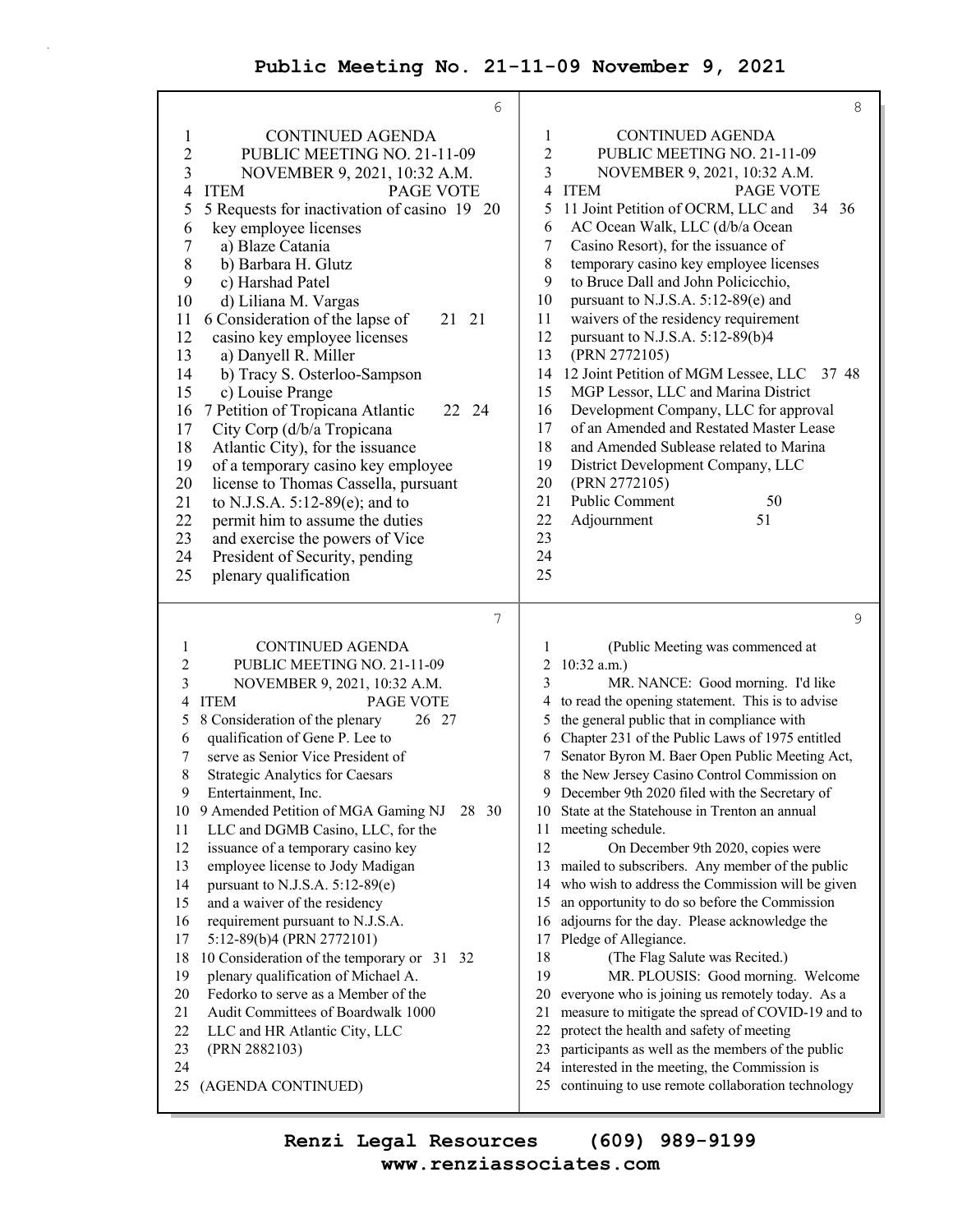10 1 for meeting participants. 2 The public is able to listen through 3 access provided on the Commission's website as 4 well as through our YouTube channel. We will 5 accept public comments via email. Public 6 comments can be sent to 7 public.comments@ccc.state.nj.us. I will repeat 8 that. Public comments can be sent to 9 public.comments@ccc.state.nj.us, beginning now 10 and any time throughout the meeting, ending at 11 the time of adjournment. 12 This meeting is being transcribed as 13 well as recorded and minutes will be available on 14 our website in due course. To meeting 15 participants, I ask that you follow the 16 instructions provided with the web link or audio 17 call in code and place your phones on mute until 18 your matter is called. Also, please remember to 19 identify yourself before speaking. Thank you. 20 MS. FAUNTLEROY: Good morning, Mr. 21 Chairman, Vice Chair Cooper, Commissioners. 22 Please answer your name when I call for the 23 record, please. Commissioner Mollineaux? 24 MS. MOLLINEAUX: Present. 25 MS. FAUNTLEROY: Vice Chair Cooper? 11 1 ITEM NO. 1 2 MS. COOPER: Present. 3 MS. FAUNTLEROY: And Chairman 4 Plousis? 5 MR. PLOUSIS: Present. 6 MS. FAUNTLEROY: Matters in closed 7 session this morning included approval of the 8 October 13, 2021 closed session minutes, approval 9 of the October 13, 2021 executive session 10 minutes, review of litigation in the matter of 11 Torres versus the City of Atlantic City and 12 Casino Control Commission, approval of the hiring 13 of Queen Harvey to the position of licensing 14 analyst, program client compliance and support 15 specialist II. 16 The first matter for your 17 consideration is the ratification of the minutes 18 of October 13, 2021 through October 14, 2021 19 public meeting. 20 MR. PLOUSIS: Are there any 21 questions for counsel or corrections? Hearing 22 none, is there a motion? 23 MS. COOPER: Mr. Chairman, I move to 24 ratify the minutes of October 13th and 14th 2021. 25 MR. PLOUSIS: Is there a second? 12 1 ITEM NO. 2 2 MS. MOLLINEAUX: Mr. Chairman, I 3 second the motion. 4 MR. PLOUSIS: Any further 5 discussion? Hearing none, all in favor say aye. 6 BOARD MEMBERS: Aye. 7 MR. PLOUSIS: Opposed, same sign. 8 Ayes have it. 9 MS. FAUNTLEROY: Thank you. Item 10 number 2, applications for initial casino key 11 employee licenses and or for qualification. They 12 include, Kevin P. Coulter, Kelli S. Grate, also 13 known as Kelli S. Marsh; John R. Howard, III, 14 Casey L. Kenney-Erdman, Dennis Ricci, Aaron 15 Woodall. 16 In the matter of 2G Kenya Evans has 17 been adjourned to the next public meeting. Aaron 18 Woodall will be called separately as a key 19 qualifier. The remaining matters identified have 20 been reviewed by the Division, as well as staff, 21 and there is a recommendation that they be 22 granted their initial casino key employee 23 licenses. 24 MR. PLOUSIS: Are there any 25 questions regarding these matters? Hearing none, 13 1 ITEM NO. 2 2 is there a motion? 3 MS. COOPER: Mr. Chairman, I move to 4 grant the five initial key casino employee 5 licenses. 6 MR. PLOUSIS: Is there a second? 7 MS. MOLLINEAUX: Mr. Chairman, I 8 second the motion. Any further discussion? 9 Hearing none, all in favor say aye. 10 BOARD MEMBERS: Aye. 11 MR. PLOUSIS: Opposed? Ayes have 12 it. 13 MS. FAUNTLEROY: Thank you. Aaron 14 Woodall, that matter has been reviewed as well. 15 Division has reported positively, staff has 16 reviewed and recommend that you grant his initial 17 casino key employee license. 18 MR. PLOUSIS: Are there any 19 questions regarding this matter? 20 MS. FAUNTLEROY: I'm sorry. Mr. 21 Woodall was a recommendation to remand. Mr. 22 Woodall is a recommendation to remand to the 23 conference process and we do recommend that you 24 take that action. 25 MR. PLOUSIS: Are there any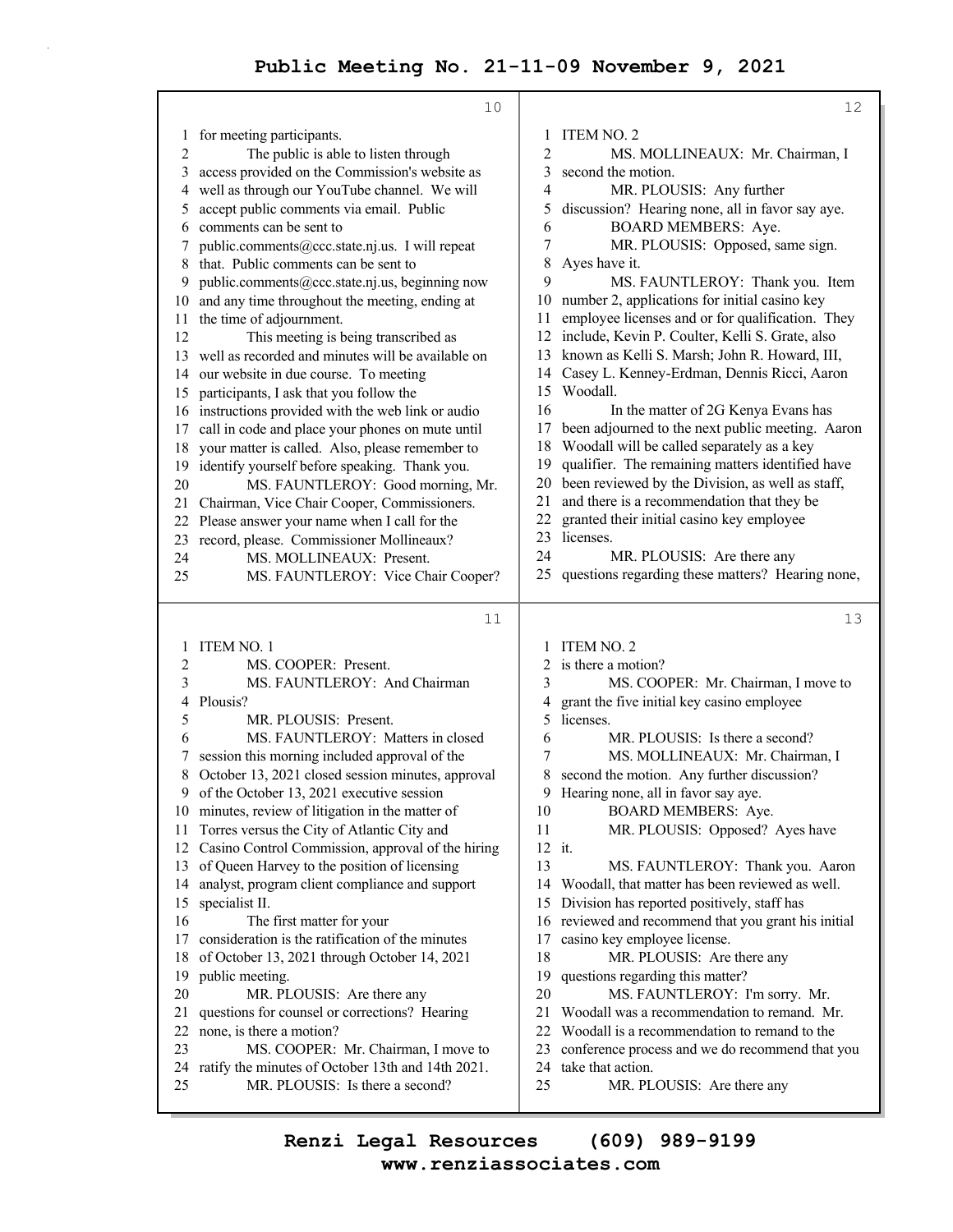## **Public Meeting No. 21-11-09 November 9, 2021**

|          | 14                                                                            |          | 16                                                                                                   |
|----------|-------------------------------------------------------------------------------|----------|------------------------------------------------------------------------------------------------------|
| 1        | ITEM NO. 3                                                                    | 1        | ITEM NO. 3                                                                                           |
| 2        | questions regarding this matter?                                              | 2        | MR. PLOUSIS: Are there any other                                                                     |
| 3        | MS. MOLLINEAUX: No.                                                           | 3        | questions on this matter? Hearing none, is there                                                     |
| 4        | MR. PLOUSIS: Hearing none, is there                                           | 4        | a second?                                                                                            |
| 5        | a motion?                                                                     | 5        | MS. MOLLINEAUX: Mr. Chairman, I                                                                      |
| 6        | MS. COOPER: Mr. Chairman, I move to                                           | 6        | second the motion.                                                                                   |
| 7        | remand for a hearing the initial casino key                                   | 7        | MR. PLOUSIS: All in favor?                                                                           |
| 8        | employee license application of Aaron Woodall.                                | 8        | <b>BOARD MEMBERS: Aye.</b>                                                                           |
| 9        | MR. PLOUSIS: Is there a second?                                               | 9        | MR. PLOUSIS: Opposed. Ayes have                                                                      |
| 10       | MS. MOLLINEAUX: Mr. Chairman, I                                               |          | 10 it.                                                                                               |
| 11       | second the motion. Any further discussion?                                    | 11       | MS. FAUNTLEROY: Thank you. Now,                                                                      |
| 12       | Hearing none, all in favor say aye.                                           | 12       | Alan J. Rivin, again, he is the key submission                                                       |
| 13       | BOARD MEMBERS: Aye.                                                           | 13       | with qualifier. And again, there's no objection                                                      |
| 14       | MR. PLOUSIS: Opposed? Ayes have                                               | 14       | to your granting of his resubmission and                                                             |
| 15 it.   |                                                                               | 15<br>16 | qualification.                                                                                       |
| 16       | MS. FAUNTLEROY: Thank you and I                                               | 17       | MR. PLOUSIS: Are there any                                                                           |
| 17       | apologize for the confusion. Item number three                                | 18       | questions on this matter? Hearing none, is there<br>a motion?                                        |
| 18<br>19 | are applications for resubmitted casino key                                   | 19       | MS. COOPER: Mr. Chairman, I move to                                                                  |
| 20       | employee licenses and or for qualification.<br>They include Heather M. Allen, | 20       | grant resubmitted key license and qualification.                                                     |
| 21       | Anthony M. Ashman, Linda A. Cummins, also known                               | 21       | MR. PLOUSIS: Is there a second?                                                                      |
| 22       | as Linda A. O'Donnell; Robert H. Deissler,                                    | 22       | MS. MOLLINEAUX: Mr. Chairman, I                                                                      |
|          | 23 Charles D. Evans, Jr., Elaine Fabel, also known                            | 23       | second the motion. Any further discussion?                                                           |
|          | 24 as Elaine Bradley; John W. Fox, Jr., Robert D.                             | 24       | Hearing none, this is a roll call vote.                                                              |
|          | 25 Haines, Lynn W. Juliano, also known as Lynn P.                             | 25       | MS. FAUNTLEROY: Commissioner                                                                         |
|          |                                                                               |          |                                                                                                      |
|          | 15                                                                            |          | 17                                                                                                   |
| 1        | ITEM NO. 3                                                                    | 1        | <b>ITEM NO. 4</b>                                                                                    |
| 2        | Juliano, also known as Lynn P. Juliano, also                                  | 2        | Mollineaux?                                                                                          |
| 3        | known as Lynn P. Webster; Harry S. Klaiss, Jr.,                               | 3        | MS. MOLLINEAUX: Yes.                                                                                 |
| 4        | Anabelle Lin, also known as Anabelle Montermayor;                             | 4        | MS. FAUNTLEROY: Vice Chair Cooper?                                                                   |
| 5        | Donna M. Martin, Renee D. Nelson, also known as                               | 5        | MS. COOPER: Yes.                                                                                     |
| 6        | Renee D. Dent; Crystal D. Patel, also known as                                | 6        | MS. FAUNTLEROY: And Chairman                                                                         |
| 7        | Crystal D. Hummel; Michael A. Petta, Tammy L.                                 |          |                                                                                                      |
| 8        |                                                                               | 7        | Plousis?                                                                                             |
|          | Powell, also known as Tammy L. Cross; Alan Rivin,                             | 8        | MR. PLOUSIS: Yes.                                                                                    |
| 9        | Joann Sullivan, also known as Joanne Sullivan,                                | 9        | MS. FAUNTLEROY: Thank you. Item                                                                      |
| 10       | Joanne Worton, Joanne Shea and Joanne Zoda, also                              | 10       | number 4 are approvals through delegation of                                                         |
| 11       | known as Joanne Mercurio.                                                     | 11       | authority between October 6, 2021 and November 2,                                                    |
| 12       | The matter of Alan Rivin will be                                              | 12       | 2021 pursuant to Resolution Number 17-01-11-11-C.                                                    |
| 13       | called separately as he is a key qualifier vote.                              | 13       | Patrick Ealer, licensing manager, will review                                                        |
| 14       | The remaining resubmissions have been reviewed by                             | 14       | those matters with you for your information.                                                         |
| 15       | the Division, reported positively with respect to                             | 15       | However, no action is required.                                                                      |
| 16       | each, staff has reviewed as well and recommended                              | 16       | MR. EALER: Good morning, Chairman                                                                    |
| 17       | that those resubmissions be granted.                                          | 17       | and Commissioners. This is Patrick Ealer, Casino                                                     |
| 18       | MR. PLOUSIS: Are there any                                                    | 18       | Control Commission Licensing and Financial                                                           |
| 19       | questions for counsel?                                                        | 19       | Evaluation Manager. Between October 6th and                                                          |
| 20       | MS. MOLLINEAUX: No.                                                           | 20       | November 2nd 2021, the staff of the Commission's                                                     |
| 21       | MR. PLOUSIS: Hearing none, is there                                           | 21       | Regulatory Affairs Division granted the following                                                    |
| 22       | a motion?                                                                     | 22       | approvals via its delegated authority.                                                               |
| 23<br>24 | MS. COOPER: Mr. Chairman, I move to                                           | 23<br>24 | On October 6, 2021, the temporary                                                                    |
| 25       | grant the 18 resubmitted casino key employee<br>licenses.                     | 25       | key employee license was granted to Gina Gonzalez<br>Magrampa for a race book supervisor position at |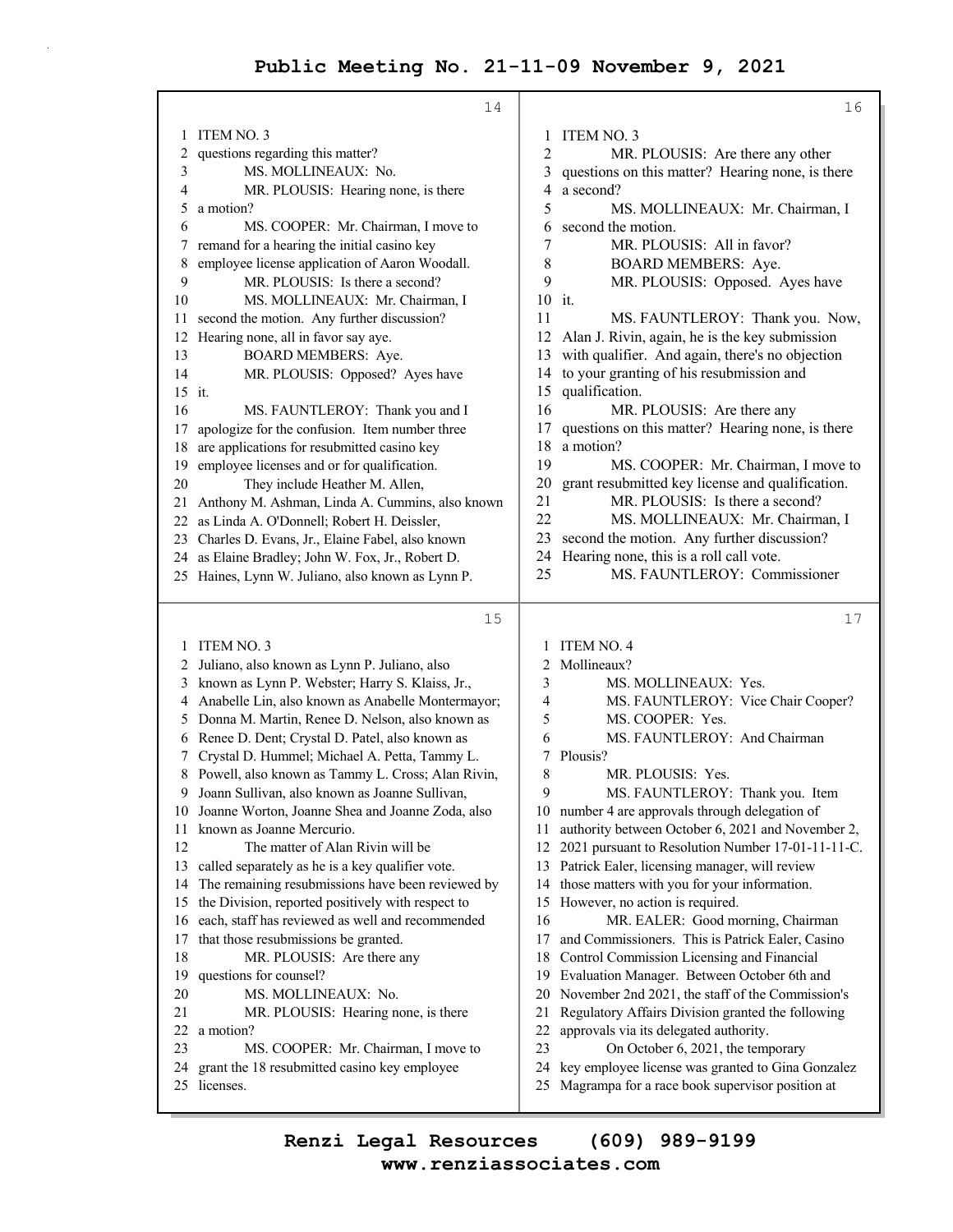18 1 ITEM NO. 4 2 Borgata, and to Stephanie Newman for a dual rate 3 Sportsbook ticket writer/supervisor position at 4 Resorts Atlantic City. 5 On October 7, 2021, the temporary 6 key employee license was granted to Manuel B. 7 Mendoza Mahia for a dual rate surveillance 8 supervisor position at Tropicana Atlantic City. 9 On October 19, 2021, temporary 10 casino key employee licenses were granted to 11 Andrew T. Egget for security shift supervisor 12 position and to Stephanie G. Torres Diaz for a 13 dual rate Sportsbook ticket writer/supervisor 14 position, both at Resorts Atlantic City. And to 15 Mario B. Gonzalez, for an assistant casino shift 16 manager position at Harrah's Atlantic City and to 17 Juan C. Mendez for an assistant security shift 18 manager position at Borgata. 19 On October 20, 2021, a temporary 20 casino key employee license was granted to Tracey 21 S. Taylor for an assistant security shift manager 22 position at Borgata. 23 On October 22, 2021, the temporary 24 key employee license was granted to Kevin M. 25 Smith for a poker shift manager position at 19 1 ITEM NO. 5 2 Tropicana Atlantic City. 3 On October 25, 2021, temporary 4 casino key employee licenses were granted to Than 5 K. Ann, Tyrone Brakewait, Phillip C. King and 6 Michael Scafario for table games floor manager 7 positions. Joseph D. Beard, III for an assistant 8 security shift manager position, and to Rakesh 9 Atlantia for an associate surveillance shift 10 manager position, all of these for positions at 11 Borgata. And to Tommy J. Barry for a dual rate 12 assistant casino shift manager position at 13 Harrah's Atlantic City. 14 And finally, on October 28, 2021, 15 temporary casino key employees licenses were 16 granted to Craig M. Fragapane, Ihana D. Duen, 17 Yvette T. Duen for table games floor manager 18 positions at Borgata, and to Jennifer Tran for a 19 dual rate assistant casino shift manager position 20 at Harrah's Atlantic City. 21 This shall memorialize the noted 22 approvals that were granted by delegated 23 authority during this period and no further 24 Commission action is required. Thank you. 25 MS. FAUNTLEROY: Item number 5, 20 1 ITEM NO. 5 2 requests for inactivation of casino key employee 3 licenses. Again, I defer to Patrick Ealer to 4 review those matters with you. 5 MR. EALER: Thank you. Patrick 6 Ealer. In lieu of filing a casino key employee 7 license review application, the following four 8 individuals have requested to be placed on a 9 casino key employee approved inactive list for a 10 period of up to five years. 11 They are Blaze Catania, Barbara H. 12 Glutz, Harshad Patel and Liliana M. Vargas. 13 Commission staff has reviewed these requests and 14 recommend that you grant the requested relief. 15 MR. PLOUSIS: Are there any 16 questions on any of these matters? 17 MS. MOLLINEAUX: No. 18 MR. PLOUSIS: Hearing none, is there 19 a motion? 20 MS. COOPER: Mr. Chairman, I move to 21 grant the request to relief and order that the 22 four casino key employee licenses be inactivated. 23 MR. PLOUSIS: Is there a second? 24 MS. MOLLINEAUX: Mr. Chairman, I 25 second the motion. 21 1 ITEM NO. 6 2 MR. PLOUSIS: Any further 3 discussion? Hearing none, all in favor say aye. 4 BOARD MEMBERS: Aye. 5 MR. PLOUSIS: Opposed? Ayes have 6 it. 7 MR. EALER: Thank you. 8 MS. FAUNTLEROY: Item number 6 is 9 consideration of the lapsing of casino key 10 employee licenses. Again, Patrick Ealer will 11 address those. 12 MR. EALER: Hello again. The is 13 Patrick Ealer. At this time, there are three 14 individuals for your consideration collapse their 15 casino key employee license. In these cases, the 16 casino key employee license review application 17 filing deadline has passed and the individual has 18 not filed a casino key employee license review 19 application or requested to be placed on the 20 approved inactive list. 21 Based on these facts, staff 22 recommends that the casino key employee licenses 23 of Danyell R. Miller, Tracy S. Osterloo-Sampson 24 and Louise Prange be deemed to have lapsed. 25 MR. PLOUSIS: Are there any

**www.renziassociates.com Renzi Legal Resources (609) 989-9199**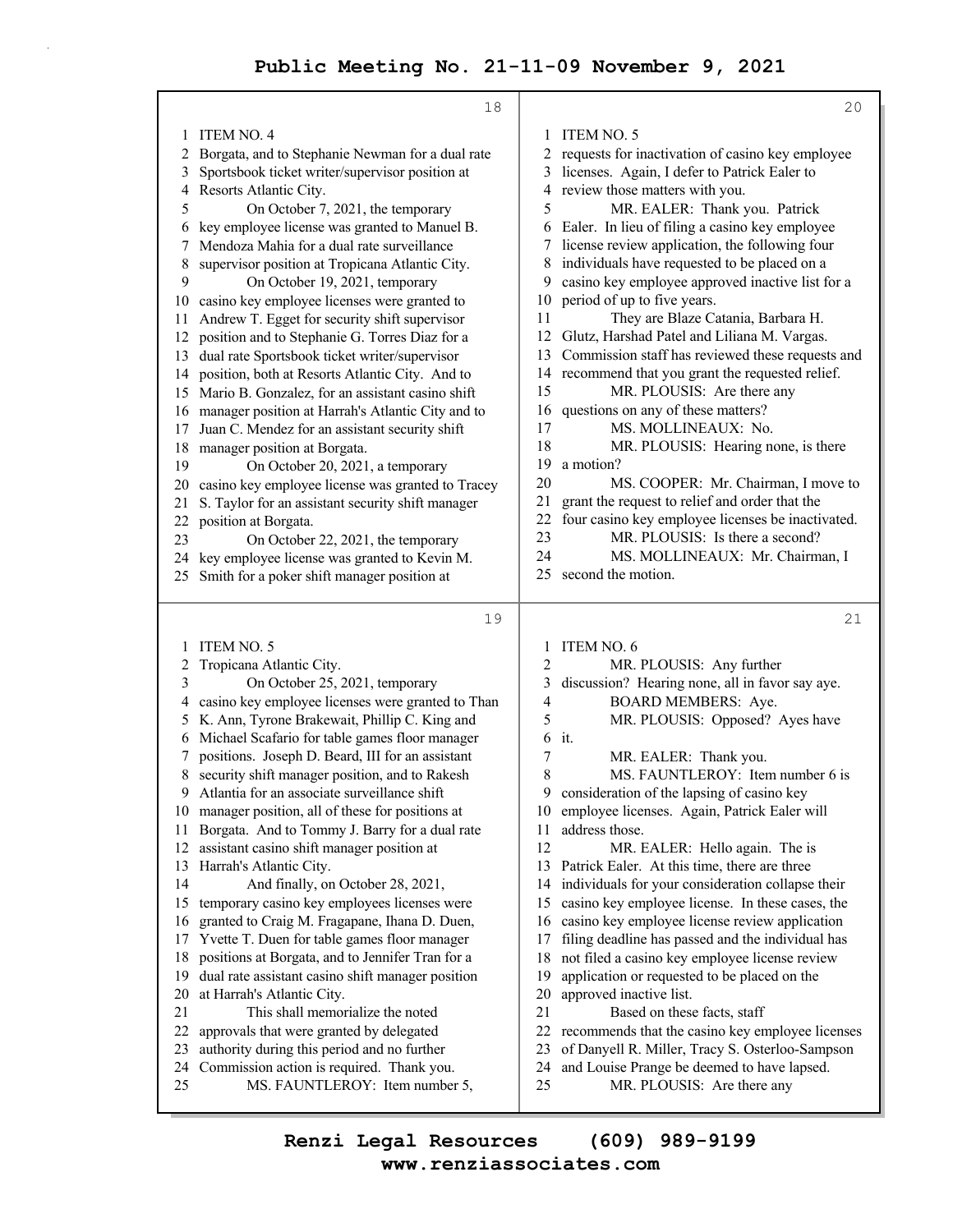| ITEM NO. 7<br><b>ITEM NO. 7</b><br>1<br>1<br>questions on any of these matters?<br>temporary qualification for Thomas Cassella to<br>2<br>2<br>assume the position of vice president of security<br>3<br>MS. MOLLINEAUX: No.<br>3<br>4<br>for Tropicana Atlantic City.<br>MR. PLOUSIS: Hearing none, is there<br>4<br>We have reviewed the Division's<br>5<br>5<br>a motion?<br>letter as well as the draft resolution and we<br>6<br>MS. COOPER: Mr. Chairman, I move to<br>6<br>find that the three casino key employee licenses<br>7<br>would respectfully request that the relief of the<br>7<br>8<br>lapsed pursuant to N.J.A.C. 19:41A-6.1F of the<br>petition be granted. We have no objection to the<br>8<br>9<br>regulations.<br>form of the resolution and request that it be<br>9<br>10<br>entered. Should you have any questions, I'd be<br>MR. PLOUSIS: Is there a second?<br>10<br>MS. MOLLINEAUX: Mr. Chairman, I<br>11 more than happy to answer. Thank you.<br>11<br>second the motion.<br>12<br>MR. PLOUSIS: Thank you, Counsel.<br>12<br>13<br>Division?<br>MR. PLOUSIS: Any further<br>13<br>discussion? Hearing none, all in favor say aye.<br>14<br>14<br>MR. MARTIN: Good morning, Chairman<br>15<br><b>BOARD MEMBERS: Aye.</b><br>and Commissioners, Connor Martin, Deputy Attorney<br>15<br>16<br>MR. PLOUSIS: Opposed? Ayes have<br>General on behalf of the Division of Gaming<br>16<br>17<br>it.<br>Enforcement. We emailed the Commission on<br>17<br>18<br>MR. EALER: Thank you.<br>October 28, 2021 stating that the Division does<br>18<br>MS. FAUNTLEROY: Item number 7 is<br>19<br>not object to the issuance of a temporary casino<br>19<br>the petition of Tropicana Atlantic City Corp,<br>20<br>key employee license and qualification for Thomas<br>20 |    |
|-----------------------------------------------------------------------------------------------------------------------------------------------------------------------------------------------------------------------------------------------------------------------------------------------------------------------------------------------------------------------------------------------------------------------------------------------------------------------------------------------------------------------------------------------------------------------------------------------------------------------------------------------------------------------------------------------------------------------------------------------------------------------------------------------------------------------------------------------------------------------------------------------------------------------------------------------------------------------------------------------------------------------------------------------------------------------------------------------------------------------------------------------------------------------------------------------------------------------------------------------------------------------------------------------------------------------------------------------------------------------------------------------------------------------------------------------------------------------------------------------------------------------------------------------------------------------------------------------------------------------------------------------------------------------------------------------------------------------------------------------------------------------------------------------|----|
|                                                                                                                                                                                                                                                                                                                                                                                                                                                                                                                                                                                                                                                                                                                                                                                                                                                                                                                                                                                                                                                                                                                                                                                                                                                                                                                                                                                                                                                                                                                                                                                                                                                                                                                                                                                               |    |
|                                                                                                                                                                                                                                                                                                                                                                                                                                                                                                                                                                                                                                                                                                                                                                                                                                                                                                                                                                                                                                                                                                                                                                                                                                                                                                                                                                                                                                                                                                                                                                                                                                                                                                                                                                                               |    |
|                                                                                                                                                                                                                                                                                                                                                                                                                                                                                                                                                                                                                                                                                                                                                                                                                                                                                                                                                                                                                                                                                                                                                                                                                                                                                                                                                                                                                                                                                                                                                                                                                                                                                                                                                                                               |    |
|                                                                                                                                                                                                                                                                                                                                                                                                                                                                                                                                                                                                                                                                                                                                                                                                                                                                                                                                                                                                                                                                                                                                                                                                                                                                                                                                                                                                                                                                                                                                                                                                                                                                                                                                                                                               |    |
|                                                                                                                                                                                                                                                                                                                                                                                                                                                                                                                                                                                                                                                                                                                                                                                                                                                                                                                                                                                                                                                                                                                                                                                                                                                                                                                                                                                                                                                                                                                                                                                                                                                                                                                                                                                               |    |
|                                                                                                                                                                                                                                                                                                                                                                                                                                                                                                                                                                                                                                                                                                                                                                                                                                                                                                                                                                                                                                                                                                                                                                                                                                                                                                                                                                                                                                                                                                                                                                                                                                                                                                                                                                                               |    |
|                                                                                                                                                                                                                                                                                                                                                                                                                                                                                                                                                                                                                                                                                                                                                                                                                                                                                                                                                                                                                                                                                                                                                                                                                                                                                                                                                                                                                                                                                                                                                                                                                                                                                                                                                                                               |    |
|                                                                                                                                                                                                                                                                                                                                                                                                                                                                                                                                                                                                                                                                                                                                                                                                                                                                                                                                                                                                                                                                                                                                                                                                                                                                                                                                                                                                                                                                                                                                                                                                                                                                                                                                                                                               |    |
|                                                                                                                                                                                                                                                                                                                                                                                                                                                                                                                                                                                                                                                                                                                                                                                                                                                                                                                                                                                                                                                                                                                                                                                                                                                                                                                                                                                                                                                                                                                                                                                                                                                                                                                                                                                               |    |
|                                                                                                                                                                                                                                                                                                                                                                                                                                                                                                                                                                                                                                                                                                                                                                                                                                                                                                                                                                                                                                                                                                                                                                                                                                                                                                                                                                                                                                                                                                                                                                                                                                                                                                                                                                                               |    |
|                                                                                                                                                                                                                                                                                                                                                                                                                                                                                                                                                                                                                                                                                                                                                                                                                                                                                                                                                                                                                                                                                                                                                                                                                                                                                                                                                                                                                                                                                                                                                                                                                                                                                                                                                                                               |    |
|                                                                                                                                                                                                                                                                                                                                                                                                                                                                                                                                                                                                                                                                                                                                                                                                                                                                                                                                                                                                                                                                                                                                                                                                                                                                                                                                                                                                                                                                                                                                                                                                                                                                                                                                                                                               |    |
|                                                                                                                                                                                                                                                                                                                                                                                                                                                                                                                                                                                                                                                                                                                                                                                                                                                                                                                                                                                                                                                                                                                                                                                                                                                                                                                                                                                                                                                                                                                                                                                                                                                                                                                                                                                               |    |
|                                                                                                                                                                                                                                                                                                                                                                                                                                                                                                                                                                                                                                                                                                                                                                                                                                                                                                                                                                                                                                                                                                                                                                                                                                                                                                                                                                                                                                                                                                                                                                                                                                                                                                                                                                                               |    |
|                                                                                                                                                                                                                                                                                                                                                                                                                                                                                                                                                                                                                                                                                                                                                                                                                                                                                                                                                                                                                                                                                                                                                                                                                                                                                                                                                                                                                                                                                                                                                                                                                                                                                                                                                                                               |    |
|                                                                                                                                                                                                                                                                                                                                                                                                                                                                                                                                                                                                                                                                                                                                                                                                                                                                                                                                                                                                                                                                                                                                                                                                                                                                                                                                                                                                                                                                                                                                                                                                                                                                                                                                                                                               |    |
|                                                                                                                                                                                                                                                                                                                                                                                                                                                                                                                                                                                                                                                                                                                                                                                                                                                                                                                                                                                                                                                                                                                                                                                                                                                                                                                                                                                                                                                                                                                                                                                                                                                                                                                                                                                               |    |
|                                                                                                                                                                                                                                                                                                                                                                                                                                                                                                                                                                                                                                                                                                                                                                                                                                                                                                                                                                                                                                                                                                                                                                                                                                                                                                                                                                                                                                                                                                                                                                                                                                                                                                                                                                                               |    |
|                                                                                                                                                                                                                                                                                                                                                                                                                                                                                                                                                                                                                                                                                                                                                                                                                                                                                                                                                                                                                                                                                                                                                                                                                                                                                                                                                                                                                                                                                                                                                                                                                                                                                                                                                                                               |    |
|                                                                                                                                                                                                                                                                                                                                                                                                                                                                                                                                                                                                                                                                                                                                                                                                                                                                                                                                                                                                                                                                                                                                                                                                                                                                                                                                                                                                                                                                                                                                                                                                                                                                                                                                                                                               |    |
| doing business as Tropicana Atlantic City for the<br>21<br>Cassella to assume the duties and perform the<br>21                                                                                                                                                                                                                                                                                                                                                                                                                                                                                                                                                                                                                                                                                                                                                                                                                                                                                                                                                                                                                                                                                                                                                                                                                                                                                                                                                                                                                                                                                                                                                                                                                                                                                |    |
| 22 issuance of a temporary casino key employee<br>functions of vice president of security for<br>22                                                                                                                                                                                                                                                                                                                                                                                                                                                                                                                                                                                                                                                                                                                                                                                                                                                                                                                                                                                                                                                                                                                                                                                                                                                                                                                                                                                                                                                                                                                                                                                                                                                                                           |    |
| license to Thomas Cassella pursuant to N.J.S.A.<br>23<br>Tropicana Atlantic City. We have also reviewed<br>23                                                                                                                                                                                                                                                                                                                                                                                                                                                                                                                                                                                                                                                                                                                                                                                                                                                                                                                                                                                                                                                                                                                                                                                                                                                                                                                                                                                                                                                                                                                                                                                                                                                                                 |    |
| 5:12-89(e) and to permit him to assume the duties<br>24 -<br>the draft resolution and have no objection.<br>24                                                                                                                                                                                                                                                                                                                                                                                                                                                                                                                                                                                                                                                                                                                                                                                                                                                                                                                                                                                                                                                                                                                                                                                                                                                                                                                                                                                                                                                                                                                                                                                                                                                                                |    |
| and exercise the powers of vice president of<br>25<br>Thank you.<br>25                                                                                                                                                                                                                                                                                                                                                                                                                                                                                                                                                                                                                                                                                                                                                                                                                                                                                                                                                                                                                                                                                                                                                                                                                                                                                                                                                                                                                                                                                                                                                                                                                                                                                                                        |    |
| 23                                                                                                                                                                                                                                                                                                                                                                                                                                                                                                                                                                                                                                                                                                                                                                                                                                                                                                                                                                                                                                                                                                                                                                                                                                                                                                                                                                                                                                                                                                                                                                                                                                                                                                                                                                                            | 25 |
| ITEM NO. 7<br><b>ITEM NO. 7</b><br>1<br>1                                                                                                                                                                                                                                                                                                                                                                                                                                                                                                                                                                                                                                                                                                                                                                                                                                                                                                                                                                                                                                                                                                                                                                                                                                                                                                                                                                                                                                                                                                                                                                                                                                                                                                                                                     |    |
| 2 security pending plenary qualification. Senior<br>2<br>MR. PLOUSIS: Thank you. Are there                                                                                                                                                                                                                                                                                                                                                                                                                                                                                                                                                                                                                                                                                                                                                                                                                                                                                                                                                                                                                                                                                                                                                                                                                                                                                                                                                                                                                                                                                                                                                                                                                                                                                                    |    |
| Counsel Theresa Pimpinelli will review that<br>any questions for counsel? Hearing none, is<br>3<br>3                                                                                                                                                                                                                                                                                                                                                                                                                                                                                                                                                                                                                                                                                                                                                                                                                                                                                                                                                                                                                                                                                                                                                                                                                                                                                                                                                                                                                                                                                                                                                                                                                                                                                          |    |
| matter with you for consideration.<br>4<br>there a motion?<br>4                                                                                                                                                                                                                                                                                                                                                                                                                                                                                                                                                                                                                                                                                                                                                                                                                                                                                                                                                                                                                                                                                                                                                                                                                                                                                                                                                                                                                                                                                                                                                                                                                                                                                                                               |    |
| 5<br>5<br>MS. PIMPINELLI: Good morning,<br>MS. COOPER: Mr. Chairman, I move to                                                                                                                                                                                                                                                                                                                                                                                                                                                                                                                                                                                                                                                                                                                                                                                                                                                                                                                                                                                                                                                                                                                                                                                                                                                                                                                                                                                                                                                                                                                                                                                                                                                                                                                |    |
| approve the petition and issue a temporary key<br>Chairman and Commissioners. Theresa Pimpinelli,<br>6<br>6                                                                                                                                                                                                                                                                                                                                                                                                                                                                                                                                                                                                                                                                                                                                                                                                                                                                                                                                                                                                                                                                                                                                                                                                                                                                                                                                                                                                                                                                                                                                                                                                                                                                                   |    |
| Senior Counsel, appearing on behalf of the<br>employee license to Thomas Cassella pursuant to<br>7<br>7                                                                                                                                                                                                                                                                                                                                                                                                                                                                                                                                                                                                                                                                                                                                                                                                                                                                                                                                                                                                                                                                                                                                                                                                                                                                                                                                                                                                                                                                                                                                                                                                                                                                                       |    |
| 8<br>Commission. For your consideration is the<br>8<br>N.J.S.A. 5:12-89(e) and N.J.S.A. 19:41A-5.3(d).                                                                                                                                                                                                                                                                                                                                                                                                                                                                                                                                                                                                                                                                                                                                                                                                                                                                                                                                                                                                                                                                                                                                                                                                                                                                                                                                                                                                                                                                                                                                                                                                                                                                                        |    |
| 9<br>temporary qualification and temporary casino key<br>And permit him to assume the duties<br>9                                                                                                                                                                                                                                                                                                                                                                                                                                                                                                                                                                                                                                                                                                                                                                                                                                                                                                                                                                                                                                                                                                                                                                                                                                                                                                                                                                                                                                                                                                                                                                                                                                                                                             |    |
|                                                                                                                                                                                                                                                                                                                                                                                                                                                                                                                                                                                                                                                                                                                                                                                                                                                                                                                                                                                                                                                                                                                                                                                                                                                                                                                                                                                                                                                                                                                                                                                                                                                                                                                                                                                               |    |
| employee licensure of Thomas Cassella.<br>and exercise the powers of vice president of<br>10<br>10                                                                                                                                                                                                                                                                                                                                                                                                                                                                                                                                                                                                                                                                                                                                                                                                                                                                                                                                                                                                                                                                                                                                                                                                                                                                                                                                                                                                                                                                                                                                                                                                                                                                                            |    |
| 11<br>We permit him to serve as vice<br>security for Tropicana Atlantic City Corp,<br>11                                                                                                                                                                                                                                                                                                                                                                                                                                                                                                                                                                                                                                                                                                                                                                                                                                                                                                                                                                                                                                                                                                                                                                                                                                                                                                                                                                                                                                                                                                                                                                                                                                                                                                      |    |
| president of security for TropAC pending his<br>penning plenary qualification in accordance with<br>12<br>12                                                                                                                                                                                                                                                                                                                                                                                                                                                                                                                                                                                                                                                                                                                                                                                                                                                                                                                                                                                                                                                                                                                                                                                                                                                                                                                                                                                                                                                                                                                                                                                                                                                                                  |    |
| plenary qualifications. You have staff memo and<br>the conditions contained N.J.S.A. 5:12-85.1,<br>13<br>13                                                                                                                                                                                                                                                                                                                                                                                                                                                                                                                                                                                                                                                                                                                                                                                                                                                                                                                                                                                                                                                                                                                                                                                                                                                                                                                                                                                                                                                                                                                                                                                                                                                                                   |    |
| 14 recommendation for this matter. A draft<br>N.J.S.A. 5:12-89 and N.J.A.C. 13:69C-2.6.<br>14                                                                                                                                                                                                                                                                                                                                                                                                                                                                                                                                                                                                                                                                                                                                                                                                                                                                                                                                                                                                                                                                                                                                                                                                                                                                                                                                                                                                                                                                                                                                                                                                                                                                                                 |    |
| resolution was circulated to the parties. And I<br>15<br>MR. PLOUSIS: Is there a second?<br>15                                                                                                                                                                                                                                                                                                                                                                                                                                                                                                                                                                                                                                                                                                                                                                                                                                                                                                                                                                                                                                                                                                                                                                                                                                                                                                                                                                                                                                                                                                                                                                                                                                                                                                |    |
| 16 would ask counsel now to enter their appearances<br>16<br>MS. MOLLINEAUX: Mr. Chairman, I                                                                                                                                                                                                                                                                                                                                                                                                                                                                                                                                                                                                                                                                                                                                                                                                                                                                                                                                                                                                                                                                                                                                                                                                                                                                                                                                                                                                                                                                                                                                                                                                                                                                                                  |    |
| 17<br>for the record and proceed.<br>second the motion.<br>17                                                                                                                                                                                                                                                                                                                                                                                                                                                                                                                                                                                                                                                                                                                                                                                                                                                                                                                                                                                                                                                                                                                                                                                                                                                                                                                                                                                                                                                                                                                                                                                                                                                                                                                                 |    |
| MS. SACCO: Good morning. Bess<br>18<br>18<br>MR. PLOUSIS: Any further                                                                                                                                                                                                                                                                                                                                                                                                                                                                                                                                                                                                                                                                                                                                                                                                                                                                                                                                                                                                                                                                                                                                                                                                                                                                                                                                                                                                                                                                                                                                                                                                                                                                                                                         |    |
| 19<br>Sacco, Vice President and Chief Counsel, Regional<br>19<br>discussion? Hearing none, roll call vote.                                                                                                                                                                                                                                                                                                                                                                                                                                                                                                                                                                                                                                                                                                                                                                                                                                                                                                                                                                                                                                                                                                                                                                                                                                                                                                                                                                                                                                                                                                                                                                                                                                                                                    |    |
| 20<br>MS. FAUNTLEROY: Commissioner<br>20<br>Operations, Caesar's Entertainment. Good                                                                                                                                                                                                                                                                                                                                                                                                                                                                                                                                                                                                                                                                                                                                                                                                                                                                                                                                                                                                                                                                                                                                                                                                                                                                                                                                                                                                                                                                                                                                                                                                                                                                                                          |    |
| morning, Chairman, Vice Chair Cooper and<br>21<br>Mollineaux?<br>21                                                                                                                                                                                                                                                                                                                                                                                                                                                                                                                                                                                                                                                                                                                                                                                                                                                                                                                                                                                                                                                                                                                                                                                                                                                                                                                                                                                                                                                                                                                                                                                                                                                                                                                           |    |
| 22<br>Commissioner Mollineaux.<br>22<br>MS. MOLLINEAUX: Yes.                                                                                                                                                                                                                                                                                                                                                                                                                                                                                                                                                                                                                                                                                                                                                                                                                                                                                                                                                                                                                                                                                                                                                                                                                                                                                                                                                                                                                                                                                                                                                                                                                                                                                                                                  |    |
| 23<br>23<br>This is a petition on behalf of<br>MS. FAUNTLEROY: Vice Chair Cooper?<br>Tropicana Atlantic City for the issuance of the<br>24<br>MS. COOPER: Yes.<br>24                                                                                                                                                                                                                                                                                                                                                                                                                                                                                                                                                                                                                                                                                                                                                                                                                                                                                                                                                                                                                                                                                                                                                                                                                                                                                                                                                                                                                                                                                                                                                                                                                          |    |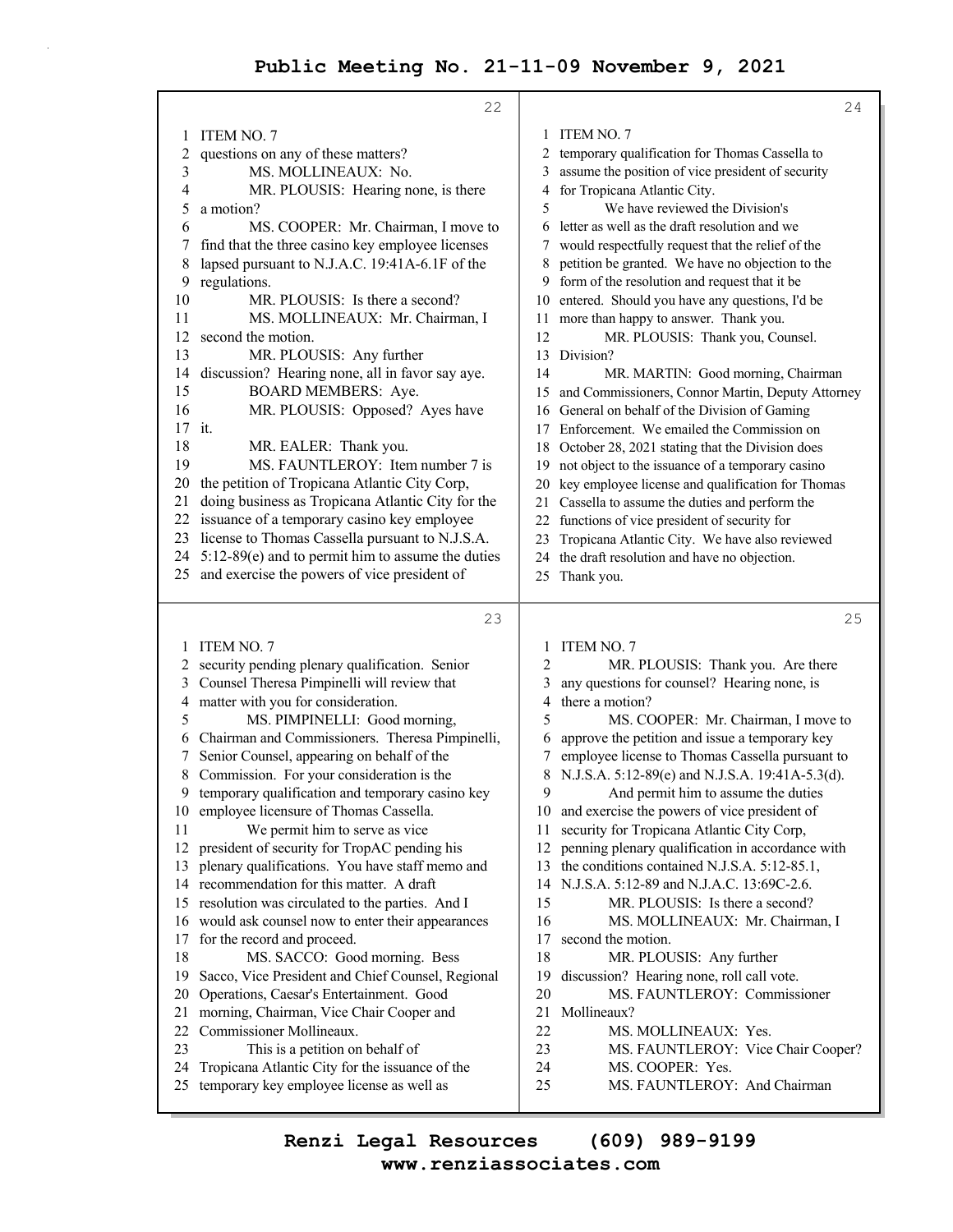|    | 26                                                                                                 |    | 28                                                                                                   |
|----|----------------------------------------------------------------------------------------------------|----|------------------------------------------------------------------------------------------------------|
| 1  | <b>ITEM NO. 8</b>                                                                                  | 1  | ITEM NO. 9                                                                                           |
| 2  | Plousis?                                                                                           | 2  | 13:69C-2.7.                                                                                          |
| 3  | MR. PLOUSIS: Yes.                                                                                  | 3  | MR. PLOUSIS: Is there a second?                                                                      |
| 4  | MS. FAUNTLEROY: Thank you. Item                                                                    | 4  | MS. MOLLINEAUX: Mr. Chairman, I                                                                      |
| 5  | number 8 is consideration of the plenary                                                           | 5  | second the motion.                                                                                   |
| 6  | qualification of Gene P. Lee to serve as senior                                                    | 6  | MR. PLOUSIS: Any further                                                                             |
| 7  | vice president of strategic analytics for                                                          | 7  | discussion? Hearing none, roll call vote.                                                            |
| 8  | Caesar's Entertainment, Inc. This matter was                                                       | 8  | MS. FAUNTLEROY: Commissioner                                                                         |
| 9  | originally brought to your attention by a                                                          | 9  | Mollineaux?                                                                                          |
| 10 | petition that was filed on March 15, 2021 seeking                                                  | 10 | MS. MOLLINEAUX: Yes.                                                                                 |
| 11 | the requested temporary qualification to serve in                                                  | 11 | MS. FAUNTLEROY: Vice Chair Cooper?                                                                   |
| 12 | the capacity identified.                                                                           | 12 | MS. COOPER: Yes.                                                                                     |
| 13 | You considered the matter at your                                                                  | 13 | MS. FAUNTLEROY: And Chairman                                                                         |
| 14 | April 14, 2021 meeting and granted Mr. Lee's                                                       | 14 | Plousis?                                                                                             |
| 15 | temporary qualification. Now, before you is his                                                    | 15 | MR. PLOUSIS: Yes.                                                                                    |
| 16 | plenary qualification for your consideration and                                                   | 16 | MS. SACCO: Thank you.                                                                                |
| 17 | we have same counsel, so I would ask that they                                                     | 17 | MS. FAUNTLEROY: Thank you. Item                                                                      |
| 18 | enter their appearances and proceed.                                                               | 18 | number 9 is the amended petition of MGA Gaming                                                       |
| 19 | MS. SACCO: Good morning again.                                                                     | 19 | New Jersey, LLC and DGMB Casino, LLC, for the                                                        |
|    | 20 Bess Sacco, Vice President, Chief Counsel                                                       |    | 20 issuance of a temporary casino key employee                                                       |
| 21 | Regional Operations Caesars Entertainment.                                                         |    | 21 license to Jody Madigan pursuant to N.J.S.A.                                                      |
|    | 22 Again, this is a resolution. We reviewed it.                                                    |    | 22 5:12-89(e) and a waiver of the residency                                                          |
|    | 23 It's for the plenary qualification of Gene P. Lee                                               |    | 23 requirement pursuant to N.J.S.A. 5:12-89(b)4.                                                     |
|    | 24 to serve as the senior vice president of                                                        | 24 | This matter was initiated by a                                                                       |
|    | 25 strategic analytics for Caesar's Entertainment.                                                 |    | 25 petition that was filed on October 1, 2021.                                                       |
|    |                                                                                                    |    |                                                                                                      |
|    | 27                                                                                                 |    | 29                                                                                                   |
| 1  | ITEM NO. 8                                                                                         |    | 1 ITEM NO. 9                                                                                         |
|    | we have reviewed the draft resolution and we have                                                  |    | 2 amended by a letter request to include DGMB                                                        |
| 3  | no objection and we would respectfully request                                                     | 3  | Casino LLC as a joint petitioner.                                                                    |
| 4  | that the resolution be entered. Thank you.                                                         | 4  | The request is for, as indicated,                                                                    |
| 5  | MR. PLOUSIS: Thank you. Division?                                                                  |    | the temporary key employee license for Mr.                                                           |
| 6  | MR. MARTIN: Good morning, Connor                                                                   | 6  | Madigan in his capacity as the designee pursuant                                                     |
| 7  | Martin, Deputy Attorney General for the Division                                                   |    | 7 to the management agreement with MGA Gaming New                                                    |
| 8  | of Gaming Enforcement. We filed a plenary report                                                   | 8  | Jersey and DGMB Casino, doing business as                                                            |
| 9  | on October 28th recommending the plenary                                                           |    | 9 Resorts. Counsel is here and I would ask that                                                      |
| 10 | qualification of Gene Lee to serve as senior vice                                                  |    | 10 they enter their appearances and proceed.                                                         |
| 11 | president of strategic analytics for Caesers                                                       | 11 | MS. KAUFMAN: Good morning, Chair                                                                     |
| 12 | Entertainment, Inc. We have also reviewed the                                                      | 12 | and Commissioners. Lynne Kaufman for MGA Gaming                                                      |
| 13 | draft resolution and have no objection. Thank                                                      | 13 | and Nick Moles will not be appearing, but he                                                         |
| 14 | you.                                                                                               | 14 | concurs with my presentation.                                                                        |
| 15 | MR. PLOUSIS: Are the any questions                                                                 | 15 | As the commissioners know, Jody                                                                      |
| 16 | for counsel?                                                                                       | 16 | Madigan has recently been appointed chief                                                            |
| 17 | MS. MOLLINEAUX: No.                                                                                | 17 | operating officer of Mohican Gaming                                                                  |
| 18 | MR. PLOUSIS: Hearing none, is there                                                                | 18 | Entertainment, the parent company of MGA Gaming                                                      |
| 19 | a motion?                                                                                          | 19 | which, as was noted, performs management services                                                    |
| 20 | MS. COOPER: Mr. Chairman, I move to                                                                | 20 | for Resorts Casino.                                                                                  |
| 21 | adopt the draft resolution and find Gene P. Lee                                                    | 21 | In connection with his position as                                                                   |
| 22 | qualified to serve as senior vice president of                                                     | 22 | chief operating officer at Mohican Gaming and                                                        |
| 23 | strategic analytics for Caesars Entertainment,                                                     | 23 | Entertainment, he is also the president of MGA                                                       |
| 24 | Inc., in accordance with N.J.S.A. $5:12-85.1(c)$ ,<br>25 N.J.S.A. 5:12-89(b) 1 and 2, and N.J.A.C. | 24 | Gaming, a position which requires key license,<br>25 which we're asking for a temporary license for, |

**www.renziassociates.com Renzi Legal Resources (609) 989-9199**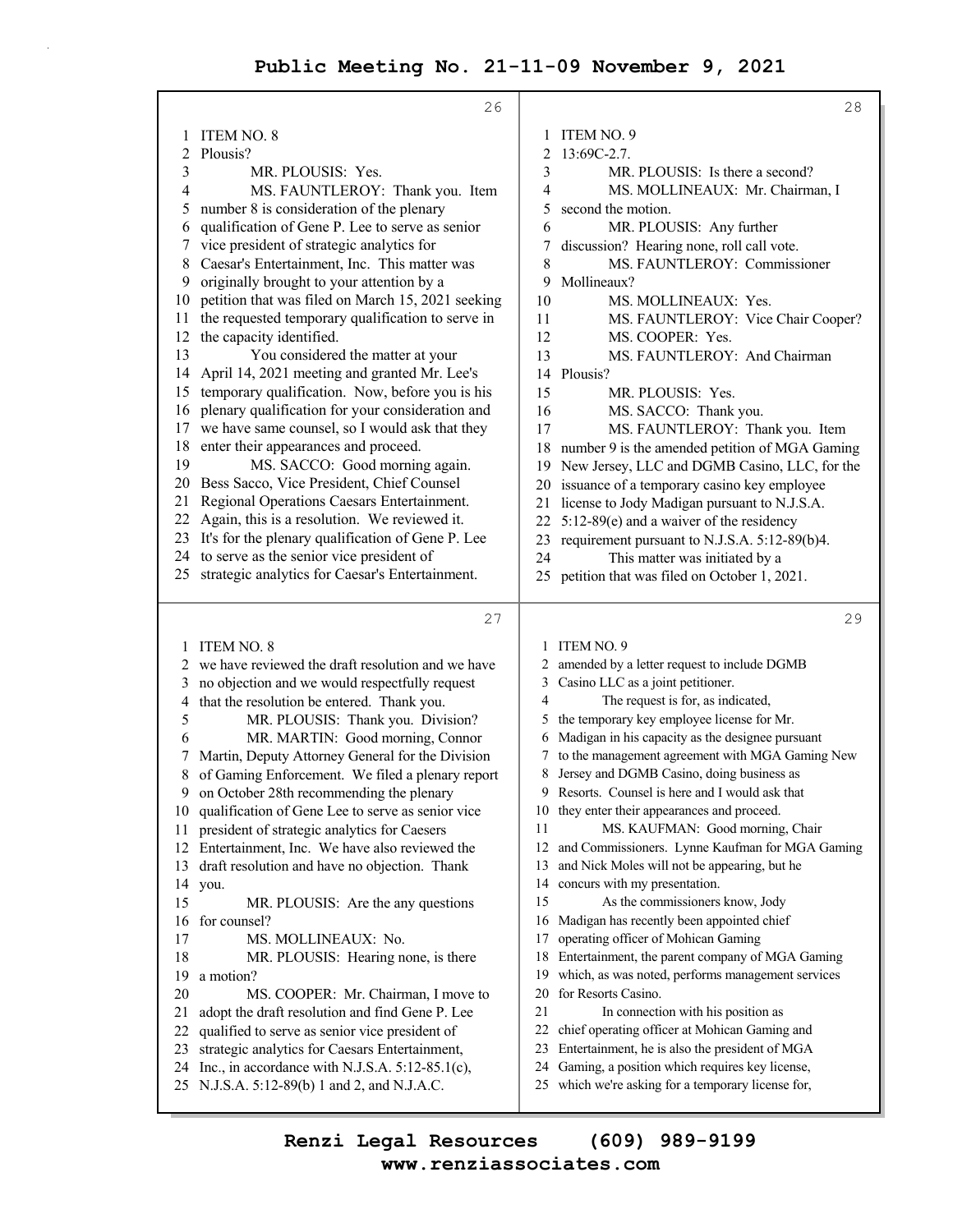30 1 ITEM NO. 9 2 and as such, a residency waiver in view of his 3 duties in connection with the parent company. 4 We have reviewed the Division's 5 report and the commission draft resolution. We 6 have no objections and we're happy to answer any 7 questions. Thank you. We, being me and Mr. 8 Moles. 9 MR. PLOUSIS: Division? 10 MS. FIETKIEWICZ: Good morning 11 Chairman and Commissioners. Jocelyn Fietkiewicz, 12 Deputy Attorney General for the Division of 13 Gaming Enforcement. We filed a response on 14 October 21st 2021 with no objection to the 15 request for a temporary casino key employee 16 license for Jody Madigan as president of MGA 17 Gaming and Chief Operating Officer of Mohican 18 Tribal Gaming Authority. 19 We also did not file an objection to 20 the waiver of the residency requirement and we 21 have reviewed the draft resolution and submitted 22 a request for a minor change for consideration, 23 but otherwise, we have no objection to it. Thank 24 you. 25 MR. PLOUSIS: Are there any 31 1 ITEM NO. 10 2 questions for counsel? 3 MS. MOLLINEAUX: No. 4 MR. PLOUSIS: Hearing none, is there 5 a motion? 6 MS. COOPER: Mr. Chairman, I move to 7 approve the joint petition and issue a temporary 8 casino key employee license to Jody Madigan 9 pursuant to N.J.S.A. 5:12-89(e) and N.J.S.A. 10 19:41A-5.3 and grant the petitioner's request to 11 waive the residency requirement as provided for 12 in N.J.S.A. 5:12-89(b)4. 13 MR. PLOUSIS: Is there a second? 14 MS. MOLLINEAUX: Mr. Chairman, I 15 second the motion. 16 MR. PLOUSIS: Any further 17 discussion? Hearing none, all in favor say aye. 18 BOARD MEMBERS: Aye. 19 MR. PLOUSIS: Opposed? Ayes have 20 it. 21 MS. KAUFMAN: Thank you. 22 MR. PLOUSIS: Thank you, Counsel. 23 MS. FAUNTLEROY: Item number 10 is 24 consideration of the temporary or plenary 25 qualification of Michael A. Fedorko to serve as a 32 1 ITEM NO. 10 2 member of the Audit Committee of Boardwalk 1000, 3 LLC and HR Atlantic City, LLC. 4 This matter was initiated by a 5 petition that was filed on October 15, 2021 6 seeking Mr. Fedorko's temporary or plenary 7 qualification. The Division has reported on his 8 plenary qualification. And accordingly, that 9 request is before you for his plenary 10 qualification. 11 Counsel is here, and I ask that 12 they, with your pleasure, Mr. Chairman, enter 13 their appearances and proceed. 14 MS. HARRISON: Good morning, Mr. 15 Chairman and Commissioners. Kim Harrison from 16 Fox Rothschild appearing on behalf of Boardwalk 17 1000, LLC and HR Atlantic City, LLC. As General 18 Counsel just stated, the Division of Gaming 19 Enforcement has issued a report on Mr. Fedorko. 20 We have received and I (inaudible) accurate in 21 substance, and at this time we ask that he be 22 found plenary qualified. Thank you. 23 MR. PLOUSIS: Thank you. Division? 24 MR. HOLLANDER: Good morning, 25 Chairman and Commissioners. Deputy Attorney 33 1 ITEM NO. 10 2 General Jordan Hollander on behalf of the 3 Division of Gaming Enforcement. 4 You have our report dated October 5 28, 2021 recommending Mr. Fedorko plenary 6 qualification to serve on the audit committees of 7 Boardwalk 1000 and HR Atlantic City. The 8 Division has also reviewed the draft resolution 9 and has no objections. Thank you very much. 10 MR. PLOUSIS: Are there any 11 questions for counsel? Hearing none, is there a 12 motion? 13 MS. COOPER: Mr. Chairman, I move to 14 adopt the draft resolution and find Michael A. 15 Fedorko qualified to serve as a member of the 16 audit committee of Boardwalk 1000, LLC and HR 17 Atlantic City, LLC, in accordance with N.J.S.A. 18 5:12-85.1, N.J.S.A. 5:12-89(b)1 and 2 and 19 N.J.A.C. 13:69C-2.6. 20 MR. PLOUSIS: Is there a second? 21 MS. MOLLINEAUX: Mr. Chairman, I 22 second the motion. Any further discussion? 23 Hearing none, roll call vote. 24 MS. FAUNTLEROY: Commissioner 25 Mollineaux?

**www.renziassociates.com Renzi Legal Resources (609) 989-9199**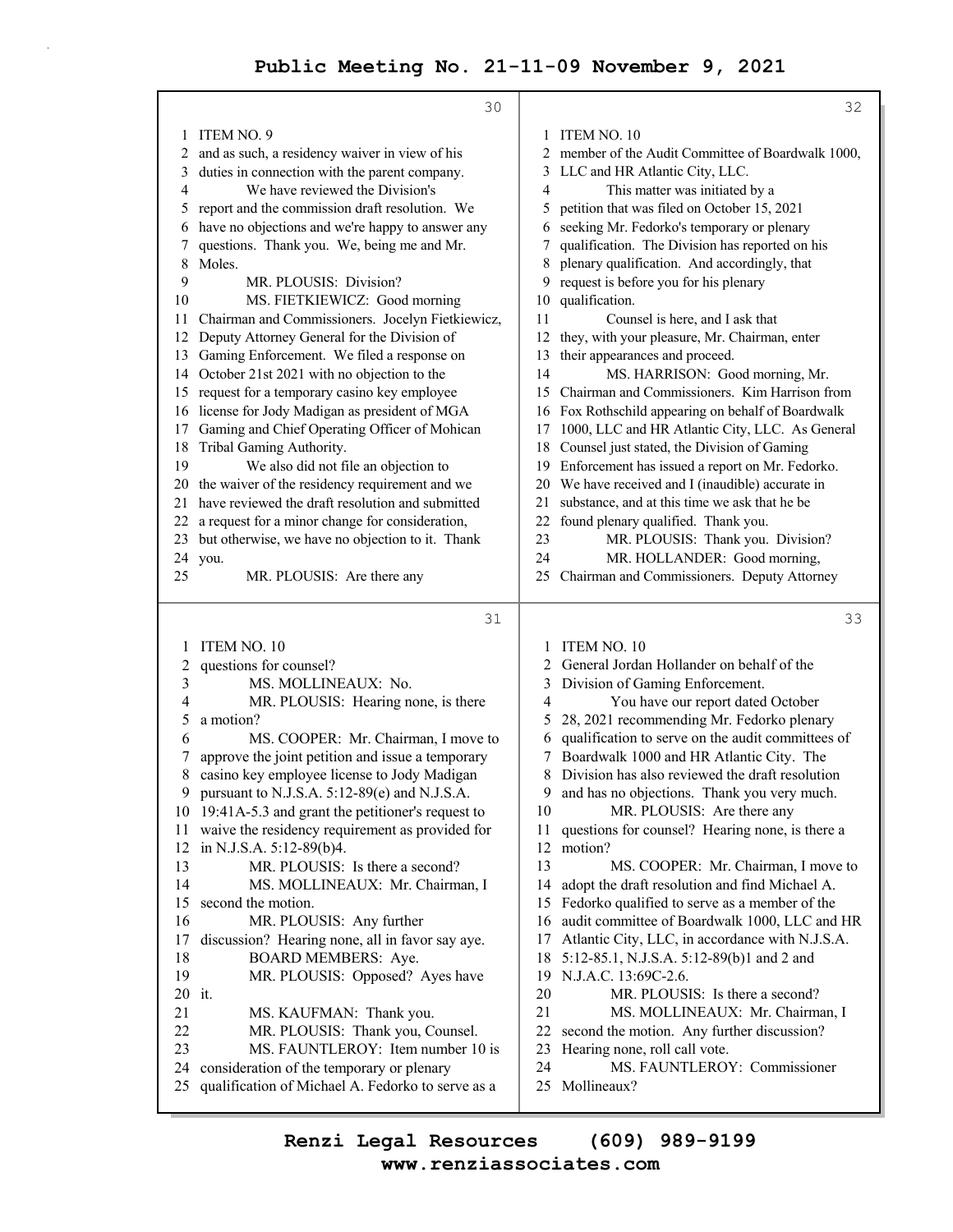|          | 34                                                                                |                                                                                                 | 36                                |
|----------|-----------------------------------------------------------------------------------|-------------------------------------------------------------------------------------------------|-----------------------------------|
|          | <b>ITEM NO. 11</b>                                                                | ITEM NO. 11<br>1                                                                                |                                   |
| 2        | MS. MOLLINEAUX: Yes.                                                              | resolution and we have no objection thereto, and<br>2                                           |                                   |
| 3        | MS. FAUNTLEROY: Vice Chair Cooper?                                                | we concur with the request and the petition and<br>3                                            |                                   |
| 4        | MS. COOPER: Yes.                                                                  | respectfully request that the requested relief be<br>4                                          |                                   |
| 5        | MS. FAUNTLEROY: And Chairman                                                      | 5<br>granted.                                                                                   |                                   |
| 6        | Plousis?                                                                          | 6<br>MS. KAUFMAN: And I also have                                                               |                                   |
| 7        | MR. PLOUSIS: Yes.                                                                 | reviewed the draft resolution and concur that we<br>7                                           |                                   |
| 8        | MS. FAUNTLEROY: Thank you. Item                                                   | 8<br>ask for the relief to be granted and no                                                    |                                   |
| 9        | number 11 is the joint petition of OCRM, LLC and                                  | objections to the draft resolution. Thank you.<br>9                                             |                                   |
| 10       | AC Ocean Walk, LLC, doing business as Ocean                                       | MR. PLOUSIS: Division?<br>10                                                                    |                                   |
| 11       | Casino Resort for the issuance of a temporary                                     | 11<br>MS. BEN-DAVID: Good morning,                                                              |                                   |
| 12       | casino key employee licenses to Bruce Dall and                                    | 12<br>Chairman and Commissioners. Sara Ben-David,                                               |                                   |
| 13       | John Policicchio pursuant to N.J.S.A. 5:12-89(e)                                  | Deputy Attorney General on behalf of the New<br>13                                              |                                   |
| 14       | and waivers of the residency requirement pursuant                                 | Jersey Division of Gaming Enforcement. As<br>14                                                 |                                   |
| 15       | to N.J.S.A. 5:12-89(b)4.                                                          | indicated by Miss Kaufman, the persons before you<br>15                                         |                                   |
| 16       | This matter was initiated for your                                                | today are Bruce Dall and John Policicchio who<br>16                                             |                                   |
| 17       | consideration by a petition filed on November 3,                                  | were temp qualified at the last public meeting.<br>17                                           |                                   |
| 18       | 2021 seeking the temporary casino key employee                                    | The Division advised on November 8,<br>18                                                       |                                   |
| 19       | licenses and residency waivers for Mr. Dall and                                   | 2021 that it has no objection to the issuance of<br>19                                          |                                   |
| 20       | Mr. Policicchio in order to permit them to serve                                  | temporary casino key employee licenses to both<br>20                                            |                                   |
|          | 21 in the capacities indicated pursuant to their                                  | individuals and no objection to waiver of the<br>21                                             |                                   |
| 22       | roles with OCRM which has an approved management                                  | residency requirement. I have reviewed the draft<br>22                                          |                                   |
| 23       | agreement with AC Ocean Walk.                                                     | resolution and have no objection. Thank you.<br>23                                              |                                   |
| 24       | With your permission, Mr. Chairman,                                               | 24<br>MR. PLOUSIS: Are there any                                                                |                                   |
|          | 25 counsel is here and I would ask that they address                              | questions for counsel?<br>25                                                                    |                                   |
|          |                                                                                   |                                                                                                 |                                   |
|          |                                                                                   |                                                                                                 |                                   |
|          | 35                                                                                |                                                                                                 | 37                                |
| 1        | <b>ITEM NO. 11</b>                                                                | ITEM NO. 12<br>1                                                                                |                                   |
| 2        | the matter after entering their appearances.                                      | 2<br>MS. MOLLINEAUX: No.                                                                        |                                   |
| 3        | MS. KAUFMAN: Certainly. Lynne                                                     | 3<br>MR. PLOUSIS: Hearing none, is there                                                        |                                   |
| 4        | Kaufman again, Cooper Levenson for OCR                                            | a motion?<br>4                                                                                  |                                   |
| 5        | Investment, OCRM Investment.                                                      | MS. COOPER: Mr. Chairman, I move to<br>5                                                        |                                   |
| 6        | MS. EICHER: Good morning. This is                                                 | approve the joint petition and issue temporary<br>6                                             |                                   |
|          | Holly Eicher from Blank Rome representing AC                                      | casino key employee licenses to Bruce Dall and<br>7                                             |                                   |
| 8        | Ocean Walk as a joint petitioner in the matter.                                   | John Policicchio pursuant to N.J.S.A. 5:12-89(e)<br>8                                           |                                   |
| 9        | MS. KAUFMAN: Thank you, Chair and                                                 | and N.J.S.A. 19:41A-5.3 and grant the petitioners<br>9.                                         |                                   |
| 10       | Commissioners. As General Counsel Fauntleroy                                      | request to waive the residency requirement as<br>10                                             |                                   |
| 11       | mentioned OCRM will be entering into a management                                 | provided for in N.J.S.A. 5:12-89(b)4.<br>11                                                     |                                   |
| 12       | agreement that has been approved by the                                           | 12<br>MR. PLOUSIS: Is there a second?                                                           |                                   |
| 13       | Commission in connection with the purchase of OCR                                 | 13<br>MS. MOLLINEAUX: Mr. Chairman, I                                                           |                                   |
| 14       | Investment of 50 percent of the upcoming purchase                                 | 14<br>second the motion.                                                                        |                                   |
| 15       | of Ocean Casino and Resort.                                                       | 15<br>MR. PLOUSIS: Any further                                                                  |                                   |
| 16       | Mr. Dall and Mr. Policicchio have                                                 | discussion? Hearing none, all in favor say aye.<br>16                                           |                                   |
| 17       | been temporarily qualified in connection with OCR                                 | 17<br>18                                                                                        | BOARD MEMBERS: Opposed? Ayes have |
| 18<br>19 | investment, and today we're seeking their                                         | it. Thank you, Counsels.<br>19                                                                  |                                   |
| 20       | temporary key licensure as is required under the                                  | MS. FAUNTLEROY: Item number 12 is<br>20                                                         |                                   |
| 21       | management agreement and a residency waiver as                                    | the joint petition of MGM Lessee, LLC, MGP                                                      |                                   |
| 22       | their other positions require them to be outside                                  | 21 Lessor, LLC, and Marina District Development                                                 |                                   |
| 23       | of Atlantic City. Thank you.                                                      | 22 Company, LLC for approval of an amended and<br>23 restated Master Lease and amended sublease |                                   |
|          | MS. EICHER: This is Holly Eicher<br>24 representing AC Ocean Walk, LLC as a joint | 24 related to Marina District Development Company,                                              |                                   |
|          | 25 petitioner. We have reviewed the draft                                         | 25 LLC.                                                                                         |                                   |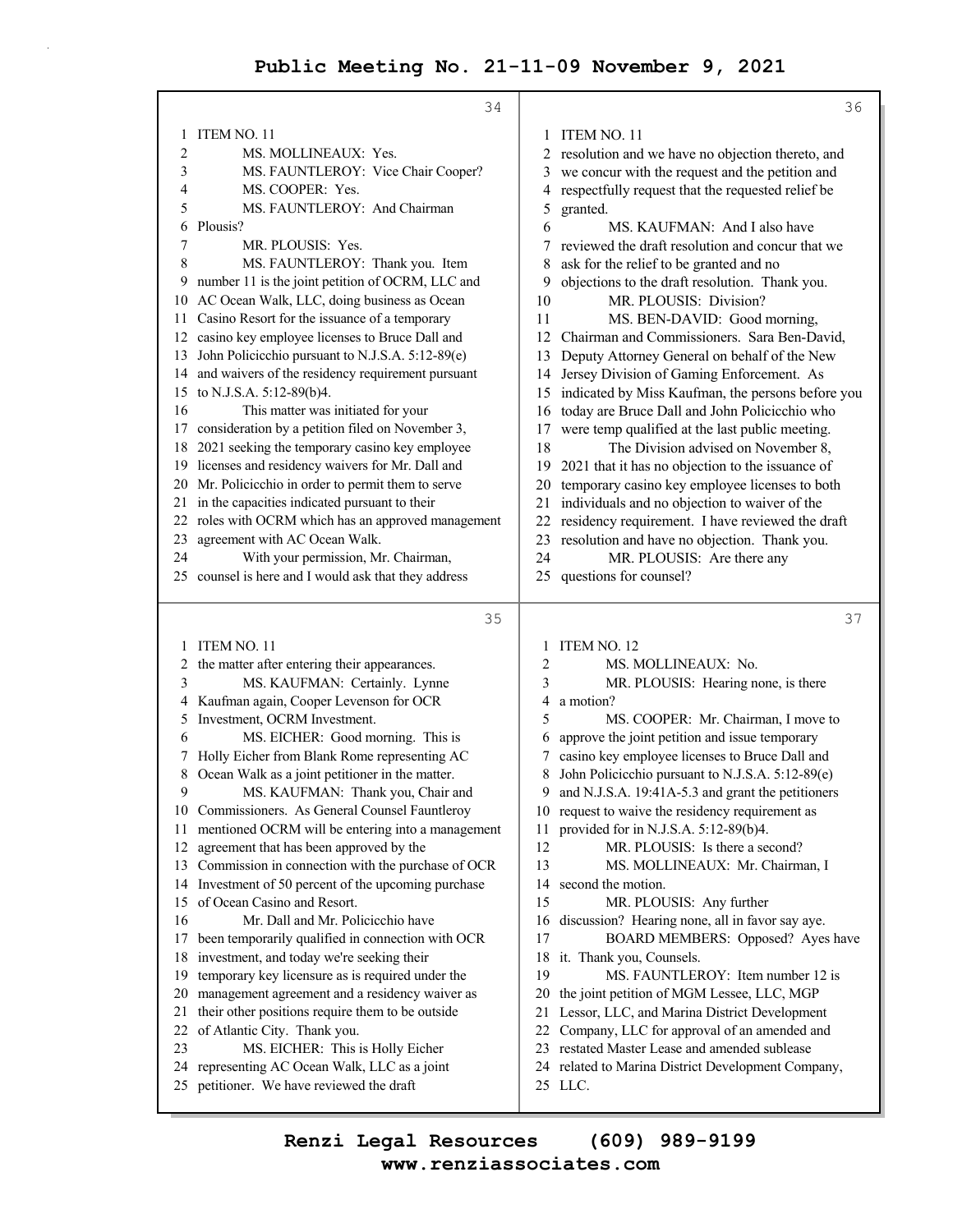|          | 38                                                                                            |          | 40                                                                            |
|----------|-----------------------------------------------------------------------------------------------|----------|-------------------------------------------------------------------------------|
| 1        | ITEM NO. 12                                                                                   | 1        | ITEM NO. 12                                                                   |
| 2        | This matter was initiated by a joint                                                          | 2        | restated master lease and the amended operating                               |
| 3        | petition filed October 4, 2021 between MGM                                                    | 3        | sublease that has been filed with the Commission                              |
| 4        | Lessee, LLC, MGP Lessor, LLC and Marina District                                              | 4        | and are the subject of the petition continue to                               |
| 5        | Development, LLC, doing business as Borgata,                                                  | 5        | comply with the Casino Control Act as                                         |
| 6        | seeking approval of the amended and restated                                                  | 6        | requirements.                                                                 |
| 7        | Master Lease and amended sublease in connection                                               | 7        | The joint and several liability                                               |
| 8        | with a master transaction agreement between VICI                                              | 8        | provision and the termination provision are                                   |
| 9        | and MGM and MGP.                                                                              | 9        | unchanged from that which the Casino Control                                  |
| 10       | With your permission, Mr. Chairman,                                                           | 10       | Commission has previously approved. The buyout                                |
| 11       | counsel is present. I would ask that they enter                                               | 11       | provision is only slightly amended substantively                              |
| 12       | appearances and proceed.                                                                      | 12       | as a practical matter there's really just a                                   |
| 13       | MR. MADAMBA: Good morning, Chair                                                              | 13       |                                                                               |
| 14       | Plousis, Vice Chair Cooper and Member Mollineaux.                                             |          | narrow legal issue other than the more general                                |
| 15       | Pat Madamba, Senior Vice President and Legal                                                  | 14<br>15 | approval of the Master Lease, approval of the<br>sublease.                    |
|          | Counsel, MGM Resorts International on behalf of                                               | 16       |                                                                               |
| 16       | MGM Resorts International, MGM Growth Properties,                                             |          | It's really a narrow legal issue<br>which is really whether or not the buyout |
| 17       | LLC and Marina District Development Company, LLC.                                             | 17       |                                                                               |
| 18<br>19 | I'd like to first frame the issue                                                             | 18       | provision that has been amended, whether it                                   |
|          |                                                                                               | 19       | continues to comply with the Casino Control Act.                              |
| 20       | before the Commission today and then step back<br>and provide what will hopefully be a bit of | 20       | We believe that it does, but I wanted to step                                 |
| 21<br>22 |                                                                                               | 21       | back for a moment and give you a bit of context                               |
| 23       | context to assist you with the matter.                                                        | 22       | as to how we got before the Commission today and                              |
|          | Before you today is a request to                                                              | 23       | the requirement that we need to amend the Master                              |
| 24       | approve amended and restated Master Lease between                                             | 24       | Lease and amend the operating sublease.                                       |
|          | 25 MGP Lessor, LLC as the master landlord and MGM                                             | 25       | As the Commission is aware, MGM                                               |
|          |                                                                                               |          |                                                                               |
|          |                                                                                               |          |                                                                               |
|          | 39                                                                                            |          | 41                                                                            |
|          | 1 ITEM NO. 12                                                                                 | 1        | ITEM NO. 12                                                                   |
| 2        | Lessee, LLC as the master tenant, and also to                                                 |          | 2 Resorts International is the qualified holding                              |
| 3        | approve an amended operating sublease between MGM                                             | 3        | company of Marina District Development Company.                               |
| 4        | Lessee, LLC and Marina District Development                                                   | 4        | It is a rather large New York Stock Exchange                                  |
| 5        | Company, LLC.                                                                                 | 5        | listed gaming and entertainment company. It's                                 |
| 6        | That sublease is for the land,                                                                | 6        | one of the world's largest entertainment                                      |
|          | building fixtures, other improvements that                                                    | 7        | companies.                                                                    |
| 8        | comprise what we know of the Borgata Casino Hotel                                             | 8        | We operate in eight states. We own                                            |
| 9        | facility. The original Master Lease and the                                                   | 9        | some of the most well-known casino assets in the                              |
| 10       | operating sub lease were previously approved by                                               |          | 10 world, Bellagio, MGM Grand, Mirage, City Center,                           |
| 11       | the Commission. They were approved in July of                                                 | 11       | for example. The New Jersey we operate through                                |
| 12       | 2016.                                                                                         | 12       | Marina District Development Company, the Borgata                              |
| 13       | For leases, as the Commission knows,                                                          | 13       | Hotel and Casino and Spa which, since opening,                                |
| 14       | for leases with respect to casino hotel and                                                   | 14       | has been the Atlantic City casino market's                                    |
| 15       | facilities, the Casino Control Act, and                                                       | 15       | leader.                                                                       |
| 16       | particularly Sections 82C5, C10 and 104B have                                                 | 16       | MGM Growth Properties, LLC, is a                                              |
| 17       | particular provisions that must require                                                       | 17       | separate company from MGM Resorts International.                              |
| 18       | particular provisions that must be in a lease of                                              | 18       | It is a New York Stock Exchange listed publically                             |
| 19       | a casino facility; a buyout provision, joint                                                  | 19       | traded, MGP is currently owned 60 percent by                                  |
| 20       | several liability provisions and a termination                                                | 20       | public shareholders and 40 percent by MGM.                                    |
| 21       | provision.                                                                                    | 21       | However, MGP is currently controlled by MGM.                                  |
| 22       | In 2016, the Commission found that                                                            | 22       | The lease for Borgata's real estate                                           |
| 23       | the Master Lease and the operating sublease                                                   | 23       | assets provide that MCC, not MGP has the right to                             |
| 24       | complied with the Casino Control Act's                                                        | 24       | use and possess those assets without interference                             |
|          | 25 requirements. We submit that the amended and                                               | 25       | from MGP, Lessor, LLC, which is a subsidiary of                               |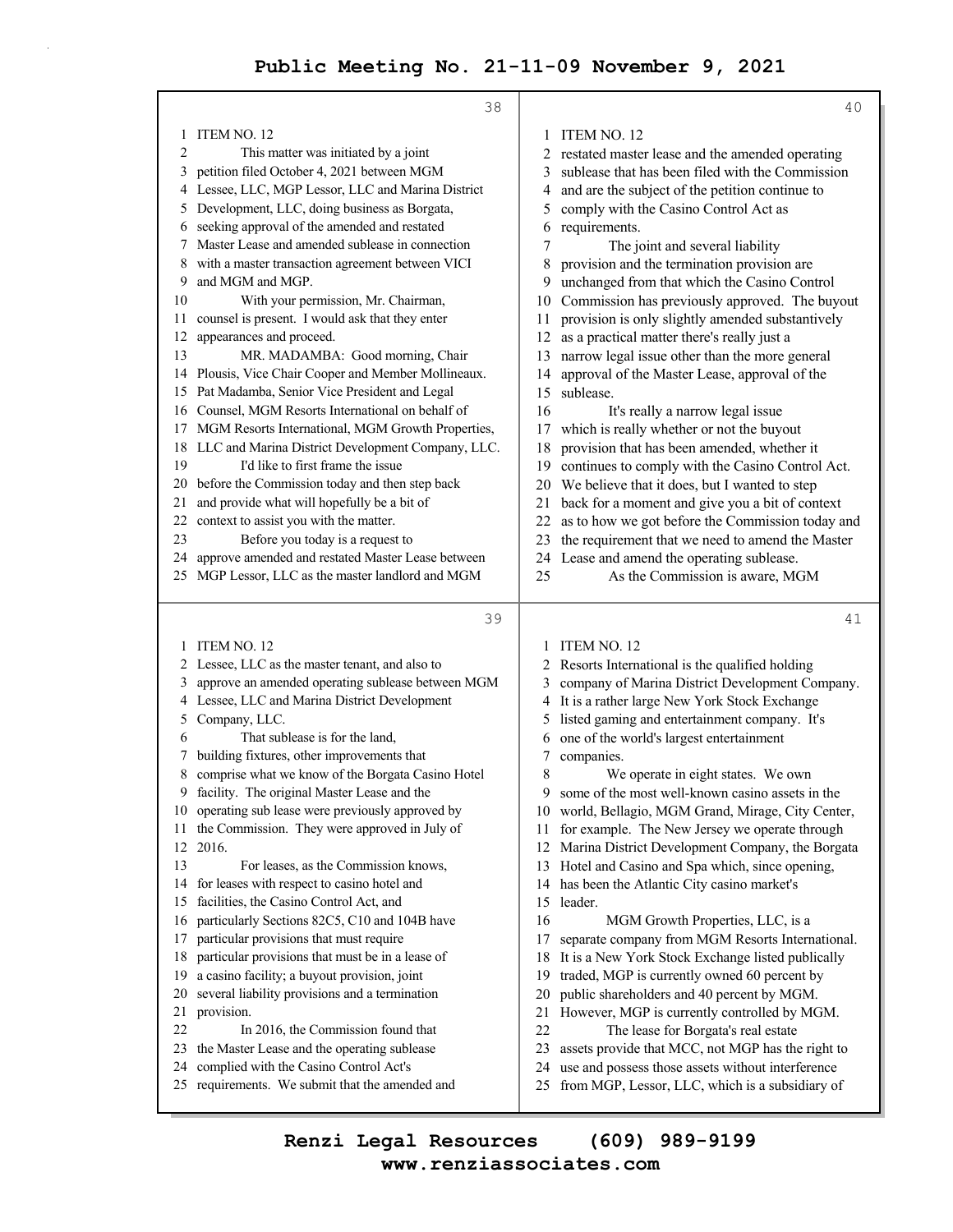|        | 42                                                                                                |          | 44                                                                                              |
|--------|---------------------------------------------------------------------------------------------------|----------|-------------------------------------------------------------------------------------------------|
| 1      | ITEM NO. 12                                                                                       |          | 1 ITEM NO. 12                                                                                   |
| 2      | MGM Growth Properties, LLC.                                                                       | 2        | enough because it's a big slide, MGP Lessor, LLC,                                               |
| 3      | In fact, the master landlord has                                                                  | 3        | the current master landlord continues to be the                                                 |
| 4      | expressly precluded from participating in the                                                     | 4        | master landlord.                                                                                |
| 5      | contact of operations of Marina District                                                          | 5        | There's no change in the master                                                                 |
| 6      | Development Company or any of MGM's other                                                         | 6        | landlord rather than sitting optimally under MGM                                                |
| 7      | operating subsidiaries, MGP Lessor owns the real                                                  |          | Growth Properties, LLC, which essentially                                                       |
| 8      | estate related assets.                                                                            | 8        | disappears in the merger, it will sit under VICI,                                               |
| 9      | In August of this year, we, MGM                                                                   | 9        | but the master landlord nonetheless doesn't                                                     |
| 10     | Resorts International, MGM Growth Properties, LLC                                                 | 10       | change.                                                                                         |
| 11     | have each all announced that we had entered into                                                  | 11       | The Master Lease remains in place                                                               |
| 12     | a transaction whereby MGP Growth Properties, LLC                                                  | 12       | not for approval of a new lease, but for approval                                               |
| 13     | would be merged into a subsidiary of VICI. VICI                                                   | 13       | of an amended and restated lease. And the only                                                  |
| 14     | is acquiring MGM Growth properties for                                                            | 14       | difference is that, ultimately at the top, rather                                               |
| 15     | approximately 17 billion dollars.                                                                 | 15       | than MGP Growth Properties, LLC, and then its                                                   |
| 16     | That transaction is expected to                                                                   | 16       | controlled shareholder, MGM Resorts International                                               |
| 17     | close some time in the first half of 2022. VICI,                                                  | 17       | sitting there at the top, VICI sits there at the                                                |
| 18     | like MGP, is a New York Stock Exchange publically                                                 | 18       | top.                                                                                            |
| 19     | traded RE as is the case with MGM Growth                                                          | 19       | But nevertheless, MGP Lessor, LLC,                                                              |
| 20     | Properties. VICI is engaged in the passively                                                      |          | 20 the landlord, remains in place. MGM Lessee, LLC,                                             |
| 21     | owned and gaming hospitality in entertainment                                                     | 21       | which is a wholly owned direct subsidiary of MGM                                                |
| 22     | destinations.                                                                                     | 22       | Resorts International remains in place as well.                                                 |
| 23     | Subject to long term triple net                                                                   |          | 23 It's the master tenant under the lease today.                                                |
| 24     | leases, pursuant to which, VICI's subsidiaries<br>are passed the landlords. The transaction where | 24       | After the closing, it will continue to be the<br>master tenant.                                 |
| 25     |                                                                                                   | 25       |                                                                                                 |
|        |                                                                                                   |          |                                                                                                 |
|        |                                                                                                   |          | 45                                                                                              |
|        | 43                                                                                                |          |                                                                                                 |
| 1      | ITEM NO. 12                                                                                       | 1        | ITEM NO. 12                                                                                     |
| 2      | MGM Growth Properties, LLC is being merged to                                                     | 2        | The Master Lease continues to be a                                                              |
| 3      | VICI, I've called it with other regulatories                                                      | 3        | triple net lease. Meaning, we have a passive                                                    |
| 4      | agencies that we've already appeared before, I                                                    | 4        | landlord now, while the passive landlord, after                                                 |
| 5      | call it the big slide because MGM Growth                                                          | 5        | the transaction, that landlord is one in the                                                    |
| 6<br>7 | Properties, LLC, sits on top of a number of<br>subsidiaries.                                      | 6<br>7   | same. Frankly, if you look at the transaction,                                                  |
| 8      | That chain will stay intact. We're                                                                | 8        | the only practical difference is that the rent                                                  |
| 9.     | literally just taking MGM Growth Properties, LLC                                                  | 9        | check is no longer going to go to a Las Vegas<br>address.                                       |
| 10     | and sliding that over, the parent company, New                                                    | 10       | It still goes to MGP Lessor, LLC,                                                               |
| 11     | York Stock Exchange listed company will merge                                                     | 11       | but it's going to go to a New York address, which                                               |
| 12     | into a subsidiary of VICI, but all of the other                                                   | 12       | really brings us to the issue before the Casino                                                 |
| 13     | subsidiaries in MGM Growth Properties, LLC, chain                                                 | 13       | Control Commission today, which is our request                                                  |
|        | 14 of ownership will survive, so I call it the big                                                | 14       | for approval of the amended restated Master Lease                                               |
| 15     | slide.                                                                                            | 15       | and amended operating sublease. We need a                                                       |
| 16     | And the reason I call it the big                                                                  | 16       | determination in the narrow legal issue that the                                                |
| 17     | slide is because on the operating side of the                                                     | 17       | slightly modified buyout provision continues to                                                 |
| 18     | equation, the MGM Resorts International ownership                                                 | 18       | comply with the Casino Control Act.                                                             |
| 19     | side of the equation, nothing really changes.                                                     | 19       | And it was really only a technical                                                              |
| 20     | MGM continues to own Marina District Development                                                  | 20       | change to the buyout provision. Currently, one                                                  |
| 21     | Company.                                                                                          | 21       | of the currency that can be used in order to                                                    |
| 22     | Marina District Development Company                                                               | 22       | buyout the master landlord's interest in Borgata,                                               |
| 23     | remains the operator of the Borgata facility.                                                     | 23       | on the very slight change that there would be an                                                |
| 24     | Marina District Development Company continues to<br>25 hold the casino license. And interestingly | 24<br>25 | event where the master landlord wasn't qualified<br>any longer, in the current lease one of the |

**www.renziassociates.com Renzi Legal Resources (609) 989-9199**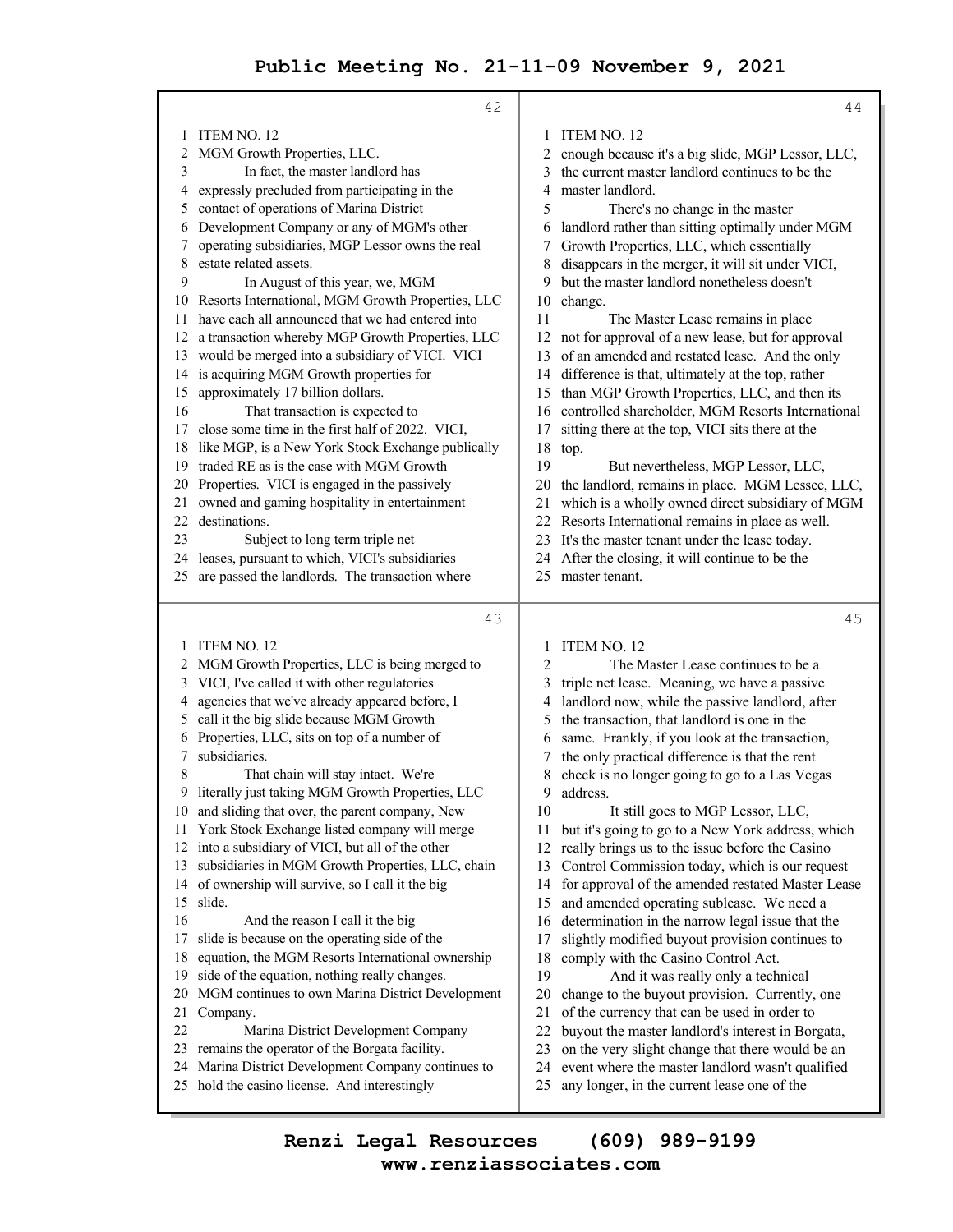|    | 46                                                  |    | 48                                                |
|----|-----------------------------------------------------|----|---------------------------------------------------|
| 1  | ITEM NO. 12                                         | 1  | ITEM NO. 12                                       |
| 2  | currencies that can be used is operating the        | 2  | eliminate the option to pay for that interest in  |
| 3  | units.                                              | 3  | a number of operating partnership common units as |
| 4  | There is, in this chain of                          | 4  | explained by Pat Madamba just now.                |
| 5  | ownership, of entities of MGP Growth Properties,    | 5  | The other statutory provisions of                 |
| 6  | LLC, a limited partnership that issued limited      | 6  | the lease remain in effect, in that, it remains a |
| 7  | partnership interest, a number of which are held    | 7  | lease in writing and all the parties to the       |
| 8  | by MGM Resorts International and its                | 8  | lease, as well as the sublease, remain licensed   |
| 9  | subsidiaries. That makes up MGM's 40 percent        | 9  | either as casino service industry enterprise      |
| 10 | ownership in the MGM growth properties chain.       | 10 | licensees as to the landlord being MGP Lessor and |
| 11 | Those OP units are going away as                    | 11 | the tenant being MGM Lessee as has been           |
| 12 | part of the merger, so you can no longer use        | 12 | explained, or as a casino licensee where Marina   |
| 13 | those OP units as currency, if you would, to buy    | 13 | District Development Company remains as the sub   |
| 14 | out the master landlord's interest in the Borgata   | 14 | tenant under the sublease.                        |
| 15 | facility. That's really just a technical change     | 15 | And the joint and several liability,              |
| 16 | because it won't exist anymore after the merger.    | 16 | as well as termination provisions, as well as the |
| 17 | So again, all of the other                          | 17 | modified, proposed modified buyout provision      |
| 18 | provisions that are required by the Casino          | 18 | remain in effect in these documents. So we do     |
| 19 | Control Act, not only continue to be in the         | 19 | not have an objection to modifying the lease      |
| 20 | amended and restated Master Lease, but in fact,     | 20 | documents as requested here, and we've also       |
| 21 | they're completely unchanged.                       | 21 | reviewed the draft resolution, requested minor    |
| 22 | So in sum, we request that the                      | 22 | non substantive change to that, that staff is     |
| 23 | amended restated Master Lease and the amended       | 23 | considering and we have no objections otherwise   |
| 24 | operating sublease be approved. I did review the    | 24 | to that resolution. Thank you.                    |
| 25 | draft resolution, very appreciative of having it    | 25 | MR. PLOUSIS: Thank you, Division.                 |
|    |                                                     |    |                                                   |
|    | 47                                                  |    | 49                                                |
| 1  | ITEM NO. 12                                         | 1  | ITEM NO. 12                                       |
| 2  | in advance, significantly in advance yesterday,     | 2  | MS. FAUNTLEROY: I would indicate                  |
| 3  | and having the opportunity to review it in its      | 3  | for the record, Michael Fabius, representing      |
| 4  | fine form and substance.                            | 4  | VICI, is on the call. He had been involved in     |
| 5  | With that, unless the Commission has                | 5  | early discussions, but is not -- VICI is not a    |
| 6  | any questions, we simply request that the relief    | 6  | petitioner. To the extent that Mr. Fabius wishes  |
| 7  | in the petition be granted. Thank you.              | 7  | to be heard, it would be subject to your          |
| 8  | MR. PLOUSIS: Division?                              | 8  | permission, Mr. Chairman. Is there anything you   |
| 9  | MS. RICHARDSON: Good morning,                       |    | 9 wanted to say, Michael, or just observing?      |
| 10 | Chairman and Commissioners. Tracy Richardson,       | 10 | MR. FABIUS: Good morning, everyone.               |
| 11 | Deputy Attorney General for the Division of         | 11 | I'll just express our thanks and gratitude to the |
| 12 | Gaming Enforcement. As has been set forth here,     | 12 | Commission and to staff. Pat summarized the       |
| 13 | this is a request for approval of an amended        | 13 | petition well. I'm available if there's           |
| 14 | lease and amended sublease that deals with the      | 14 | questions.                                        |
| 15 | real estate assets of Borgata.                      | 15 | MR. PLOUSIS: Thank you, Michael.                  |
| 16 | We filed a response on November 1st                 | 16 | Are there any questions for counsels?             |
| 17 | noting no objection to the requested relief and     | 17 | MS. MOLLINEAUX: No.                               |
| 18 | also requesting that certain conditions be          | 18 | MR. PLOUSIS: Hearing none, is there               |
| 19 | imposed to carry through conditions that the        | 19 | a motion?                                         |
| 20 | Commission had previously entered when the          | 20 | MS. COOPER: Mr. Chairman, I move to               |
| 21 | original lease documents were approved in 2016.     | 21 | grant the relief requested in the petition and    |
| 22 | As has been noted, the primary                      | 22 | approve the amended and restated Master Lease and |
| 23 | change to the documents is to modify the buyout     | 23 | the amended sublease based upon, and to the       |
|    | 24 provision of the lease in the event of a finding | 24 | extent set forth in the findings and rulings and  |

- 25 of unsuitability as to the landlord, and it would
	- **www.renziassociates.com Renzi Legal Resources (609) 989-9199**

25 subject to the conditions contained in the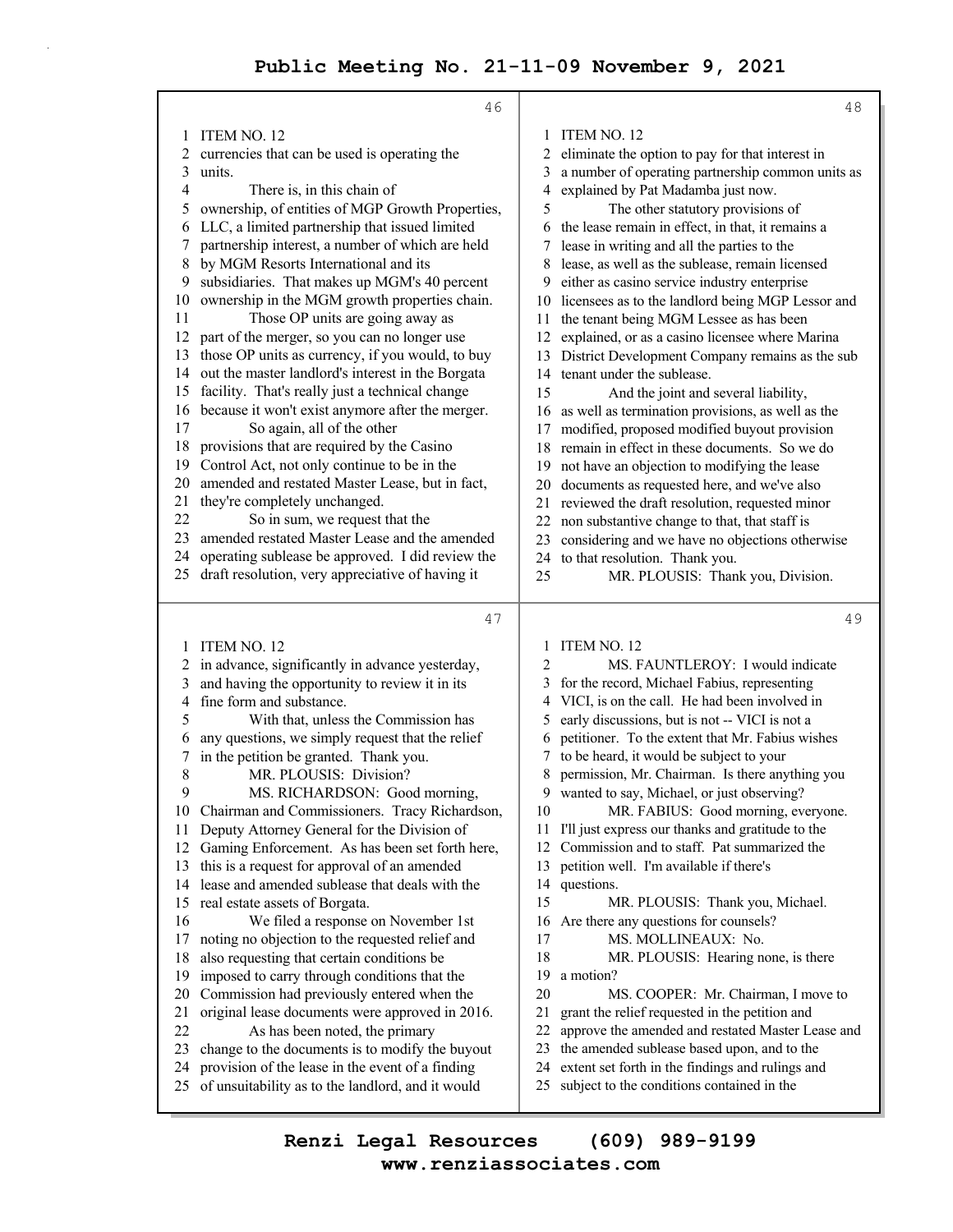|                     | 50                                                                                 |          | 52                                                  |
|---------------------|------------------------------------------------------------------------------------|----------|-----------------------------------------------------|
| 1                   | ITEM NO. 12                                                                        | 1        | CERTIFICATE                                         |
| 2                   | resolution.                                                                        | 2        |                                                     |
| 3                   | MR. PLOUSIS: Is there a second?                                                    | 3        | I, LAUREN ETIER, a Certified Court                  |
| 4                   | MS. MOLLINEAUX: Mr. Chairman, I                                                    | 4        | Reporter, License No. XI 02211, and Notary Public   |
| 5                   | second the motion.                                                                 |          | of the State of New Jersey, that the foregoing is   |
| 6                   | MR. PLOUSIS: Any further                                                           | 6        | a true and accurate transcript of the testimony     |
| 7                   | discussion? Hearing none, all in favor, say aye.                                   | 7        | as taken stenographically by and before me at the   |
| $\,8$               | BOARD MEMBERS: Aye.                                                                | 8        | time, place and on the date hereinbefore set        |
| 9                   | MR. PLOUSIS: Opposed? Ayes have                                                    | 9        | forth.                                              |
| 10                  | it. Thank you, Counsels.                                                           | 10       | I DO FURTHER CERTIFY that I am neither a            |
| 11                  | MS. RICHARDSON: Thank you.                                                         | 11       | relative nor employee nor attorney nor council of   |
| 12                  | MS. FAUNTLEROY: In accordance with                                                 | 12       | any of the parties to this action, and that I am    |
| 13                  | Resolution Number 20-12-09-03, the next closed                                     |          | 13 neither a relative nor employee of such attorney |
| 14                  | session shall be held on Wednesday 8th 2021 at                                     | 14       | or council, and that I am not financially           |
| 15                  | 9:30 a.m. in the Commission offices.                                               | 15       | interested in the action.                           |
| 16                  | MR. PLOUSIS: This is the public                                                    | 16       |                                                     |
| 17                  | participation portion of the meeting. Miss                                         | 17       |                                                     |
| 18                  | Fauntleroy, do we have any comments?                                               | 18       |                                                     |
| 19                  | MS. FAUNTLEROY: Mr. Chairman, I                                                    | 19       |                                                     |
| 20                  | have been advised that we do not.                                                  | 20       |                                                     |
| 21                  | MR. PLOUSIS: The public                                                            | 21<br>22 | Lawren M. Etier                                     |
| 22<br>23            | participation portion is now closed. Is there a<br>motion to adjourn this meeting? | 23       | Notary Public of the State of New Jersey            |
| 24                  | MS. COOPER: Mr. Chairman, I'll make                                                | 24       | My Commission Expires June 30, 2022                 |
|                     | 25 the motion.                                                                     | 25       | Dated: November 10, 2021                            |
|                     |                                                                                    |          |                                                     |
|                     | 51                                                                                 |          |                                                     |
|                     |                                                                                    |          |                                                     |
| $\mathbf{1}$        | MR. PLOUSIS: Is there a second?                                                    |          |                                                     |
| $\overline{c}$<br>3 | MS. MOLLINEAUX: I second the<br>motion, Mr. Chairman.                              |          |                                                     |
| 4                   | MR. PLOUSIS: All in favor, say aye.                                                |          |                                                     |
| 5                   | BOARD MEMBERS: Aye.                                                                |          |                                                     |
| 6                   | MR. PLOUSIS: Opposed? Ayes have                                                    |          |                                                     |
| 7                   | it. The meeting is now adjourned.                                                  |          |                                                     |
| 8                   | (Hearing Concluded at 11:22 a.m.)                                                  |          |                                                     |
| 9                   |                                                                                    |          |                                                     |
| 10                  |                                                                                    |          |                                                     |
| $11\,$              |                                                                                    |          |                                                     |
| 12                  |                                                                                    |          |                                                     |
| 13                  |                                                                                    |          |                                                     |
| 14                  |                                                                                    |          |                                                     |
| 15                  |                                                                                    |          |                                                     |
| 16                  |                                                                                    |          |                                                     |
| 17                  |                                                                                    |          |                                                     |
| 18<br>19            |                                                                                    |          |                                                     |
| 20                  |                                                                                    |          |                                                     |
| 21                  |                                                                                    |          |                                                     |
| 22                  |                                                                                    |          |                                                     |
| 23                  |                                                                                    |          |                                                     |
| 24                  |                                                                                    |          |                                                     |
| 25                  |                                                                                    |          |                                                     |
|                     |                                                                                    |          |                                                     |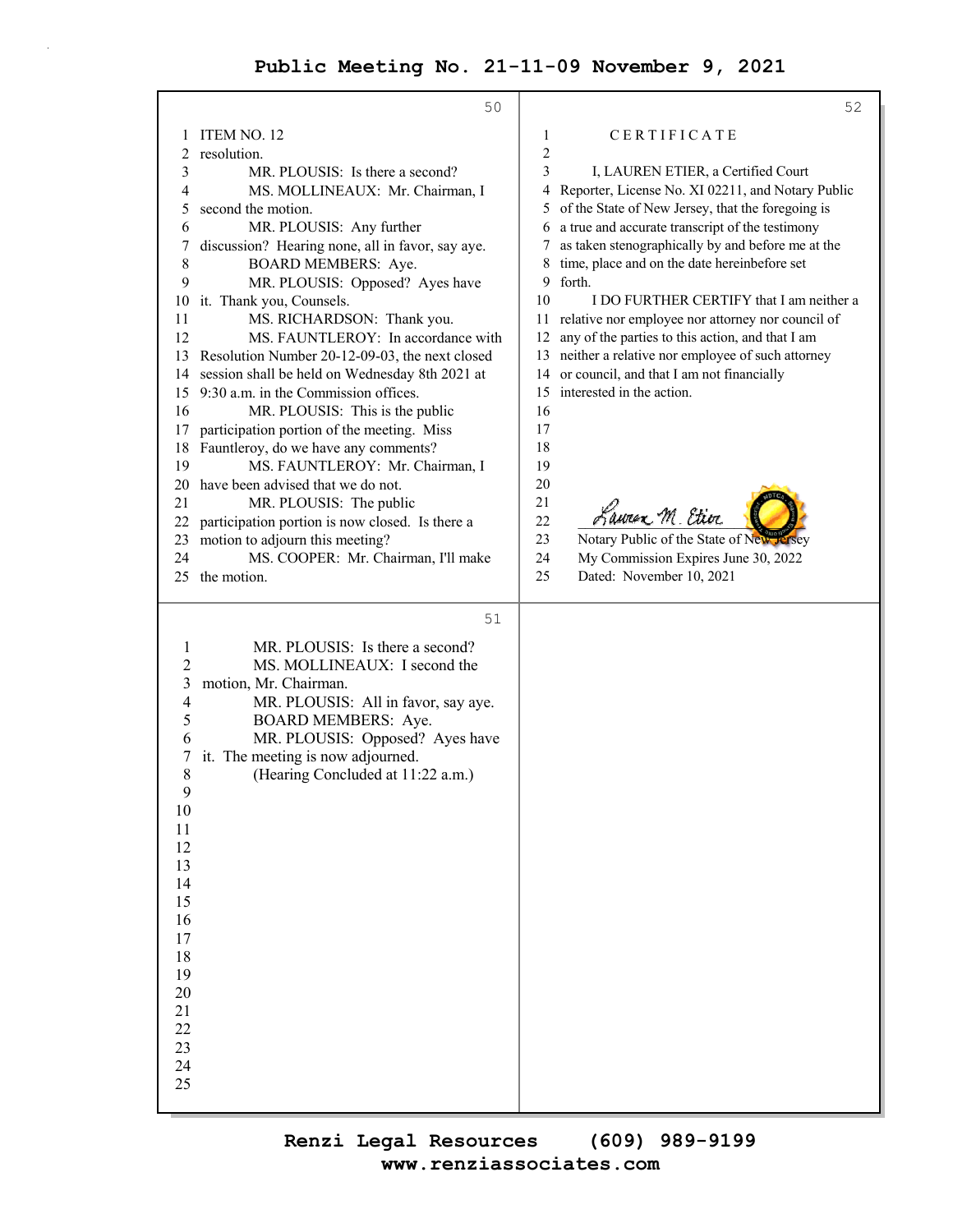| A                      | 7:1,258:1                 | $35:2$ $38:12$                 | assume $6:22$                  |
|------------------------|---------------------------|--------------------------------|--------------------------------|
| a.m1:14,14             | agreement29:7             | appeared $43:4$                | $22:24$ $24:3$                 |
| $4:3\ 5:3\ 6:3$        | 34:23 35:12               | appearing $23:7$               | 24:21 25:9                     |
| $7:3$ 8:3 9:2          | $35:20$ $38:8$            | 29:13 32:16                    | Atlantia 19:9                  |
| $50:15$ $51:8$         | <b>Alan</b> $5:18$ $15:8$ | application                    | Atlantic $1:10$                |
| Aaron $4:17$           | 15:12 16:12               | 14:820:7                       | $1:13$ 6:16,18                 |
| 12:14,17               | $ALISA$ 2:4               | 21:16,19                       | $7:22$ $11:11$                 |
| $13:13$ $14:8$         | Allegiance                | applications                   | 18:4,8,14,16                   |
| able $10:2$            | 9:17                      | $4:9,19$ $12:10$               | 19:2, 13, 20                   |
| AC8:634:10             | Allen $4:22$              | 14:18                          | 22:20,21                       |
| 34:23 35:7             | 14:20                     | appointed                      | 23:24 24:4                     |
| 35:24                  | amend $40:23,24$          | 29:16                          | 24:23 25:11                    |
| accept10:5             | amended $7:10$            | appreciative                   | $32:3,17$ 33:7                 |
| access $10:3$          | 8:17,18                   | 46:25                          | 33:17 35:22                    |
| accurate 32:20         | 28:18 29:2                | approval $8:16$                | 41:14                          |
| 52:6                   | 37:22,23                  | 11:7,8,12                      | attention 26:9                 |
| acknowledge            | 38:6,7,24                 | $37:22$ 38:6                   | $\texttt{attorney}\,24\!:\!15$ |
| 9:16                   | $39:3,25$ 40:2            | 40:14,14                       | 27:730:12                      |
| acquiring              | 40:11,18                  | 44:12,12                       | 32:25 36:13                    |
| 42:14                  | 44:13 45:14               | 45:14 47:13                    | 47:11 52:11                    |
| Act 9:7 39:15          | 45:15 46:20               | approvals 5:21                 | 52:13                          |
| 40:5,19                | 46:23,23                  | 17:10,22                       | <b>ATTORNEYS 2:17</b>          |
| 45:18 46:19            | 47:13,14                  | 19:22                          | 3:4                            |
| Act's 39:24            | 49:22,23                  | approve $25:6$                 | audio $10:16$                  |
| action 13:24           | <b>Anabelle 5:12</b>      | 31:737:6                       | audit $7:21$                   |
| 17:15 19:24            | 15:4,4                    | 38:24 39:3                     | $32:2$ 33:6,16                 |
| 52:12,15               | analyst $11:14$           | 49:22                          | August 42:9                    |
| address $9:14$         | analytics $7:8$           | approved $20:9$                | authority 5:22                 |
| $21:11$ 34:25          | 26:7,25                   | 21:20 34:22                    | 17:11,22                       |
| 45:9,11                | 27:11,23                  | 35:12 39:10                    | 19:23 30:18                    |
| adjourn $50:23$        | and/or $4:10,20$          | 39:11 40:10                    | available                      |
| adjourned              | Andrew $18:11$            | 46:24 47:21                    | 10:13 49:13                    |
| $12:17$ $51:7$         | Ann $19:5$                | approximately                  | Avenue $1:12$                  |
| adjournment            | announced                 | 42:15                          | aware $40:25$                  |
| $8:22$ 10:11           | 42:11<br>annual $9:10$    | April $26:14$<br>Ashman $4:23$ | <b>aye</b> $12:5,6$<br>13:9,10 |
| adjourns 9:16          | answer $10:22$            | 14:21                          | 14:12,13                       |
| $\texttt{adopt27:21}$  | 24:11 30:6                | asking $29:25$                 | $16:8$ 21:3,4                  |
| 33:14                  | Anthony $4:23$            | <b>assets</b> $41:9,23$        | 22:14,15                       |
| advance $47:2$ , $2$   | 14:21                     | 41:24 42:8                     | 31:17,18                       |
| advise 9:4             | anymore $46:16$           | 47:15                          | $37:16$ 50:7,8                 |
| advised 36:18          | apologize                 | $\texttt{assist38:22}$         | 51:4,5                         |
| 50:20                  | 14:17                     | assistant                      | Ayes $12:8$                    |
| Affairs $17:21$        | appearances               | 18:15,17,21                    | 13:11 14:14                    |
| agencies $43:4$        | 23:16 26:18               | 19:7,12,19                     | 16:921:5                       |
| <b>AGENDA</b> $4:1,25$ | 29:10 32:13               | associate 19:9                 | 22:16 31:19                    |
| 5:1,256:1              |                           |                                |                                |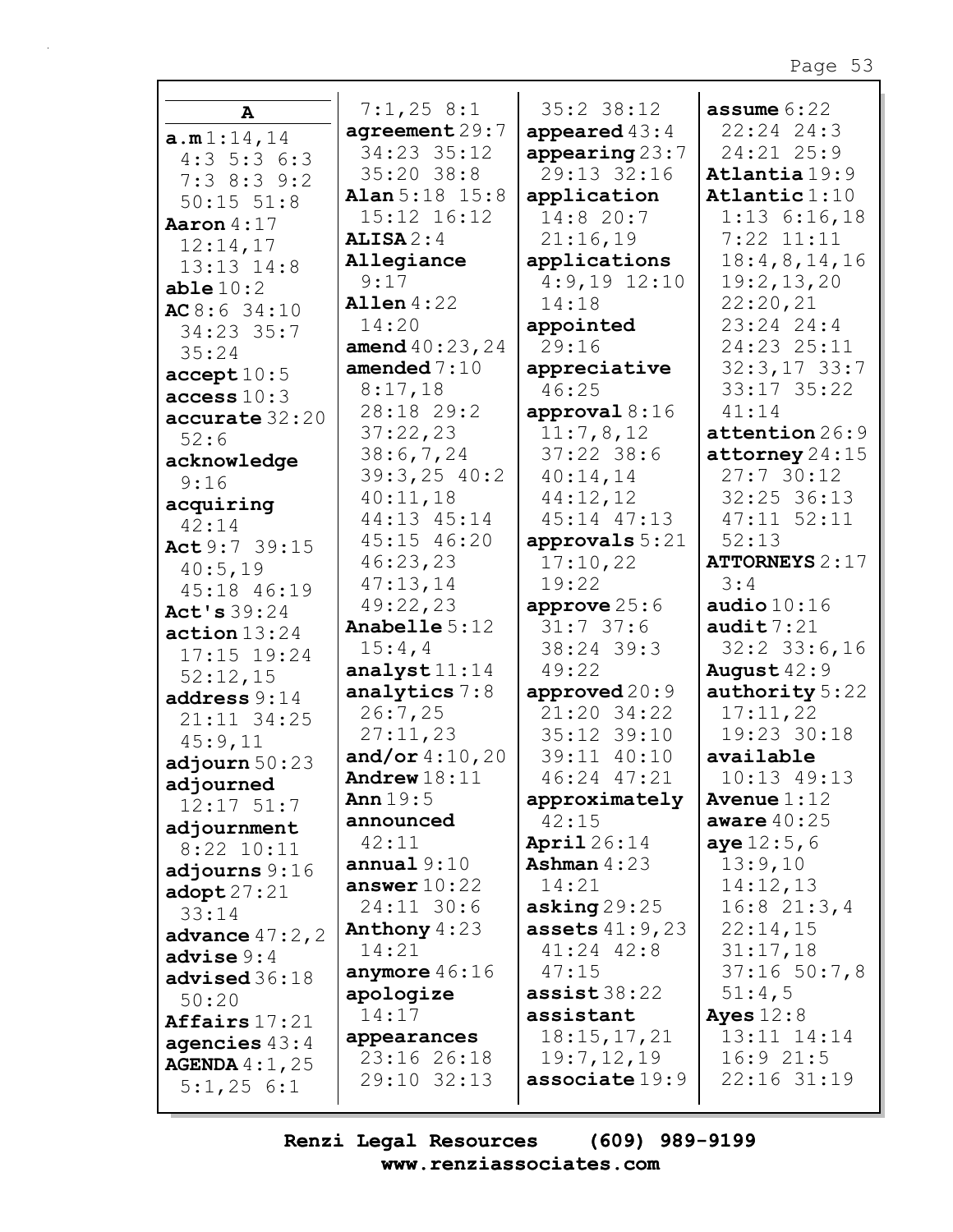| $37:17$ 50:9                | Borgata $18:2$                    | 34:21                          | Certified $1:17$        |
|-----------------------------|-----------------------------------|--------------------------------|-------------------------|
| 51:6                        | 18:18,22                          | capacity 26:12                 | 52:3                    |
|                             | 19:11,18                          | 29:6                           | <b>CERTIFY 52:10</b>    |
| B                           | 38:5 39:8                         | carry $47:19$                  | chain $43:8,13$         |
| $b2:1$ 4:13,23              | 41:12 43:23                       | case $42:19$                   | 46:4,10                 |
| $6:8,14$ 18:6               | 45:22 46:14                       | cases $21:15$                  | Chair $2:3,4$           |
| 18:15                       | 47:15                             | Casey $4:15$                   | 10:21,25                |
| back $38:20$                | Borgata's                         | 12:14                          | $17:4$ 23:21            |
| 40:21                       | 41:22                             | casino $1:2$ 2:2               | 25:23 28:11             |
| Baer $9:7$                  | <b>Bradley</b> 14:24              | 2:74:9,19                      | 29:11 34:3              |
| <b>Barbara 6:8</b><br>20:11 | Brakewait 19:5                    | 6:5, 12, 19                    | $35:9$ 38:13            |
| Barry $19:11$               | brings $45:12$                    | $7:11,12$ 8:7                  | 38:14                   |
| based $21:21$               | brought $26:9$                    | $8:8$ 9:8                      | Chairman $10:21$        |
| 49:23                       | Bruce $8:9$                       | 11:12 12:10                    | $11:3,23$ $12:2$        |
| Beard $19:7$                | 34:12 36:16                       | $12:22$ $13:4$                 | $13:3,7$ 14:6           |
| beginning $10:9$            | 37:7                              | $13:17$ $14:7$                 | 14:10 15:23             |
| <b>behalf</b> $23:7,23$     | building 39:7<br>business $22:21$ | 14:18 15:24<br>$17:17$ $18:10$ | 16:5, 19, 22<br>17:6,16 |
| 24:16 32:16                 | 29:8 34:10                        | 18:15,20                       | 20:20,24                |
| 33:2 36:13                  | 38:5                              | 19:4, 12, 15                   | $22:6,11$ 23:6          |
| 38:16                       | buy $46:13$                       | 19:1920:2,6                    | 23:21 24:14             |
| believe $40:20$             | buyout $39:19$                    | 20:9,2221:9                    | 25:5, 16, 25            |
| Bellagio $41:10$            | 40:10,17                          | 21:15,16,18                    | 27:2028:4               |
| Ben-David $2:18$            | 45:17,20,22                       | 21:22 22:7                     | 28:13 30:11             |
| 36:11,12                    | 47:23 48:17                       | $22:22$ $23:9$                 | 31:6,14                 |
| <b>Bess</b> 23:18           | Byron $9:7$                       | 24:19 28:19                    | 32:12,15,25             |
| 26:20                       |                                   | 28:2029:3,8                    | 33:13,21                |
| BESSIE 3:7                  | $\mathbf C$                       | 29:20 30:15                    | 34:5,24                 |
| big43:5,14,16               | $c3:1$ 4:14,24                    | $31:8$ 34:11                   | 36:12 37:5              |
| 44:2                        | $6:9,15$ 18:17                    | 34:12,18                       | 37:13 38:10             |
| $b$ illion $42:15$          | 19:5 52:1,1                       | $35:15$ 36:20                  | $47:10$ $49:8$          |
| bit38:21                    | C1039:16                          | $37:7$ 39:8,14                 | 49:20 50:4              |
| 40:21                       | Caesar's $23:20$                  | 39:15,19,24                    | 50:19,24                |
| <b>Blank</b> $35:7$         | 26:8,25                           | 40:5,9,19                      | 51:3                    |
| <b>Blaze</b> $6:7$          | Caesars $7:8$                     | 41:9,13,14                     | change $30:22$          |
| 20:11                       | 26:21 27:23                       | 43:25 45:12                    | 44:5,10                 |
| <b>BOARD</b> $12:6$         | Caesers 27:11                     | 45:18 46:18                    | 45:20,23                |
| 13:10 14:13                 | call $10:17,22$                   | 48:9,12                        | 46:15 47:23             |
| $16:8$ 21:4                 | $16:24$ $25:19$                   | $\textbf{Cassella} 6:20$       | 48:22                   |
| $22:15$ $31:18$             | 28:733:23                         | 22:23 23:10                    | changes $43:19$         |
| $37:17$ 50:8                | 43:5, 14, 16                      | $24:2,21$ 25:7                 | channel $10:4$          |
| 51:5                        | 49:4                              | $\texttt{Catania} 6:7$         | <b>Chapter</b> $9:6$    |
| Boardwalk $1:12$            | called $10:18$                    | 20:11                          | <b>Charles</b> $5:6$    |
| $7:21$ 32:2,16              | 12:18 15:13                       | Center $41:10$                 | 14:23                   |
| 33:7,16                     | 43:3                              | certain 47:18                  | check $45:8$            |
| book $17:25$                | capacities                        | Certainly $35:3$               | chief $23:19$           |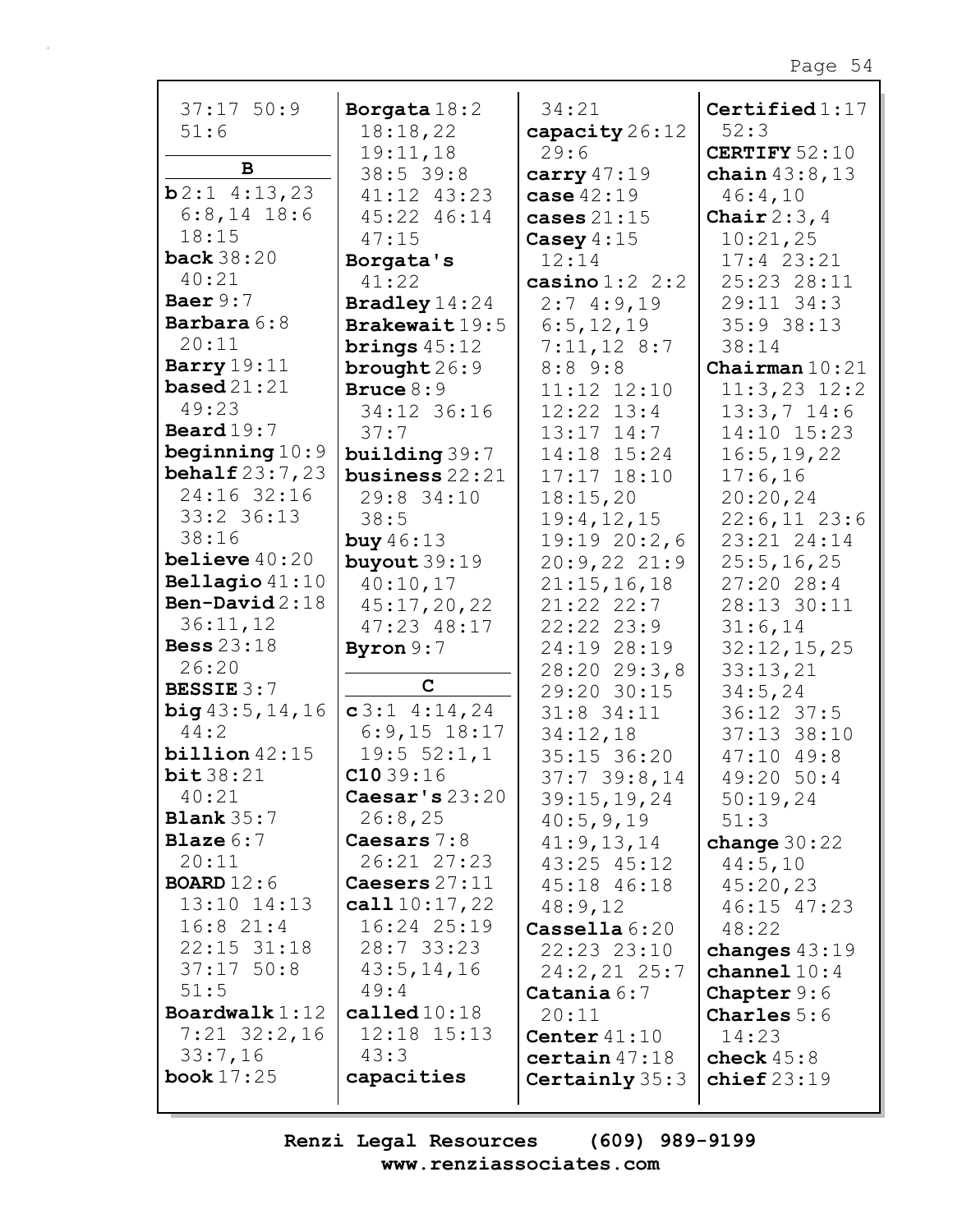| 26:20 29:16               | 16:25 23:22      | 38:7                      | 25:23,24               |
|---------------------------|------------------|---------------------------|------------------------|
| 29:22 30:17               | $25:20$ 28:8     | Connor $2:21$             | 27:20 28:11            |
| circulated                | 33:24            | $24:15$ 27:6              | 28:12 31:6             |
| 23:15                     | commissioners    | consideration             | $33:13$ $34:3$ , 4     |
| City $1:10, 13$           | $10:21$ $17:17$  | $6:11$ 7:5,18             | $35:4$ 37:5            |
| $6:17,18$ 7:22            | 23:6 24:15       | 11:1721:9                 | 38:14 49:20            |
|                           |                  |                           |                        |
| 11:11,11                  | 29:12,15         | $21:14$ $23:4$ , 8        | 50:24                  |
| 18:4,8,14,16              | 30:11 32:15      | 26:5,16                   | copies $9:12$          |
| 19:2,13,20                | 32:25 35:10      | 30:22 31:24               | Corp $6:17$            |
| 22:20,21                  | 36:12 47:10      | 34:17                     | 22:20 25:11            |
| $23:24$ 24:4              | $committee$ 32:2 | considered                | corrections            |
| 24:23 25:11               | 33:16            | 26:13                     | 11:21                  |
| $32:3,17$ 33:7            | committees       | considering               | Coulter $4:12$         |
| 33:17 35:22               | $7:21$ 33:6      | 48:23                     | 12:12                  |
| 41:10,14                  | common $48:3$    | contact $42:5$            | council $52:11$        |
| client11:14               | companies $41:7$ | contained                 | 52:14                  |
| close $42:17$             | company $8:16$   | 25:13 49:25               | $countel$ 2:11         |
| closed $11:6,8$           | 8:19 29:18       | context 38:22             | $2:14$ 3:2             |
| 50:13,22                  | 30:3 37:22       | 40:21                     | 11:21 15:19            |
| closing $44:24$           | 37:24 38:18      | continue $40:4$           | 23:3,7,16,19           |
| code 10:17                | $39:5$ 41:3,3    | 44:24 46:19               | 24:12 25:3             |
| collaboration             | 41:5, 12, 17     | <b>CONTINUED 4:25</b>     | 26:17,20               |
| 9:25                      |                  |                           | 27:1629:9              |
|                           | $42:6$ $43:10$   | 5:1,256:1                 |                        |
| $\texttt{collapse} 21:14$ | 43:11,21,22      | 7:1,258:1                 | 31:2,22                |
| commenced $9:1$           | 43:24 48:13      | continues                 | 32:11,18               |
| Comment $8:21$            | completely       | 40:19 43:20               | 33:11 34:25            |
| comments 10:5             | 46:21            | 43:24 44:3                | 35:10 36:25            |
| 10:6,850:18               | compliance 9:5   | 45:2,17                   | 38:11,16               |
| commission 1:2            | 11:14            | continuing                | COUNSEL/ $2:12$        |
| $1:10$ 2:2,7              | complied 39:24   | 9:25                      | counsels $37:18$       |
| 9:8,14,15,24              | comply $40:5,19$ | Control $1:2$             | 49:16 50:10            |
| 11:12 17:18               | 45:18            | $2:2,7$ 9:8               | course $10:14$         |
| 19:24 20:13               | comprise $39:8$  | 11:12 17:18               | Court $1:17,21$        |
| $23:8$ 24:17              | Concluded $51:8$ | 39:15,24                  | 52:3                   |
| $30:5$ 35:13              | concur 36:3,7    | 40:5,9,19                 | COVID-199:21           |
| 38:20 39:11               | concurs 29:14    | 45:13,18                  | $\texttt{Craig} 19:16$ |
| 39:13,22                  | conditions       | 46:19                     | Cross 15:8             |
| 40:3,10,22                | 25:13 47:18      | controlled                | Crystal $5:15$         |
| $40:25$ $45:13$           | 47:19 49:25      | 41:21 44:16               | 15:6,7                 |
|                           |                  |                           |                        |
| 47:5,20                   | conference       | <b>Cooper</b> $2:4 \ 3:4$ | Cummins $4:24$         |
| 49:12 50:15               | 13:23            | 10:21,25                  | 14:21                  |
| 52:24                     | confusion        | $11:2,23$ $13:3$          | currencies             |
| Commission's              | 14:17            | $14:6$ 15:23              | 46:2                   |
| $10:3$ 17:20              | connection       | $16:19$ $17:4,5$          | currency $45:21$       |
| Commissioner              | 29:21 30:3       | 20:2022:6                 | 46:13                  |
| $2:5$ 10:23               | 35:13,17         | $23:21$ $25:5$            | current $44:3$         |
|                           |                  |                           |                        |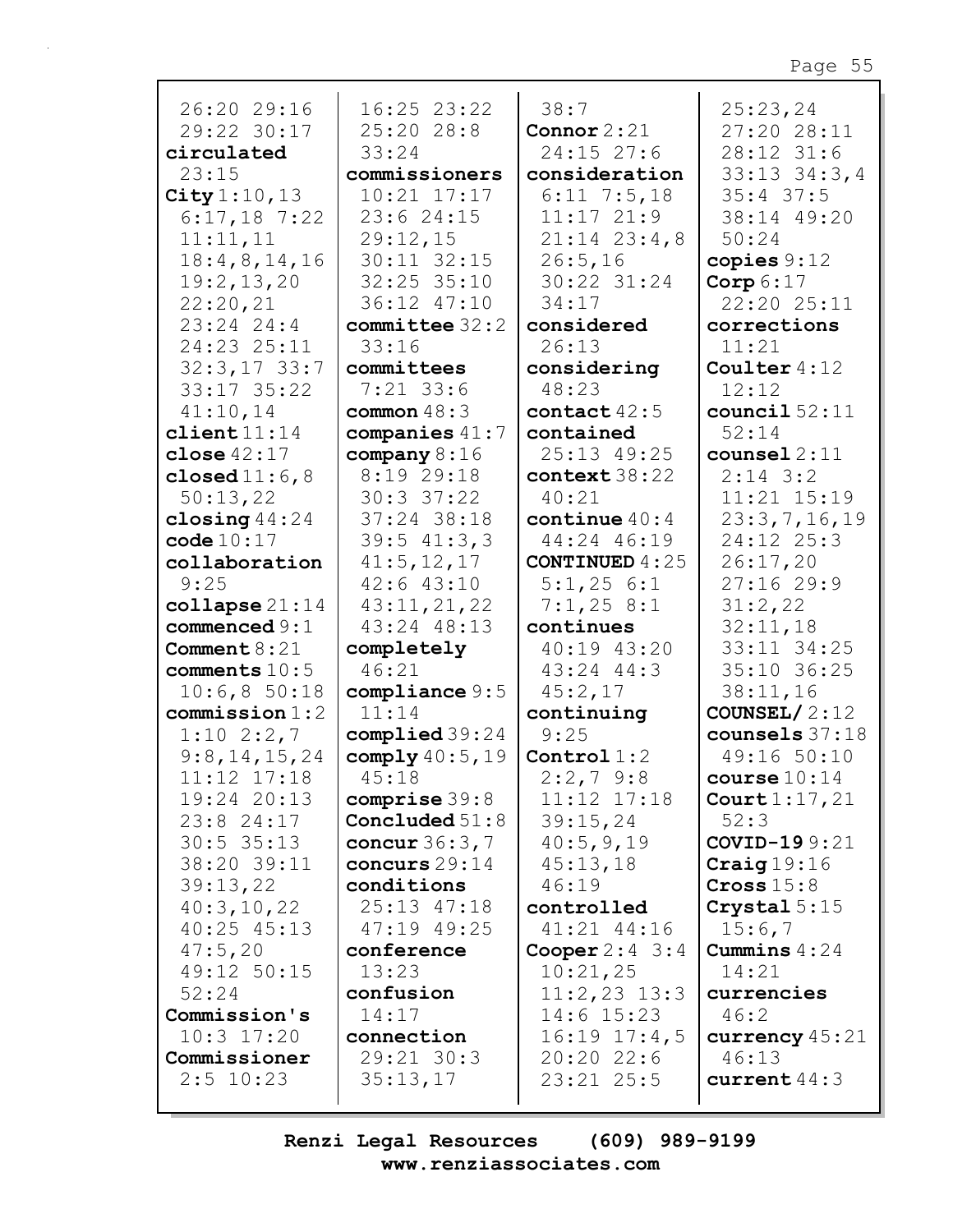| 45:25                | 45:16            | $24:5$ 30:4              | $emplogee$ 4:10    |
|----------------------|------------------|--------------------------|--------------------|
| currently            | Development      | documents                | $4:20$ 6:6,12      |
| 41:19,21             | 8:16,19          | 47:21,23                 | 6:197:13           |
| 45:20                | 37:21,24         | 48:18,20                 | $8:8$ 12:11,22     |
| <b>CUSTODIAN 2:9</b> | $38:5,18$ 39:4   | $\Delta$ doing 22:21     | $13:4,17$ $14:8$   |
|                      | $41:3,12$ $42:6$ | 29:8 34:10               | 14:19 15:24        |
| D                    | 43:20,22,24      | 38:5                     | $17:24$ 18:6       |
| $d4:15$ 5:5,6,9      | 48:13            | dollars $42:15$          | 18:10, 20, 24      |
| $5:14,15$ 6:10       | DGMB $7:11$      | Donna $5:13$             | 19:420:2,6         |
| 14:23,24             | 28:19 29:2,8     | 15:5                     | 20:9,22            |
| 15:5,6,6,7           | DIANNA $2:12$    | $draff23:14$             | 21:10,15,16        |
| 19:7,16              | 3:2              | 24:6, 24 27:2            | 21:18,22           |
| d/b/a 6:17 8:6       | Diaz $18:12$     | 27:13,21                 | 22:7,22            |
| Dall 8:9 34:12       | difference       | $30:5, 21$ 33:8          | 23:10,25           |
| 34:19 35:16          | 44:14 45:7       | 33:14 35:25              | 24:20 25:7         |
| 36:16 37:7           | direct44:21      | 36:7,9,22                | 28:20 29:5         |
| Danyell 6:13         | disappears       | 46:25 48:21              | $30:15$ 31:8       |
| 21:23                | 44:8             | dual $18:2, 7, 13$       | 34:12,18           |
| DARYL $2:8$          | discussion       | 19:11,19                 | 36:20 37:7         |
| date $52:8$          | $12:5$ $13:8$    | due $10:14$              | 52:11,13           |
| dated $33:4$         | 14:11 16:23      | Duen 19:16, 17           | employees          |
| 52:25                | 21:3 22:14       | duties 6:22              | 19:15              |
| day $9:16$           | 25:19 28:7       | 22:24 24:21              | Enforcement        |
| deadline 21:17       | $31:17$ $33:22$  | 25:930:3                 | 2:1624:17          |
| deals $47:14$        | $37:16$ 50:7     |                          | $27:8$ 30:13       |
| December 9:9         | discussions      | E                        | $32:19$ $33:3$     |
| 9:12                 | 49:5             | e2:1,13:1,1              | 36:14 47:12        |
| deemed $21:24$       | District 8:15    | $4:16$ 5:6               | engaged $42:20$    |
| defer 20:3           | 8:19 37:21       | 52:1,1                   | enter $23:16$      |
| Deissler 5:5         | $37:24$ 38:4     | <b>Ealer</b> $17:13, 16$ | 26:18 29:10        |
| 14:22                | 38:18 39:4       | 17:1720:3,5              | 32:12 38:11        |
| delegated            | $41:3,12$ $42:5$ | 20:621:7,10              | entered $24:10$    |
| $17:22$ $19:22$      | 43:20,22,24      | 21:12,13                 | $27:4$ $42:11$     |
| delegation           | 48:13            | 22:18                    | 47:20              |
| $5:21$ $17:10$       | Division $2:16$  | early $49:5$             | entering $35:2$    |
| Dennis $4:16$        | 12:20 13:15      | effect $48:6,18$         | 35:11              |
| 12:14                | $15:15$ $17:21$  | Egget $18:11$            |                    |
| Dent $15:6$          | 24:13,16,18      | Eicher $3:10$            | enterprise<br>48:9 |
| Deputy $2:17$        | 27:5,730:9       | 35:6,7,23,23             | entertainment      |
| 24:15 27:7           |                  | eight $41:8$             | 7:923:20           |
| $30:12$ $32:25$      | $30:12$ $32:7$   | either $48:9$            |                    |
| 36:13 47:11          | 32:18,23         | Elaine $5:7$             | 26:8, 21, 25       |
| designee $29:6$      | $33:3,8$ 36:10   | 14:23,24                 | 27:12,23           |
| destinations         | 36:14,18         | eliminate $48:2$         | 29:18,23           |
| 42:22                | 47:8,11          | email $10:5$             | $41:5,6$ $42:21$   |
|                      | 48:25            | emailed $24:17$          | entities $46:5$    |
| determination        | Division's       |                          | entitled $9:6$     |
|                      |                  |                          |                    |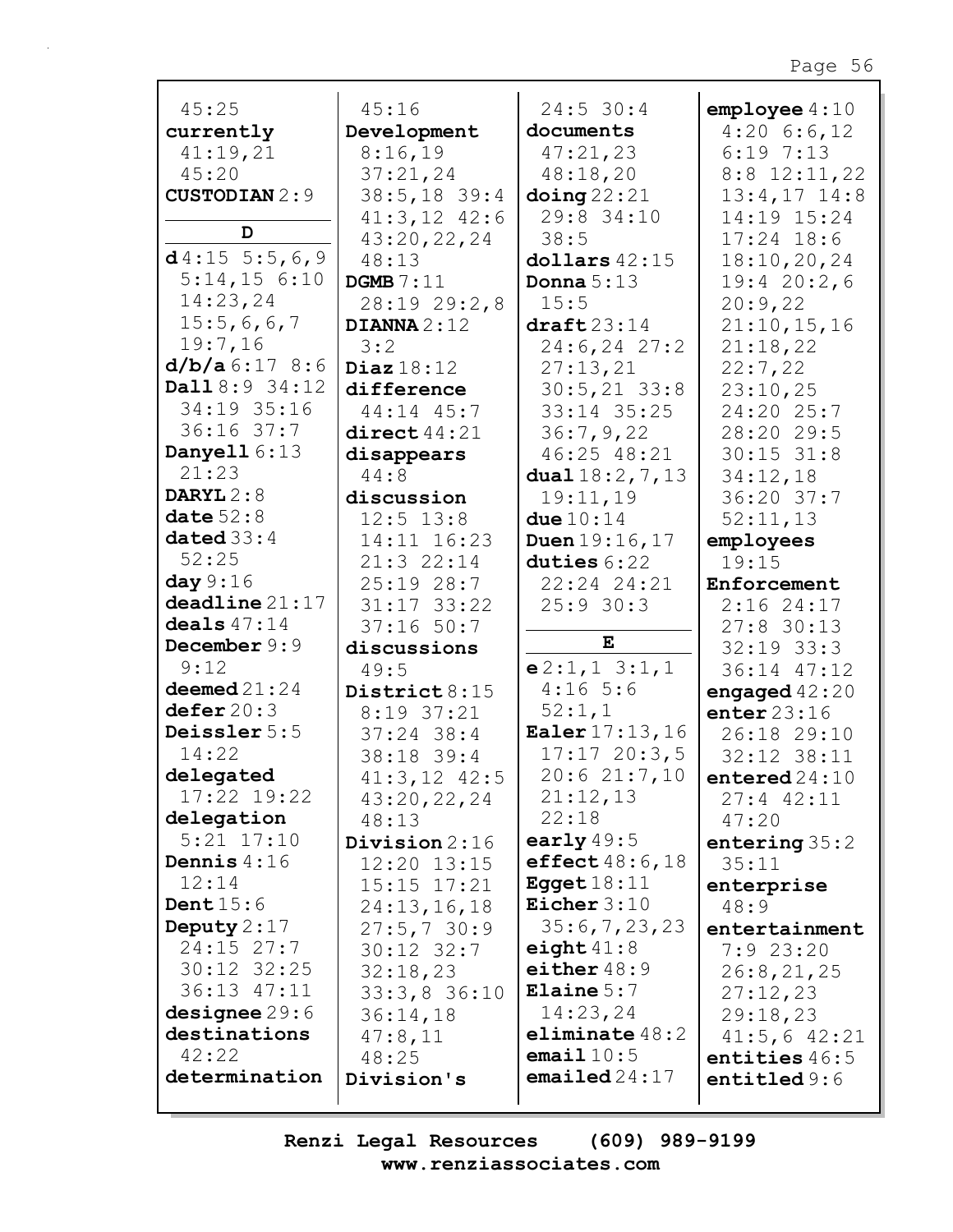| equation $43:18$           | 46:20                    | find 22:7              | gaming $2:16$            |
|----------------------------|--------------------------|------------------------|--------------------------|
| 43:19                      | facts $21:21$            | 27:21 33:14            | $7:10$ 24:16             |
| ESQ3:5,7,8,9               | Fauntleroy               | finding $47:24$        | $27:8$ 28:18             |
|                            |                          |                        |                          |
| 3:10,11                    | $2:12$ 3:2               | findings 49:24         | 29:7,12,17               |
| essentially                | 10:20,25                 | fine $47:4$            | 29:18,22,24              |
| 44:7                       | $11:3,6$ 12:9            | first1:11              | 30:13,17,18              |
| estate $41:22$             | 13:13,20                 | 11:16 38:19            | $32:18$ $33:3$           |
|                            |                          |                        |                          |
| $42:8$ $47:15$             | 14:16 16:11              | 42:17                  | 36:14 41:5               |
| Etier $1:17$               | $16:25$ $17:4$ , 6       | five $13:4$            | 42:21 47:12              |
| 52:3                       | 17:9 19:25               | 20:10                  | Gene 7:6 26:6            |
| Evaluation                 | 21:8 22:19               | fixtures 39:7          | 26:23 27:10              |
|                            |                          |                        |                          |
| 17:19                      | 25:20,23,25              | Flag 9:18              | 27:21                    |
| <b>Evans</b> $4:18 \, 5:6$ | 26:4 28:8,11             | floor $1:11$           | general $2:11$           |
| 12:16 14:23                | 28:13,17                 | 19:6,17                | $2:12,17$ 3:2            |
| event $45:24$              | 31:23 33:24              | follow $10:15$         | 9:524:16                 |
| 47:24                      | 34:3,5,8                 | following              | 27:730:12                |
|                            |                          |                        |                          |
| example $41:11$            | 35:10 37:19              | $17:21$ 20:7           | $32:17$ $33:2$           |
| Exchange $41:4$            | 49:2 50:12               | foregoing $52:5$       | 35:10 36:13              |
| 41:18 42:18                | 50:18,19                 | form $24:9$ 47:4       | 40:13 47:11              |
| 43:11                      | favor $12:5$             | forth $47:12$          | Gina $17:24$             |
|                            |                          |                        |                          |
| executive $2:13$           | 13:9 14:12               | 49:24 52:9             | give $40:21$             |
| 11:9                       | 16:721:3                 | found $32:22$          | given $9:14$             |
| exercise $6:23$            | 22:14 31:17              | 39:22                  | Glutz $6:8$              |
| 22:25 25:10                | $37:16$ 50:7             | four $20:7,22$         | 20:12                    |
|                            |                          |                        |                          |
| exist $46:16$              | 51:4                     | <b>Fox</b> $5:8$ 14:24 | go $45:8,11$             |
| expected $42:16$           | Fedorko 7:20             | 32:16                  | goes $45:10$             |
| Expires $52:24$            | 31:25 32:19              | Fragapane              | going $45:8$ , $11$      |
| explained $48:4$           | 33:5,15                  | 19:16                  | 46:11                    |
| 48:12                      | Fedorko's $32:6$         | frame $38:19$          | Gonzalez $17:24$         |
|                            |                          |                        |                          |
| express $49:11$            | Fietkiewicz              | <b>Frankly</b> $45:6$  | 18:15                    |
| expressly $42:4$           | $2:22$ 30:10             | FREE $1:24$            | Good $9:3,19$            |
| extent $49:6,24$           | 30:11                    | functions              | $10:20$ $17:16$          |
|                            | file30:19                | 24:22                  | 23:5, 18, 20             |
| F                          | filed9:9                 | further $12:4$         | 24:14 26:19              |
|                            |                          |                        |                          |
| $f2:1$ 4:17 5:7            | 21:18 26:10              | $13:8$ $14:11$         | 27:629:11                |
| 52:1                       | $27:8$ 28:25             | 16:23 19:23            | $30:10$ $32:14$          |
| <b>Fabel</b> $5:7$         | $30:13$ 32:5             | 21:2 22:13             | $32:24$ 35:6             |
| 14:23                      | $34:17$ 38:3             | $25:18$ 28:6           | 36:11 38:13              |
| <b>Fabius</b> $3:9$        |                          |                        |                          |
|                            | 40:3 47:16               | $31:16$ $33:22$        | 47:949:10                |
| 49:3,6,10                  | $\texttt{filling}$ 20:6  | $37:15$ 50:6           | Grand $41:10$            |
| facilities                 | 21:17                    | 52:10                  | $\mathtt{grant} 13:4,16$ |
| 39:15                      | $\texttt{finally}$ 19:14 |                        | 15:24 16:20              |
| facility 39:9              |                          | G                      |                          |
|                            | Financial                |                        | 20:14,21                 |
| 39:19 43:23                | 17:18                    | $g4:18$ 5:8            | $31:10$ 37:9             |
| 46:15                      | financially              | 18:12                  | 49:21                    |
| fact $42:3$                | 52:14                    | games 19:6, 17         | granted $12:22$          |
|                            |                          |                        |                          |
|                            |                          |                        |                          |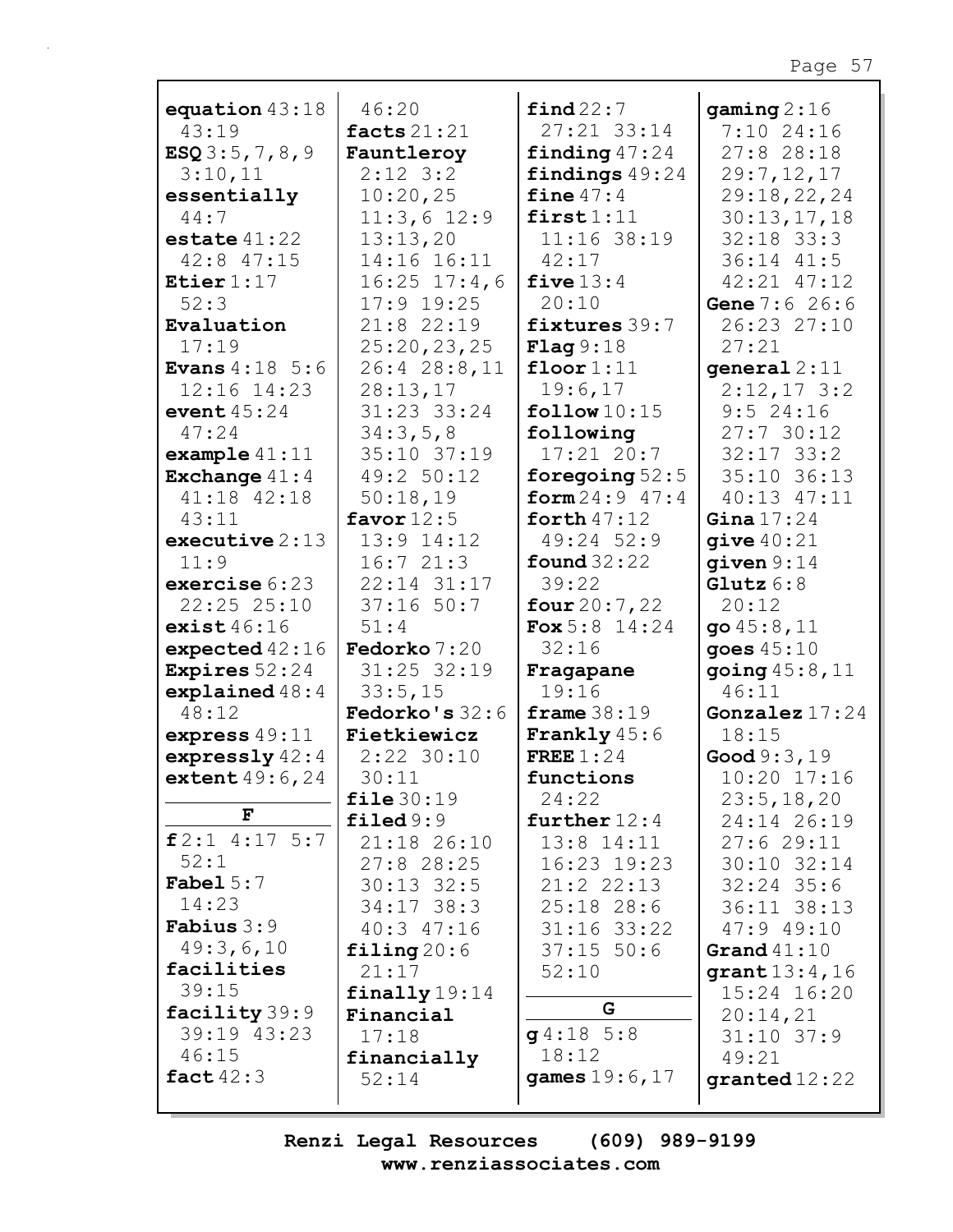| $15:17$ $17:21$           | 25:19 27:18          | inactivation     | issuance $6:18$         |
|---------------------------|----------------------|------------------|-------------------------|
| $17:24$ 18:6              | 28:731:4,17          | 6:520:2          | $7:12$ 8:7              |
| 18:10, 20, 24             | 33:11,23             | inactive 20:9    | 22:22 23:24             |
| 19:4, 16, 22              | 37:3,16              | 21:20            | 24:19 28:20             |
| 24:8 26:14                | 49:18 50:7           | inaudible        | 34:11 36:19             |
| 36:5,847:7                | 51:8                 | 32:20            | $i$ ssue $25:6$         |
| granting 16:14            | Heather $4:22$       | include 12:12    | 31:737:6                |
| Grate $4:13$              | 14:20                | 14:20 29:2       | 38:19 40:13             |
| 12:12                     | held $46:7$          | include 11:7     | 40:16 45:12             |
| qratitude                 | 50:14                | indicate 49:2    | 45:16                   |
| 49:11                     | Hello 21:12          | indicated 29:4   | $i$ ssued $32:19$       |
| growth $38:17$            | hereinbefore         | 34:21 36:15      | 46:6                    |
| $41:16$ $42:2$            | 52:8                 | individual       | <b>Item</b> $4:4 \ 5:4$ |
| 42:10,12,14               | hiring $11:12$       | 21:17            | $6:4$ 7:4 8:4           |
| $42:19$ $43:2,5$          | hold43:25            | individuals      | $11:1$ $12:1,9$         |
| $43:9,13$ $44:7$          | holding $41:2$       | 20:8 21:14       | $13:1$ $14:1$ , $17$    |
| 44:15 46:5                | Hollander 2:19       | 36:21            | $15:1$ $16:1$           |
| 46:10                     | $32:24$ $33:2$       | industry48:9     | $17:1,9$ 18:1           |
|                           | Holly 3:10           | information      | 19:1,2520:1             |
| н                         | 35:7,23              | 17:14            | 21:1,822:1              |
| h5:5,96:8                 | hopefully            | initial4:9       | $22:19$ $23:1$          |
| 14:22 20:11               | 38:21                | 12:10,22         | $24:1$ $25:1$           |
| Haines $5:9$              | hospitality          | $13:4,16$ 14:7   | 26:1, 427:1             |
| 14:25                     | 42:21                | initiated        | 28:1,17 29:1            |
| half $42:17$              | hotel 39:8,14        | 28:24 32:4       | $30:1$ $31:1,23$        |
| HAMILTON 1:23             | 41:13                | $34:16$ 38:2     | $32:1$ $33:1$           |
| happy $24:11$             | Howard $4:14$        | instructions     | $34:1,8$ 35:1           |
| 30:6                      | 12:13                | 10:16            | $36:1$ $37:1$ , 19      |
| $\texttt{Harrah's} 18:16$ | HR $7:22$ 32:3       | intact 43:8      | 38:1 39:1               |
| 19:13,20                  | $32:17$ 33:7         | interset 45:22   | $40:1$ $41:1$           |
| Harrison $3:8$            | 33:16                | $46:7,14$ $48:2$ | $42:1$ $43:1$           |
| 32:14,15                  | Hummel $15:7$        | interested       | 44:1 45:1               |
| Harry $5:11$              |                      | $9:24$ 52:15     | $46:1$ $47:1$           |
| 15:3                      | I                    | interestingly    | 48:1 49:1               |
| Harshad $6:9$             | identified           | 43:25            | 50:1                    |
| 20:12                     | 12:19 26:12          | interference     |                         |
| Harvey $11:13$            | identity 10:19       | 41:24            | J                       |
| $\texttt{health} 9:22$    | <b>Ihana</b> $19:16$ | International    | $\mathbf{i}$ 5:11,18    |
| heard $49:7$              | III11:15             | 38:16,17         | 16:12 19:11             |
| hearing $11:21$           | III4:14 12:13        | 41:2,17          | JAMES $2:3$             |
| $12:5, 25$ 13:9           | 19:7                 | 42:10 43:18      | Jennifer $19:18$        |
| 14:4,7,12                 | imposed 47:19        | 44:16,22         | Jersey $1:1$ , $13$     |
| $15:21$ $16:3$            | improvements         | 46:8             | $1:23$ 9:8              |
| 16:17,24                  | 39:7                 | investment       | 28:19 29:8              |
| $20:18$ $21:3$            | inactivated          | 35:5, 5, 14, 18  | 36:14 41:11             |
| $22:4,14$ $25:3$          | 20:22                | involved49:4     | 52:5,23                 |
|                           |                      |                  |                         |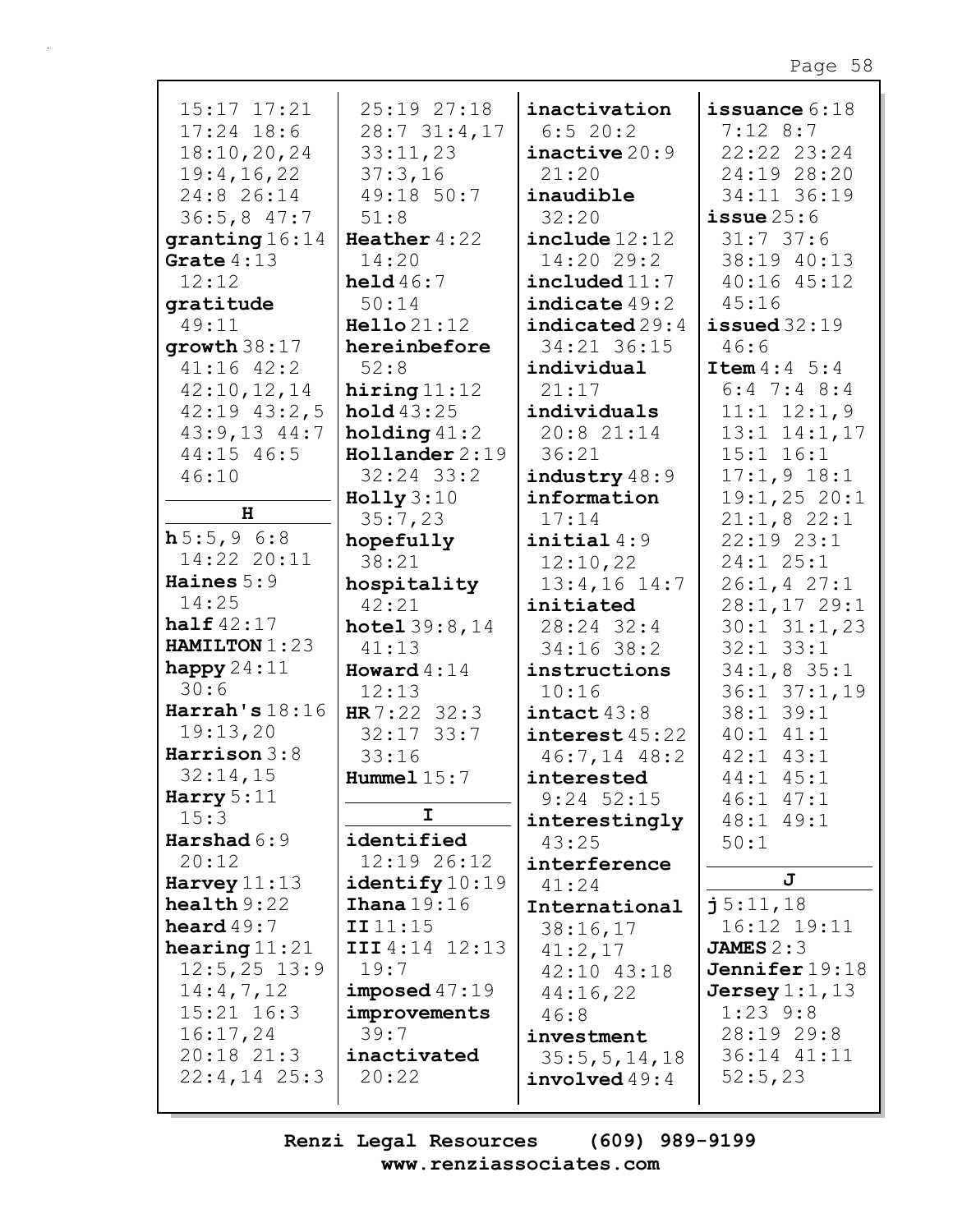| Joann $5:19$             | 12:16                   | 47:25 48:10               | 45:10 48:10             |
|--------------------------|-------------------------|---------------------------|-------------------------|
| 15:9                     | <b>Kevin</b> $4:12$     | landlord's                | $\text{letter}\,24:6$   |
| Joanne $5:20$            | 12:12 18:24             | 45:22 46:14               | 29:2                    |
| 15:9,10,10               | <b>key</b> $4:9,20$ 6:6 | landlords                 | Levenson $3:4$          |
| 15:10,11                 | $6:12,19$ 7:12          | 42:25                     | 35:4                    |
| Jocelyn 2:22             | $8:8$ 12:10,18          | lapse $6:11$              | liability               |
| 30:11                    | $12:22$ $13:4$          | $\texttt{lapped}21:24$    | 39:20 40:7              |
| Jody 7:13                | $13:17$ $14:7$          | 22:8                      | 48:15                   |
| 28:21 29:15              | 14:18 15:13             | lapsing $21:9$            | $l$ icense $6:20$       |
| $30:16$ $31:8$           | 15:24 16:12             | large $41:4$              | 7:13 13:17              |
| <b>John</b> $4:14$ $5:8$ | 16:20 17:24             | largest 41:6              | 14:8 16:20              |
| $8:9$ 12:13              | 18:6, 10, 20            | Las $45:8$                | $17:24$ 18:6            |
| 14:24 34:13              | 18:24 19:4              | Lauren $1:17$             | 18:20,24                |
| $36:16$ 37:8             | 19:15 20:2,6            | 52:3                      | 20:721:15               |
| joining $9:20$           | 20:9,2221:9             | LAW3:4                    | 21:16,18                |
| joint $8:5,14$           | 21:15,16,18             | Laws $9:6$                | 22:23 23:25             |
| $29:3$ $31:7$            | 21:22 22:7              | leader $41:15$            | 24:20 25:7              |
| $34:9$ $35:8$ , 24       | $22:22$ $23:9$          | lease $8:17$              | 28:21 29:5              |
| $37:6,20$ 38:2           | 23:25 24:20             | $37:23$ 38:7              | 29:24,25                |
| 39:19 40:7               | 25:6 28:20              | 38:24 39:9                | $30:16$ $31:8$          |
| 48:15                    | 29:5, 24                | 39:10, 18, 23             | $43:25$ 52:4            |
| Jordan $2:19$            | $30:15$ $31:8$          | 40:2,14,24                | licensed48:8            |
| 33:2                     | 34:12,18                | 41:22 44:11               | <b>licensee</b> $48:12$ |
| $Joseph 1:11$            | 35:19 36:20             | 44:12,13,23               | licensees               |
| 19:7                     | 37:7                    | 45:2,3,14,25              | 48:10                   |
| <b>JOYCE</b> $2:5$       | <b>Kim</b> $3:8$ 32:15  | 46:20,23                  | licenses $4:10$         |
| Jr 5:6,8,11              | King $19:5$             | 47:14,21,24               | $4:20$ 6:6,12           |
| 14:23,24                 | Klaiss $5:11$           | 48:6,7,8,19               | $8:8$ 12:11,23          |
| 15:3                     | 15:3                    | 49:22                     | 13:5 14:19              |
| Juan $18:17$             | know $29:15$            | leases $39:13$            | $15:25$ $18:10$         |
| $J$ uliano $5:10$        | 39:8                    | 39:14 42:24               | 19:4, 1520:3            |
| $14:25$ $15:2,2$         | known $12:13$           | Lee $7:626:6$             | 20:22 21:10             |
| July 39:11               | 14:21,23,25             | 26:23 27:10               | 21:22 22:7              |
| June $52:24$             | 15:2,3,4,5,6            | 27:21                     | 34:12,19                |
|                          | 15:8,9,11               | <b>Lee's</b> $26:14$      | 36:20 37:7              |
| к                        | knows $39:13$           | $\texttt{legal } 1:20,21$ | licensing               |
| k 5:12 19:5              |                         | 38:15 40:13               | $11:13$ $17:13$         |
| Kaufman $3:5$            | L                       | 40:16 45:16               | 17:18                   |
| 29:11,12                 | 13:54:15                | Lessee $8:14$             | licensure               |
| $31:21$ $35:3,4$         | 5:13,17                 | $37:20$ 38:4              | 23:10 35:19             |
| $35:9$ 36:6,15           | $12:14$ $15:7,8$        | $39:2, 4$ 44:20           | $\text{lieu}\,20:6$     |
| Kelli $4:13$             | $\text{land } 39:6$     | 48:11                     | Liliana $6:10$          |
| 12:12,13                 | landland38:25           | Lessor $8:15$             | 20:12                   |
| Kenney-Erdman            | $42:3$ $44:3$ , 4       | $37:21$ $38:4$            | limited 46:6, 6         |
| $4:15$ $12:14$           | 44:6,9,20               | 38:25 41:25               | Lin 5:12 15:4           |
| Kenya $4:18$             | 45:4,4,5,24             | $42:7$ $44:2,19$          | Linda $4:24$            |
|                          |                         |                           |                         |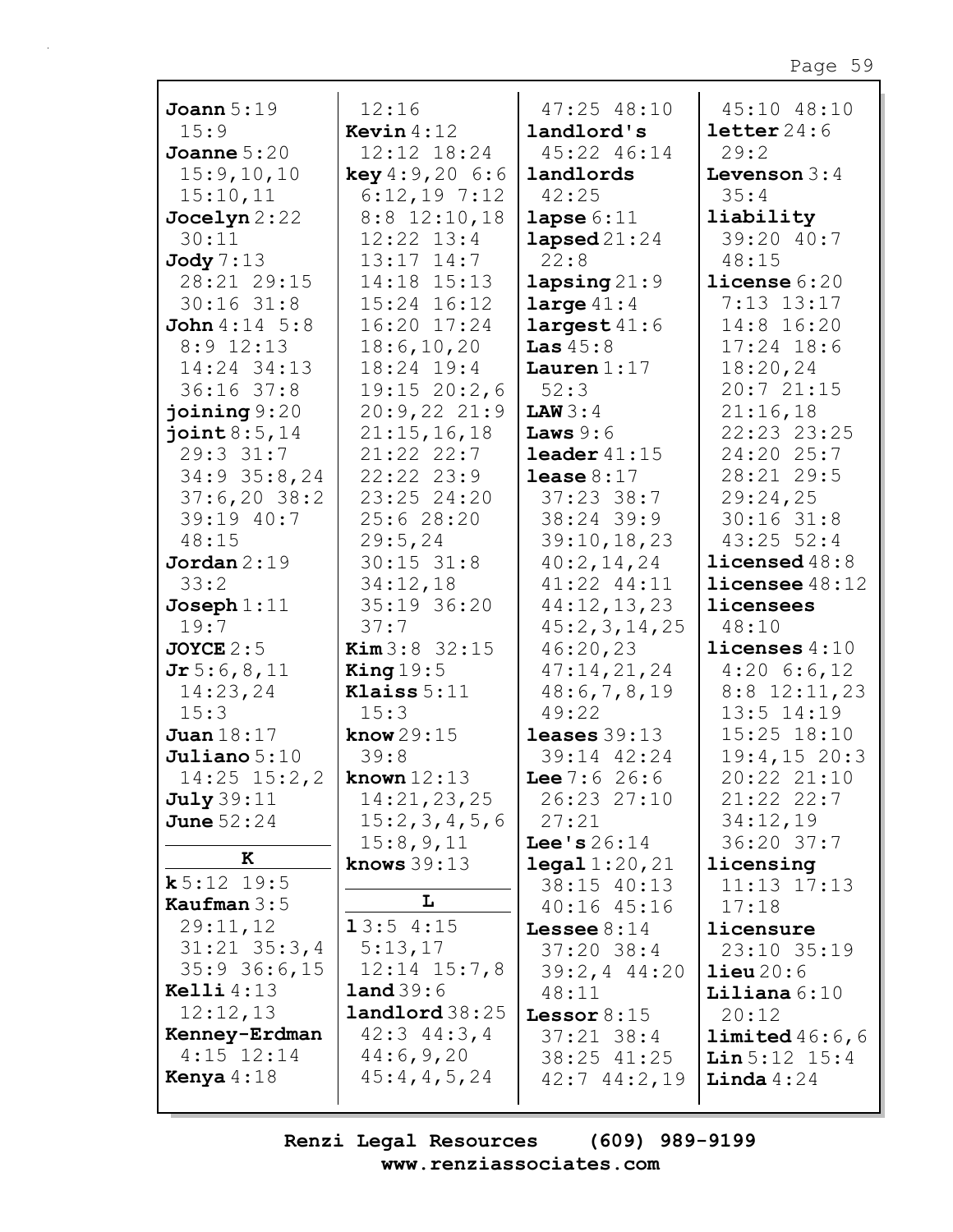| 14:21,22                | 15:5 18:24              | 49:22                | merge $43:11$             |
|-------------------------|-------------------------|----------------------|---------------------------|
| link10:16               | 19:16 20:12             | matter 10:18         | merged $42:13$            |
| list20:9                | Madamba $3:11$          | 11:10,16             | 43:2                      |
| 21:20                   | 38:13,15                | 12:16 13:14          | merger $44:8$             |
| listed $41:5,18$        | 48:4                    | 13:19 14:2           | 46:12,16                  |
| 43:11                   | Madigan 7:13            | $15:12$ $16:3$       | MGA 7:10 28:18            |
| $l$ isten $10:2$        | 28:21 29:6              | $16:17$ $23:4$       | 29:7,12,18                |
| $literally$ 43:9        | 29:16 30:16             | 23:14 26:8           | 29:23 30:16               |
| litigation              | 31:8                    | 26:13 28:24          | MGM 8:14 37:20            |
| 11:10                   | Magrampa $17:25$        | $32:4$ 34:16         | 38:3, 9, 16, 17           |
| $LLC$ 7:11, 11, 22      | Mahia $18:7$            | $35:2,8$ 38:2        | 38:17,25                  |
| 7:228:5,6               | mailed 9:13             | 38:22 40:12          | 39:3 40:25                |
| 8:14,15,16              | management              | $matters$ $11:6$     | 41:10,16,17               |
| 8:19 28:19              | 29:7,19                 | 12:19,25             | 41:20,21                  |
| 28:19 29:3              | 34:22 35:11             | $17:14$ 20:4         | 42:2, 9, 10, 14           |
| 32:3,3,17,17            | 35:20                   | 20:1622:2            | $42:19$ $43:2,5$          |
| 33:16,17                | manager $17:13$         | MCC $41:23$          | 43:9,13,18                |
| 34:9,10                 | 17:19 18:16             | Meaning $45:3$       | 43:20 44:6                |
| 35:24 37:20             | 18:18,21,25             | measure $9:21$       | 44:16,20,21               |
| 37:21,22,25             | 19:6,8,10,12            | meeting $1:5$ , $11$ | 46:8,10                   |
| 38:4,4,5,18             | 19:17,19                | $4:2,8\ 5:2$         | 48:11                     |
| 38:18,25                | <b>Manuel</b> $18:6$    | $6:2$ 7:2 8:2        | MGM' s 42:6               |
| 39:2,4,5                | March $26:10$           | 9:1,7,11,22          | 46:9                      |
| 41:16,25                | <b>Marina</b> $8:15,18$ | $9:24$ $10:1,10$     | MGP 8:15 37:20            |
| 42:2,10,12              | 37:21,24                | 10:12,14             | 38:4,9,25                 |
| 43:2,6,9,13             | 38:4,18 39:4            | 11:19 12:17          | 41:19,21,23               |
| 44:2,7,15,19            | $41:3,12$ $42:5$        | 26:14 36:17          | $41:25$ $42:7$            |
| 44:20 45:10             | 43:20,22,24             | 50:17,23             | 42:12,18                  |
| 46:6                    | 48:12                   | 51:7                 | 44:2,15,19                |
| long42:23               | Mario $18:15$           | member $7:20$        | 45:10 46:5                |
| <b>longer</b> $45:8,25$ | $market's 41:14$        | $9:13$ $32:2$        | 48:10                     |
| 46:12                   | Marsh $12:13$           | 33:15 38:14          | Michael 3:9               |
| Look 45:6               | Martin $2:21$           | members $9:23$       | $5:16$ 7:19               |
| Lordi $1:11$            | $5:13$ $15:5$           | $12:6$ $13:10$       | $15:7$ 19:6               |
| Louise $6:15$           | 24:14,15                | 14:13 16:8           | 31:25 33:14               |
| 21:24                   | 27:6,7                  | 21:4 22:15           | 49:3,9,15                 |
| Lynn $5:10$             | master $8:17$           | 31:18 37:17          | Miller 6:13               |
| 14:25,25                | $37:23$ $38:7,8$        | $50:8$ 51:5          | 21:23                     |
| 15:2,3                  | 38:24,25                | memo $23:13$         | minor 30:22               |
| <b>Lynne</b> $3:5$      | 39:2,9,23               | memorialize          | 48:21                     |
| 29:12 35:3              | 40:2,14,23              | 19:21                | minutes 4:6               |
|                         | $42:3$ $44:3$ , 4       | Mendez $18:17$       | $10:13$ $11:8$            |
| M                       | 44:5, 9, 11, 23         | Mendoza 18:7         | 11:10,17,24               |
| $m2:14$ 4:22,23         | $44:25$ $45:2$          | mentioned            | Mirage $41:10$            |
| $5:13,14$ 6:10          | 45:14,22,24             | 35:11                | mitigate 9:21             |
| $9:7$ 14:20,21          | 46:14,20,23             | Mercurio $15:11$     | $\texttt{modified}$ 45:17 |
|                         |                         |                      |                           |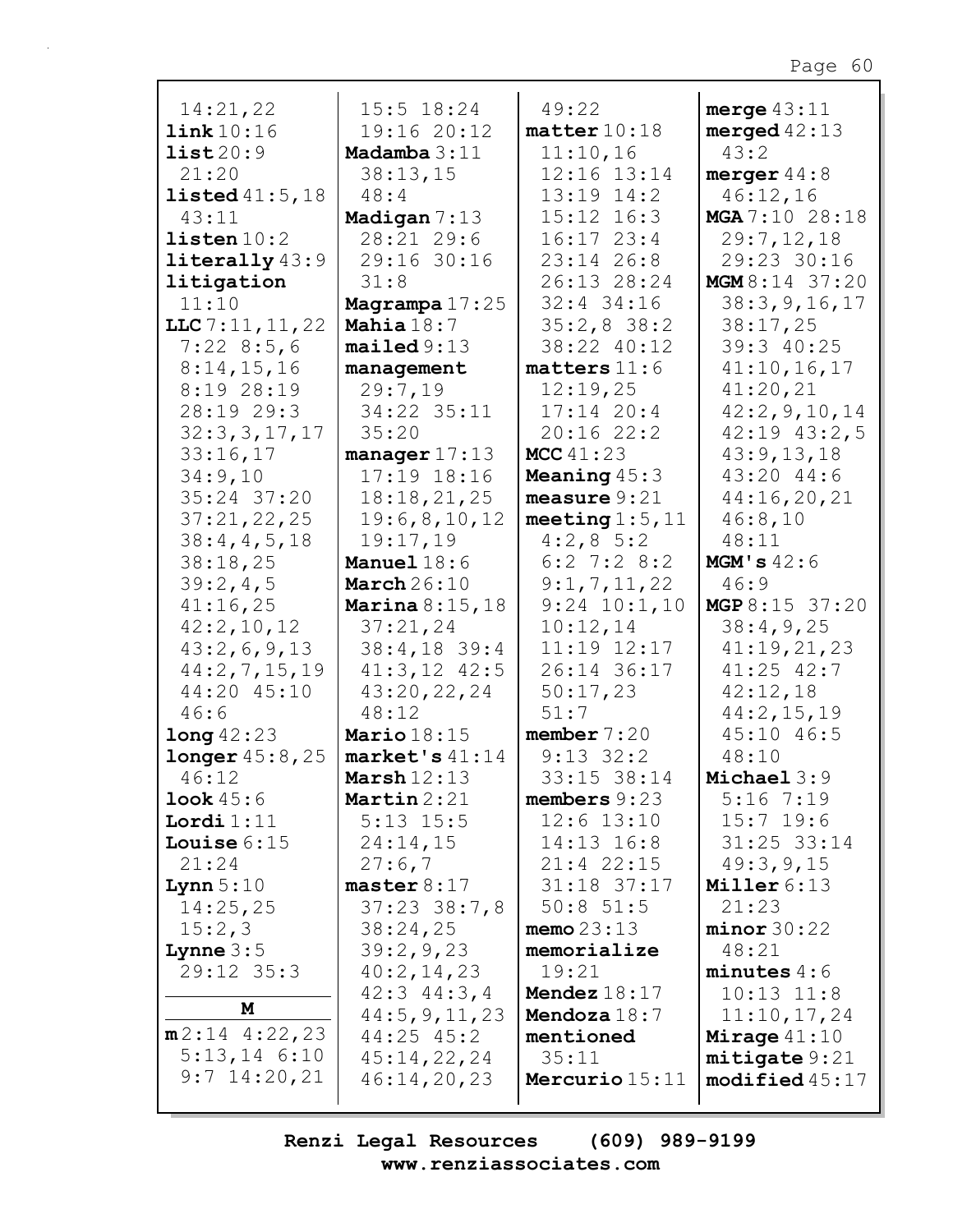| 48:17,17                 | $28:5$ 31:5,15                       | 41:4,11,18             | 34:10,10,23                      |
|--------------------------|--------------------------------------|------------------------|----------------------------------|
| $\text{modify } 47:23$   | 33:12,22                             | 42:18 43:10            | 35:8, 15, 24                     |
| modifying                | 37:4,14                              | 44:12 45:11            | OCR35:4,13,17                    |
| 48:19                    | 49:19 50:5                           | 52:5,23                | <b>OCRM</b> $8:5$ 34:9           |
| Mohican 29:17            | 50:23,25                             | Newman $18:2$          | 34:22 35:5                       |
| 29:22 30:17              | 51:3                                 | <b>Nick</b> 29:13      | 35:11                            |
| Moles $29:13$            | move $11:23$                         | NJ7:10                 | October $4:7,7$                  |
| 30:8                     | $13:3$ $14:6$                        | non $48:22$            | $5:22$ $11:8,9$                  |
| Mollineaux 2:5           | 15:23 16:19                          | <b>Notary</b> 52:4, 23 | 11:18,18,24                      |
| 10:23,24                 | 20:2022:6                            | $\texttt{noted}19:21$  | 17:11, 19, 23                    |
| $12:2$ $13:7$            | 25:527:20                            | 29:19 47:22            | 18:5, 9, 19, 23                  |
| 14:3,10                  | $31:6$ 33:13                         | noting $47:17$         | 19:3,14                          |
| $15:20$ 16:5             | 37:549:20                            | November $1:9$         | 24:18 27:9                       |
| $16:22$ $17:2,3$         | mute 10:17                           | $4:3 \t5:3,23$         | 28:25 30:14                      |
| 20:17,24                 |                                      | $6:3$ 7:3 8:3          | $32:5$ 33:4                      |
| 22:3,11                  | N                                    | 17:11,20               | 38:3                             |
| 23:22 25:16              | n3:15:15                             | 34:17 36:18            | OFFICE $2:11$                    |
| 25:21,22                 | N.J.A.C22:8                          | $47:16$ 52:25          | officer 29:17                    |
| 27:1728:4,9              | 25:14 27:25                          | number12:10            | 29:22 30:17                      |
| 28:10 31:3               | 33:19                                | 14:17 17:10            | offices 1:10                     |
| 31:14 33:21              | N.J.S.A6:21                          | 17:12 19:25            | 50:15                            |
| $33:25$ $34:2$           | 7:14,168:10                          | $21:8$ 22:19           | OP 46:11, 13                     |
| 37:2,13                  | 8:12 22:23                           | 26:528:18              | Open $9:7$                       |
| 38:14 49:17              | 25:8,8,13,14                         | $31:23$ 34:9           | opening $4:5$                    |
| $50:4$ $51:2$            | 27:24,25                             | $37:19$ 43:6           | $9:4$ $41:13$                    |
| moment $40:21$           | 28:21,23                             | 46:748:3               | operate $41:8$                   |
| Montermayor              | 31:9,9,12                            | 50:13                  | 41:11                            |
| 15:4                     | 33:17,18                             |                        | operating                        |
| morning $9:3,19$         | 34:13,15                             | $\mathsf{o}$           | 29:17,22                         |
| $10:20$ $11:7$           | 37:8,9,11                            | o2:1 5:16              | $30:17$ 39:3                     |
| $17:16$ 23:5             | name $10:22$<br><b>NANCE</b> 2:8 9:3 | O'Donnell              | 39:10,23                         |
| 23:18,21                 | narrow 40:13                         | 14:22<br>object24:19   | $40:2, 24$ $42:7$                |
| 24:14 26:19<br>27:629:11 | $40:16$ $45:16$                      | objection              | 43:17 45:15<br>$46:2, 24$ $48:3$ |
| 30:10 32:14              | $need\,40:23$                        | $16:13$ $24:8$         | operations                       |
| $32:24$ 35:6             | 45:15                                | 24:24 27:3             | 23:20 26:21                      |
| 36:11 38:13              | neither 52:10                        | 27:13 30:14            | 42:5                             |
| $47:9$ $49:10$           | 52:13                                | 30:19,23               | operator 43:23                   |
| motion 11:22             | <b>Nelson</b> $5:14$                 | 36:2,19,21             | opportunity                      |
| $12:3$ $13:2,8$          | 15:5                                 | 36:23 47:17            | $9:15$ 47:3                      |
| 14:5,11                  | net 42:23 45:3                       | 48:19                  | Opposed $12:7$                   |
| $15:22$ 16:6             | nevertheless                         | objections             | 13:11 14:14                      |
| 16:18,23                 | 44:19                                | $30:6$ 33:9            | 16:921:5                         |
| 20:19,25                 | new 1:1, 13, 23                      | $36:9$ 48:23           | 22:16 31:19                      |
| $22:5, 12$ 25:4          | $9:8$ 28:19                          | observing $49:9$       | $37:17$ 50:9                     |
| $25:17$ $27:19$          | 29:736:13                            | <b>Ocean</b> $8:6,6$   | 51:6                             |
|                          |                                      |                        |                                  |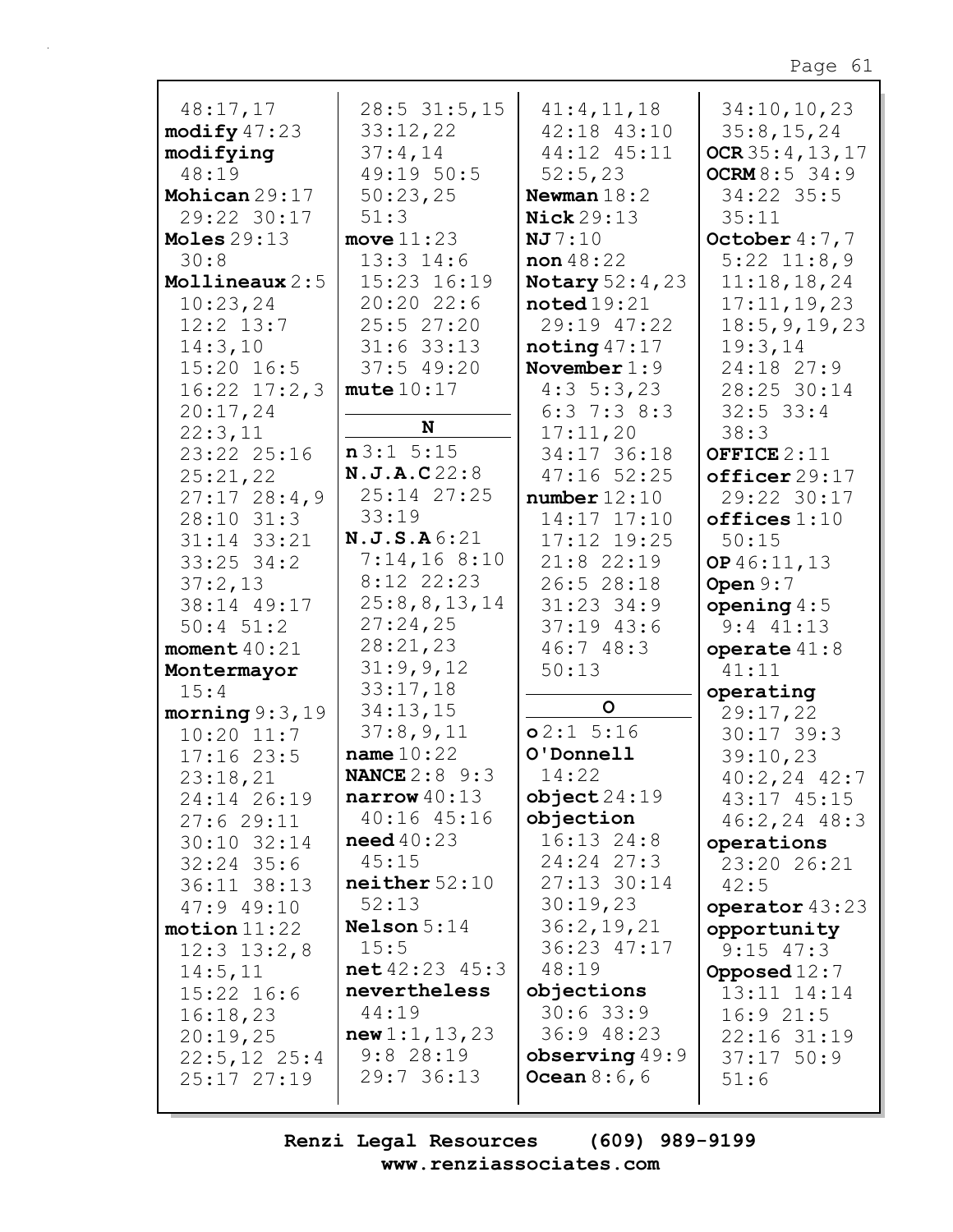| OPRA $2:9$              | 42:25                | 37:9                      | 34:6,736:10          |
|-------------------------|----------------------|---------------------------|----------------------|
| $optimally$ 44:6        | passive $45:3$ , $4$ | Petta $5:16$              | $36:24$ 37:3         |
| option $48:2$           | passively            | 15:7                      | 37:12,15             |
| order20:21              | 42:20                | Phillip $19:5$            | 38:14 47:8           |
| 34:20 45:21             | Pat 3:11 38:15       | phones $10:17$            | 48:25 49:15          |
| $original$ 39:9         | 48:4 49:12           | Pimpinelli                | 49:18 50:3,6         |
| 47:21                   | Patel 5:15 6:9       | $2:14$ $23:3,5$           | 50:9,16,21           |
| originally              | 15:620:12            | 23:6                      | 51:1,4,6             |
| 26:9                    | Patrick 17:13        | place $10:17$             | poker $18:25$        |
| Osterloo-S              | 17:1720:3,5          | 44:11,20,22               | Policicchio          |
| $6:14$ $21:23$          | 21:10,13             | 52:8                      | $8:9$ 34:13,20       |
| outside 35:21           | pay $48:2$           | placed20:8                | 35:16 36:16          |
| owned $41:19$           | pending $6:24$       | 21:19                     | 37:8                 |
| 42:21 44:21             | 23:2,12              | please $9:16$             | portion $50:17$      |
|                         |                      |                           | 50:22                |
| ownership               | penning 25:12        | 10:18,22,23               |                      |
| 43:14,18                | percent35:14         | pleasure 32:12            | position 11:13       |
| 46:5,10                 | 41:19,20             | Pledge $9:17$             | $17:25$ $18:3,8$     |
| owns $42:7$             | 46:9                 | plenary 6:25              | 18:12,14,16          |
|                         | perform 24:21        | $7:5,19$ 23:2             | 18:18,22,25          |
| $\mathbf{P}$            | performs 29:19       | 23:13 25:12               | 19:8, 10, 12         |
| $p1:11$ 3:1,1           | period 19:23         | 26:5, 16, 23              | 19:19 24:3           |
| $4:12$ 5:17             | 20:10                | 27:8,931:24               | 29:21,24             |
| $7:6$ 12:12             | permission           | 32:6,8,9,22               | positions 19:7       |
| $14:25$ $15:2,3$        | 34:24 38:10          | 33:5                      | 19:10,18             |
| 26:6,23                 | 49:8                 | Plousis $2:3$             | 35:21                |
| 27:21                   | permit 6:22          | $9:19$ $11:4,5$           | positively           |
| <b>PAGE</b> $4:4 \ 5:4$ | 22:24 23:11          | 11:20,25                  | 13:15 15:15          |
| $6:4$ 7:4 8:4           | $25:9$ 34:20         | 12:4,7,24                 | possess $41:24$      |
| parent 29:18            | persons $36:15$      | 13:6, 11, 18              | Powell $5:17$        |
| $30:3$ 43:10            | petition 6:16        | $13:25$ $14:4,9$          | 15:8                 |
| <b>part</b> 46:12       | $7:10$ 8:5,14        | $14:14$ $15:18$           | powers $6:23$        |
| participants            | 22:20 23:23          | $15:21$ $16:2,7$          | 22:25 25:10          |
| $9:23$ $10:1,15$        | $24:8$ 25:6          | 16:9, 16, 21              | practical            |
| participating           | 26:10 28:18          | 17:7,820:15               | 40:12 45:7           |
| 42:4                    | 28:25 31:7           | 20:18,23                  | <b>Prange</b> $6:15$ |
| participation           | $32:5$ $34:9,17$     | 21:2,5,25                 | 21:24                |
| 50:17,22                | 36:337:6,20          |                           |                      |
| particular              |                      | 22:4,10,13<br>22:16 24:12 | precluded $42:4$     |
| 39:17,18                | 38:340:4             |                           | present 2:7          |
|                         | 47:749:13            | 25:2,15,18                | $10:24$ $11:2,5$     |
| particularly            | 49:21                | 26:2,327:5                | 38:11                |
| 39:16                   | petitioner           | 27:15,18                  | presentation         |
| parties 23:15           | $29:3$ $35:8$ , $25$ | 28:3,6,14,15              | 29:14                |
| 48:752:12               | 49:6                 | $30:9,25$ 31:4            | president 6:24       |
| partnership             | petitioner's         | 31:13,16,19               | 7:722:25             |
| 46:6,748:3              | 31:10                | 31:22 32:23               | 23:12,19             |
| passed21:17             | petitioners          | 33:10,20                  | 24:3,22              |
|                         |                      |                           |                      |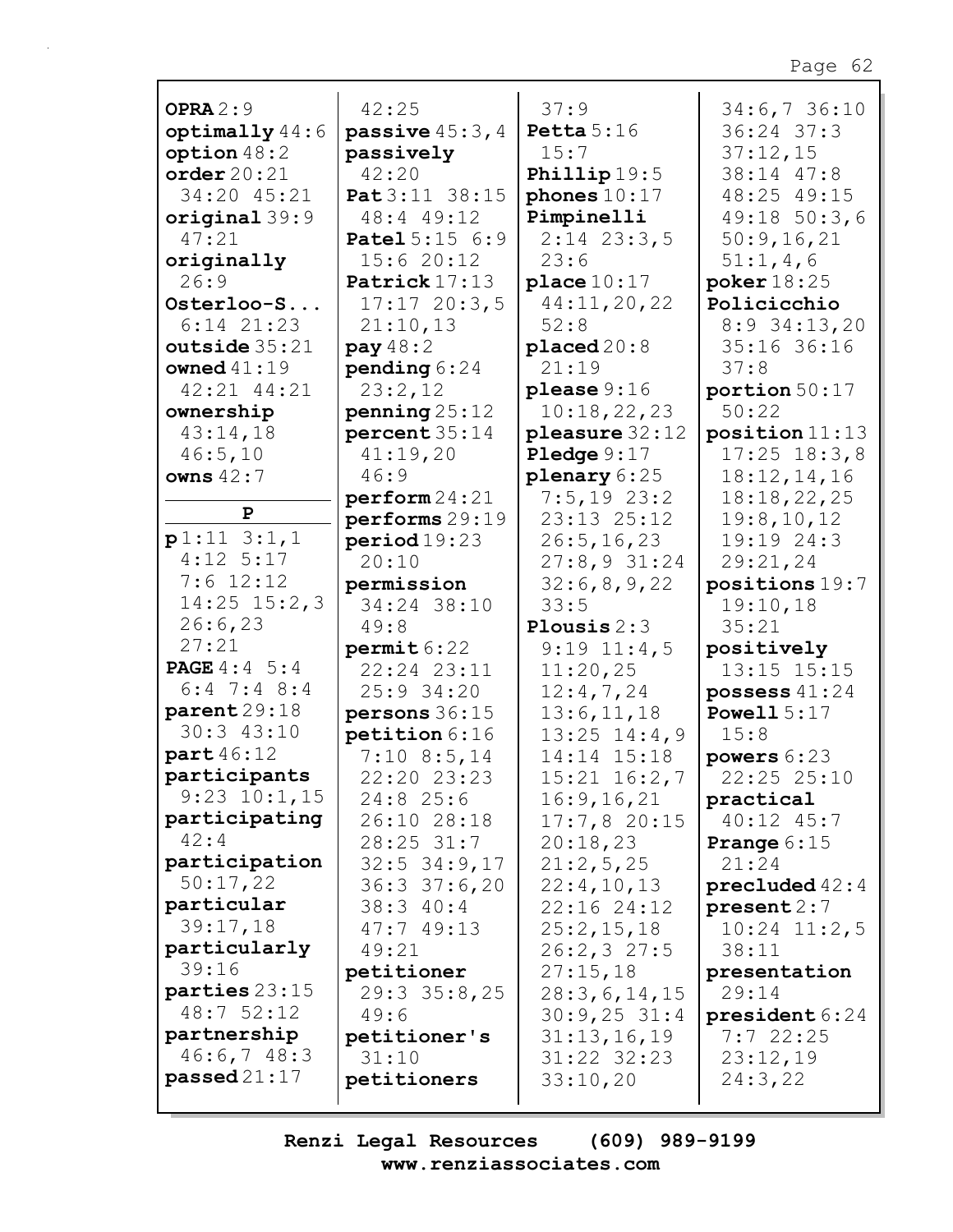| 25:10 26:7                       | 11:19 12:17      | $15:19$ $16:3$         | regarding               |
|----------------------------------|------------------|------------------------|-------------------------|
| 26:20,24                         | 36:17 41:20      | 16:1720:16             | 12:25 13:19             |
| 27:11,22                         | 50:16,21         | 22:2 24:10             | 14:2                    |
| 29:23 30:16                      | 52:4,23          | 25:3 27:15             | <b>Regional</b> $23:19$ |
| 38:15                            | public.com       | 30:731:2               | 26:21                   |
| previously                       | 10:7,9           | 33:11 36:25            | regulations             |
| 39:10 40:10                      | publically       | 47:649:14              | 22:9                    |
| 47:20                            | 41:18 42:18      | 49:16                  | regulatories            |
| primary47:22                     | purchase $35:13$ |                        | 43:3                    |
| <b>PRN</b> $7:17,23$             | 35:14            | $\mathbf R$            | Regulatory              |
| 8:13,20                          | pursuant 5:23    | $r2:1$ 3:1 4:14        | 17:21                   |
| proceed $23:17$                  | $6:20$ 7:14,16   | 5:196:13               | related 8:18            |
| 26:18 29:10                      | 8:10,12          | 12:13 21:23            | $37:24$ 42:8            |
| $32:13$ $38:12$                  | $17:12$ $22:8$   | 52:1                   | relative 52:11          |
| process $13:23$                  | 22:23 25:7       | race $17:25$           | 52:13                   |
| $\texttt{program} 2:8$           | 28:21,23         | Rakesh $19:8$          | relief20:14             |
| 11:14                            | 29:631:9         | rate $18:2, 7, 13$     | 20:21 24:7              |
|                                  | 34:13,14,21      | 19:11,19               | 36:4,847:6              |
| properties<br>38:17 41:16        | $37:8$ 42:24     | ratification           | 47:17 49:21             |
| 42:2,10,12                       |                  | $4:6$ 11:17            | remain $48:6$ , 8       |
| 42:14,20                         | Q                | ratify $11:24$         | 48:18                   |
|                                  | qualification    | $\texttt{read } 9:4$   | remaining               |
| 43:2,6,9,13<br>$44:7,15$ 46:5    | $4:11,21$ 6:25   | real 41:22             | 12:19 15:14             |
| 46:10                            | $7:6,19$ 12:11   | 42:747:15              | remains $43:23$         |
|                                  | 14:19 16:15      | really $40:12$         | 44:11,20,22             |
| proposed $48:17$<br>protect 9:22 | $16:20$ $23:2,9$ | 40:16,17               | 48:6,13                 |
| provide $38:21$                  | 24:2,20          | 43:19 45:12            | remand 13:21            |
| 41:23                            | $25:12$ 26:6     | 45:19 46:15            | 13:22 14:7              |
| provided $10:3$                  | 26:11,15,16      | reason $43:16$         | remember $10:18$        |
| $10:16$ 31:11                    | 26:23 27:10      | received $32:20$       | remote $1:6$            |
| 37:11                            | $31:25$ $32:7,8$ | Recited $9:18$         | 9:25                    |
| provision                        | $32:10$ 33:6     | recommend              | remotely 9:20           |
| 39:19,21                         | qualificat       | 13:16,23               |                         |
| 40:8,8,11,18                     | 23:13            | 20:14                  | Renee $5:14$<br>15:5,6  |
| 45:17,20                         | qualified        | recommenda             | rent $45:7$             |
| 47:24 48:17                      | 27:22 32:22      | 12:21 13:21            | <b>RENZI</b> $1:20$     |
| provisions                       | 33:15 35:17      | 13:22 23:14            | repeat $10:7$           |
| 39:17,18,20                      | $36:17$ $41:2$   | recommended            | $\texttt{report27:8}$   |
| 46:18 48:5                       | 45:24            | 15:16                  | $30:5$ 32:19            |
| 48:16                            | qualifier        | recommending           | 33:4                    |
| public 1:5, 11                   | $12:19$ $15:13$  | $27:9$ 33:5            | reported $13:15$        |
| $4:2,8\ 5:2$                     | 16:13            | recommends             | $15:15$ 32:7            |
| $6:2$ 7:2 8:2                    | Queen $11:13$    | 21:22                  | Reporter 1:17           |
| $8:21$ $9:1,5,6$                 | questions        | $\texttt{record10:23}$ | 52:4                    |
| 9:7,13,23                        | 11:21 12:25      | $23:17$ 49:3           | REPORTING $1:21$        |
| 10:2,5,5,8                       | $13:19$ $14:2$   | reordered10:13         | representing            |
|                                  |                  |                        |                         |
|                                  |                  |                        |                         |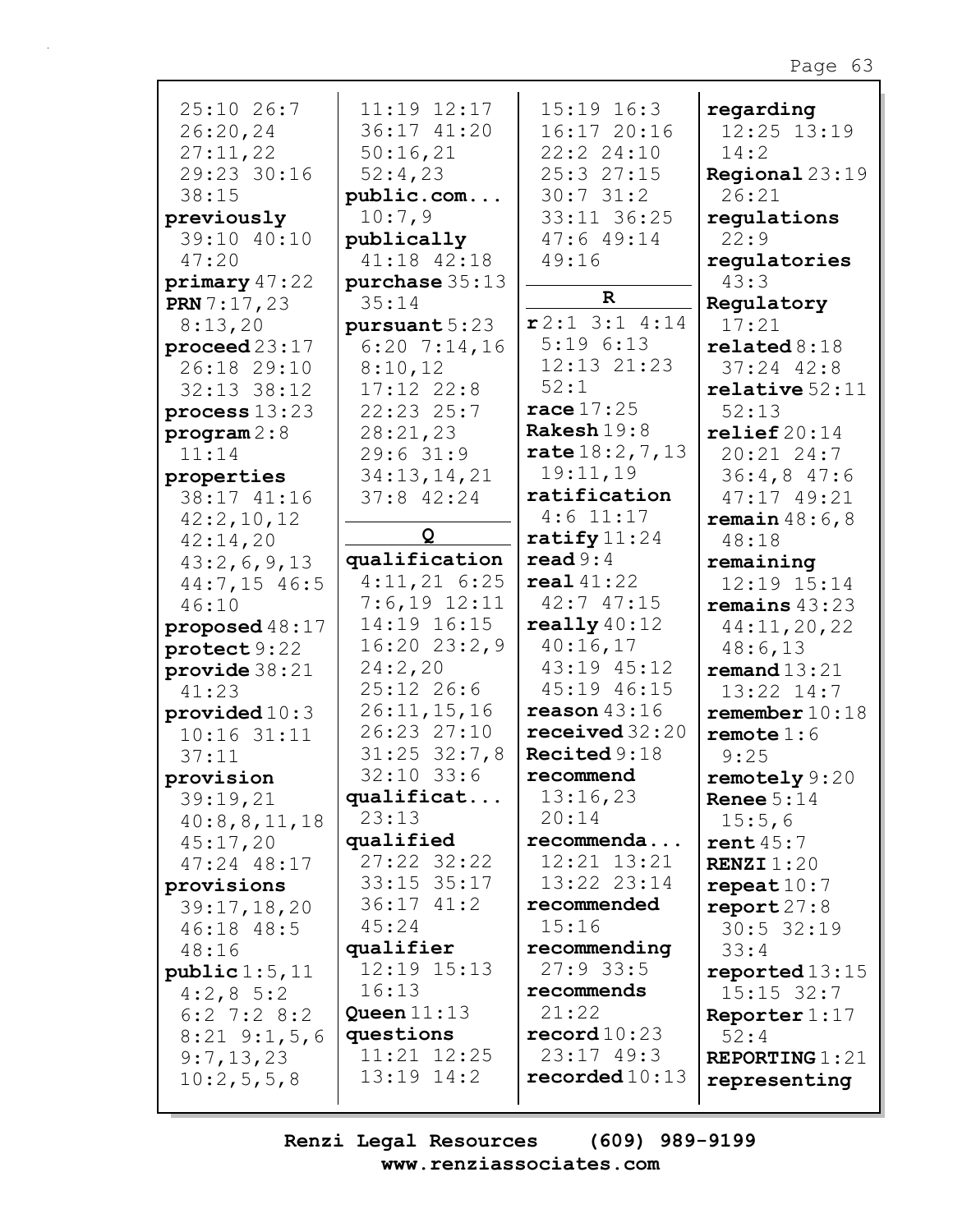| $35:7,24$ 49:3                  | 46:25 48:21                | 36:22 48:21                  | 28:3,531:13                    |
|---------------------------------|----------------------------|------------------------------|--------------------------------|
| request $20:21$                 | $48:24$ 50:2               | Ricci $4:16$                 | $31:15$ $33:20$                |
| 24:7,927:3                      | 50:13                      | 12:14                        | 33:22 37:12                    |
| 29:2,4 30:15                    | Resort $8:7$               | Richardson                   | $37:14$ 50:3,5                 |
| 30:22 31:10                     | 34:11 35:15                | $2:20$ 47:9,10               | 51:1,2                         |
| $32:9$ 36:3,4                   | Resorts $18:4$             | 50:11                        | Secretary $2:13$               |
| 37:10 38:23                     | 18:14 29:9                 | right 41:23                  | 9:9                            |
| 45:13 46:22                     | 29:20 38:16                | Rivin $5:18$                 | Sections 39:16                 |
| 47:6,13                         | $38:17$ $41:2$             | 15:8,12                      | security $6:24$                |
| requested $20:8$<br>20:14 21:19 | 41:17 42:10<br>43:18 44:16 | 16:12<br>Robert $5:5,9$      | 18:11,17,21<br>19:8 23:2,12    |
| 26:11 36:4                      | 44:22 46:8                 | 14:22,24                     | 24:3,22                        |
| 47:17 48:20                     | <b>RESOURCES 1:20</b>      | roles $34:22$                | 25:11                          |
| 48:21 49:21                     | respect 15:15              | roll 16:24                   | seeking $26:10$                |
| requesting                      | 39:14                      | 25:19 28:7                   | $32:6$ 34:18                   |
| 47:18                           | respectfully               | 33:23                        | 35:18 38:6                     |
| requests $6:5$                  | 24:727:3                   | Rome $35:7$                  | Senator 9:7                    |
| 20:2,13                         | 36:4                       | Room 1:11                    | senior $2:14$                  |
| require $35:21$                 | response $30:13$           | Rothschild                   | 7:723:2,7                      |
| 39:17                           | 47:16                      | 32:16                        | 26:6, 24                       |
| required $17:15$                | restated 8:17              | ROUTE $1:22$                 | 27:10,22                       |
| 19:24 35:19                     | $37:23$ 38:6               | rulings $49:24$              | 38:15                          |
| 46:18                           | 38:24 40:2                 | S                            | sent10:6,8                     |
| requirement<br>7:168:11         | 44:13 45:14<br>46:20,23    | s3:14:13                     | separate $41:17$<br>separately |
| 28:23 30:20                     | 49:22                      | 5:11,206:14                  | 12:18 15:13                    |
| 31:11 34:14                     | resubmission               | 12:12,13                     | serve $7:7,20$                 |
| 36:22 37:10                     | 16:14                      | 15:3 18:21                   | 23:11 26:6                     |
| 40:23                           | resubmissions              | 21:23                        | 26:11,24                       |
| requirements                    | 15:14,17                   | Sacco $3:7$                  | 27:10,22                       |
| 39:25 40:6                      | resubmitted                | 23:18,19                     | $31:25$ 33:6                   |
| requires $29:24$                | $4:19$ $14:18$             | 26:19,20                     | 33:15 34:20                    |
| residency $7:15$                | 15:24 16:20                | 28:16                        | service $48:9$                 |
| $8:11$ 28:22                    | review11:10                | safety $9:22$<br>Salute 9:18 | $s$ ervices $1:21$             |
| 30:2,20                         | $17:13$ $20:4,7$           | Sara $2:18$                  | 29:19                          |
| $31:11$ $34:14$                 | 21:16,18                   | 36:12                        | session $11:7,8$<br>11:950:14  |
| 34:19 35:20<br>36:22 37:10      | 23:3 46:24<br>47:3         | $\texttt{Scafario19:6}$      | set 47:12                      |
| resolution                      | reviewed12:20              | schedule 9:11                | 49:24 52:8                     |
| $5:24$ $17:12$                  | 13:14,16                   | $\mathbf{second}\,11:25$     | shareholder                    |
| $23:15$ $24:6,9$                | 15:14,16                   | $12:3$ $13:6,8$              | 44:16                          |
| 24:24 26:22                     | $20:13$ 24:5               | $14:9,11$ $16:4$             | shareholders                   |
| 27:2,4,13,21                    | 24:23 26:22                | 16:6,21,23                   | 41:20                          |
| $30:5, 21$ 33:8                 | $27:2,12$ 30:4             | 20:23,25                     | <b>Shea</b> $15:10$            |
| $33:14$ $36:2,7$                | $30:21$ $33:8$             | 22:10,12                     | shift18:11,15                  |
| 36:9,23                         | $35:25$ 36:7               | 25:15,17                     | 18:17,21,25                    |
|                                 |                            |                              |                                |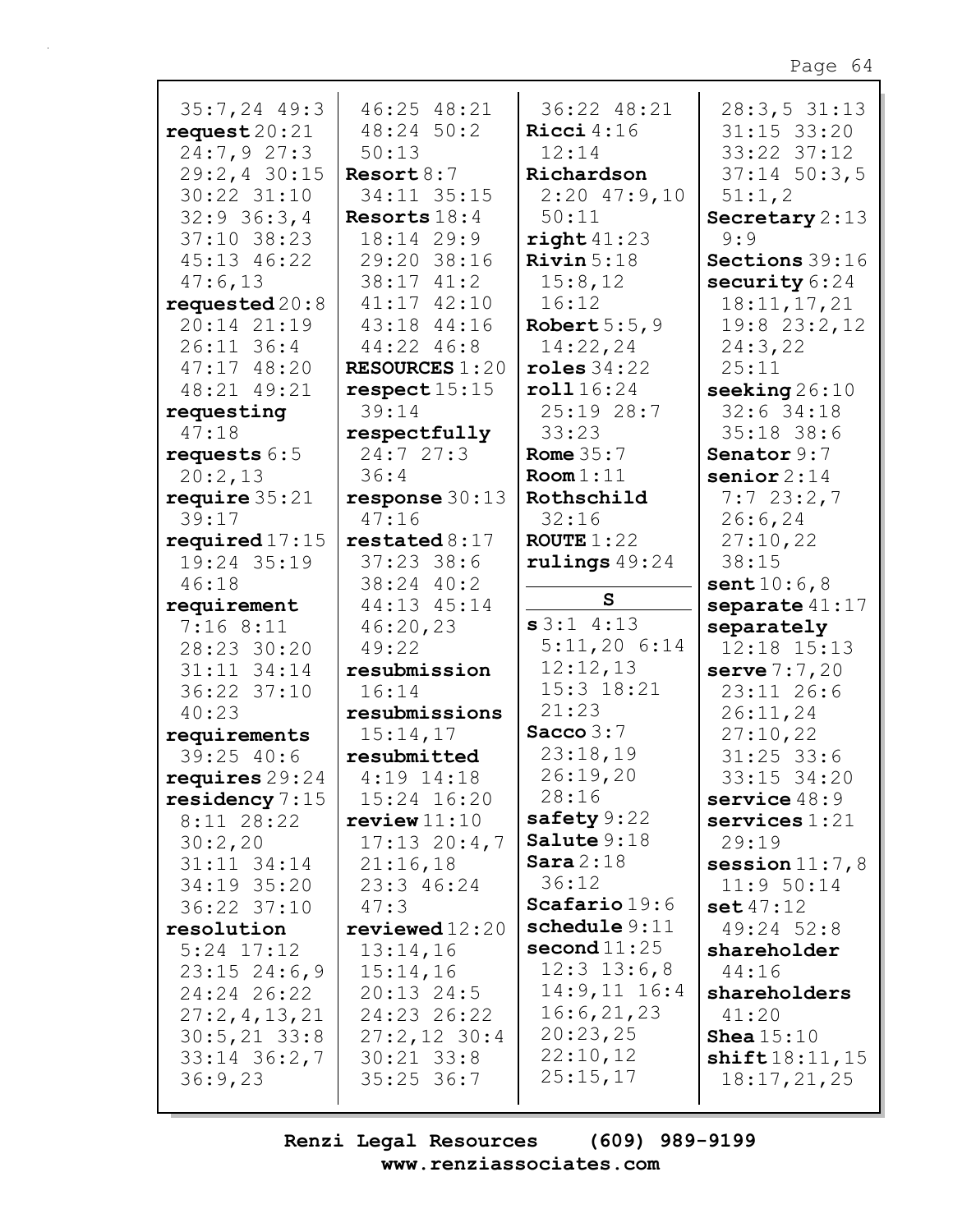| 19:8, 9, 12, 19            | 40:20                  | $17:25$ $18:8$                | term $42:23$                |
|----------------------------|------------------------|-------------------------------|-----------------------------|
|                            | Stephanie 18:2         | 18:11                         | termination                 |
| side 43:17,19<br>sign 12:7 | 18:12                  | SUPERVISOR/                   | 39:20 40:8                  |
|                            | <b>Stock</b> $41:4,18$ | 2:8                           | 48:16                       |
| significantly<br>47:2      | 42:18 43:11            |                               | testimony $52:6$            |
|                            |                        | support 11:14<br>surveillance | Thank $10:19$               |
| simply $47:6$              | strategic $7:8$        | $18:7$ 19:9                   |                             |
| $s$ it $44:8$              | 26:7,25                |                               | $12:9$ $13:13$              |
| sits $43:6$                | 27:11,23               | survive $43:14$               | 14:16 16:11                 |
| 44:17                      | sub39:10               | T                             | $17:9$ 19:24                |
| sitting $44:6$             | 48:13                  | $T2:3$ 18:11                  | 20:521:7                    |
| 44:17                      | subject $40:4$         | $19:17$ $52:1,1$              | 22:18 24:11                 |
| slide43:5,15               | 42:23 49:7             |                               | 24:12,25                    |
| $43:17$ $44:2$             | 49:25                  | table19:6,17                  | 25:226:4                    |
| sliding $43:10$            | sublease 8:18          | take $13:24$                  | 27:4,5,13                   |
| slight45:23                | $37:23$ 38:7           | taken $52:7$                  | 28:16,17                    |
| slightly $40:11$           | 39:3,6,23              | Tammy $5:17$                  | 30:7,23                     |
| 45:17                      | 40:3,15,24             | 15:7,8                        | 31:21,22                    |
| Smith $18:25$              | 45:15 46:24            | Taylor $18:21$                | 32:22,23                    |
| sorry $13:20$              | $47:14$ $48:8$         | technical                     | 33:934:8                    |
| Spa41:13                   | 48:14 49:23            | 45:19 46:15                   | $35:9,22$ 36:9              |
| $\texttt{speaking} 10:19$  | submission             | technology $1:6$              | 36:23 37:18                 |
| specialist                 | 16:12                  | 9:25                          | 47:748:24                   |
| 11:15                      | submit 39:25           | TEL $1:24$                    | 48:25 49:15                 |
| Sportsbook                 | submitted              | temp $36:17$                  | 50:10,11                    |
| 18:3,13                    | 30:21                  | temporarily                   | thanks $49:11$              |
| spread $9:21$              | subscribers            | 35:17                         | <b>Theresa</b> $23:3$ , $6$ |
| SQUARE $1:23$              | 9:13                   | temporary 6:19                | thereto 36:2                |
| staff $12:20$              | subsidiaries           | 7:12,188:8                    | <b>Thomas</b> $6:20$        |
| 13:15 15:16                | $42:7, 24$ $43:7$      | $17:23$ $18:5,9$              | 22:23 23:10                 |
| 17:2020:13                 | 43:13 46:9             | 18:19,23                      | 24:2,2025:7                 |
| 21:21 23:13                | subsidiary             | 19:3,15                       | three $14:17$               |
| 48:22 49:12                | 41:25 42:13            | 22:22 23:9,9                  | $21:13$ 22:7                |
| <b>State</b> $1:1$ $9:10$  | 43:12 44:21            | $23:25$ 24:2                  | ticket $18:3, 13$           |
| 52:5,23                    | substance              | 24:19 25:6                    | time $10:10, 11$            |
| stated $32:18$             | $32:21$ $47:4$         | 26:11,15                      | $21:13$ $32:21$             |
| Statehouse                 | substantive            | 28:20 29:5                    | $42:17$ 52:8                |
| 9:10                       | 48:22                  | 29:25 30:15                   | today $9:20$                |
| statement $4:5$            | substantively          | $31:7,24$ 32:6                | 35:18 36:16                 |
| 9:4                        | 40:11                  | 34:11,18                      | 38:20,23                    |
| states $41:8$              | SUITE $1:22$           | 35:19 36:20                   | 40:22 44:23                 |
| stating $24:18$            | $S$ ullivan $5:19$     | 37:6                          | 45:13                       |
| statutory 48:5             | 15:9,9                 | tenant $39:2$                 | TOLL $1:24$                 |
| stay $43:8$                | sum 46:22              | 44:23,25                      | Tommy $19:11$               |
| stenograph                 | summarized             | 48:11,14                      | top $43:6$ $44:14$          |
| 52:7                       | 49:12                  | <b>Tennessee</b> $1:12$       | 44:17,18                    |
| step $38:20$               | supervisor             | <b>TERESA</b> $2:14$          | Torres $11:11$              |
|                            |                        |                               |                             |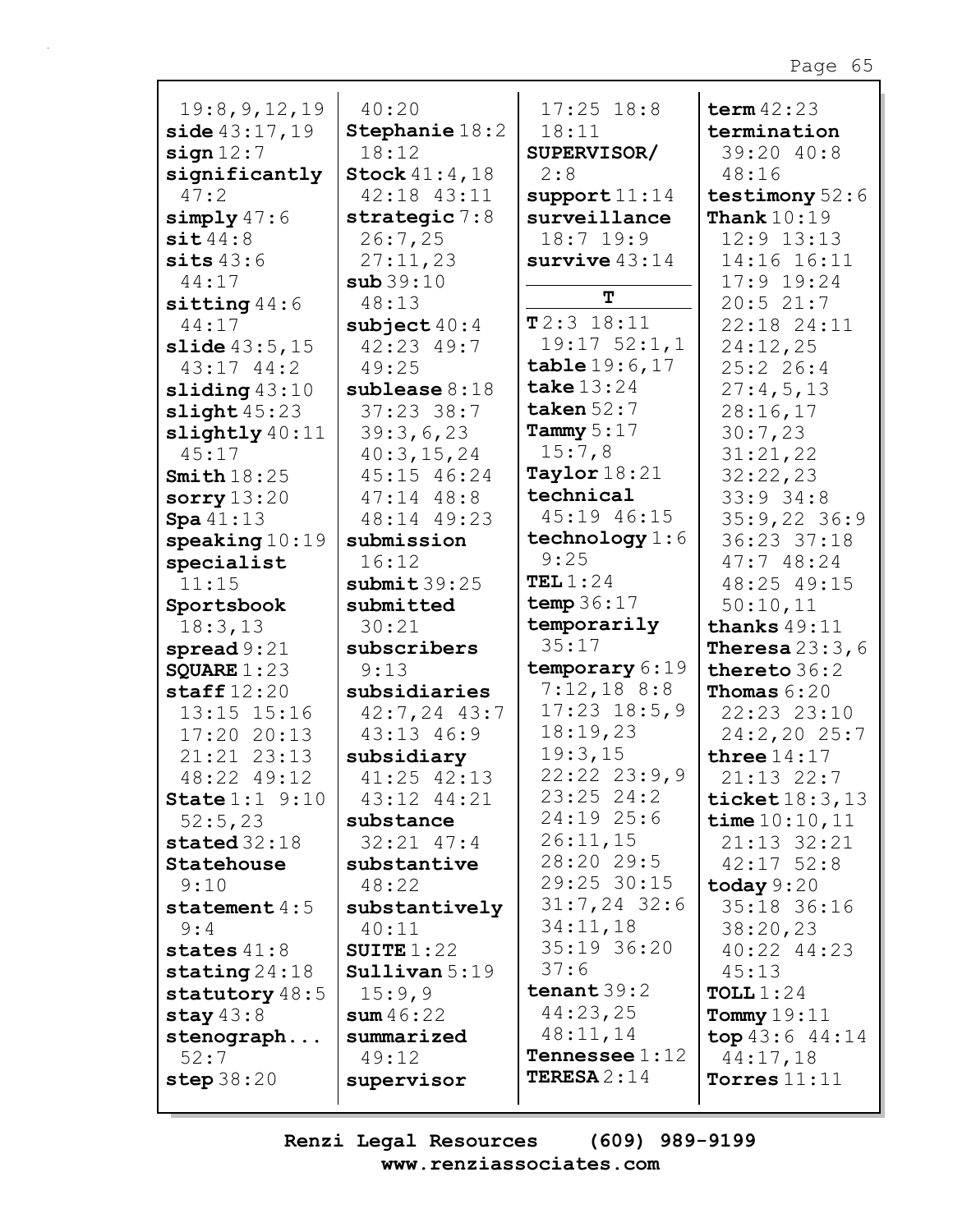| 18:12                          | Vegas $45:8$<br>versus $11:11$ | $30:6$ 35:18           | $\mathbf 0$               |
|--------------------------------|--------------------------------|------------------------|---------------------------|
| Tracey $18:20$<br>Tracy $2:20$ | <b>vice</b> $2:4 \t6:23$       | 43:8<br>we've $43:4$   | 0221152:4                 |
| $6:14$ $21:23$                 | $7:7$ 10:21,25                 | 48:20                  | 084011:13                 |
| 47:10                          | $17:4$ 22:25                   | web $10:16$            | 086901:23                 |
| traded $41:19$                 | 23:11,19,21                    | website $10:3$         | $\mathbf{1}$              |
| 42:19                          | 24:3,22                        | 10:14                  |                           |
| $\texttt{Tran} 19:18$          | 25:10,23                       | Webster $15:3$         | 14:611:1                  |
| transaction                    | 26:7, 20, 24                   | <b>Wednesday</b> $1:9$ | 27:25 28:25<br>107:1831:1 |
| 38:8 42:12                     | 27:10,22                       | 50:14                  | $31:23$ $32:1$            |
| 42:16,25                       | 28:11 34:3                     | Welcome $9:19$         | $33:1$ $52:25$            |
| 45:5,6                         | 38:14,15                       | well-known             | $10:321:14$ 4:3           |
| transcribed                    | <b>VICI 38:8</b>               | 41:9                   | 5:36:37:3                 |
| 10:12                          | 42:13,13,17                    | wholly $44:21$         | $8:3$ 9:2                 |
| transcript                     | $42:20$ $43:3$                 | wish $9:14$            | 10007:2132:2              |
| 52:6                           | 43:12 44:8                     | wishes $49:6$          | $32:17$ $33:7$            |
| Trenton 9:10                   | $44:17$ $49:4$ , 5             | Woodall $4:17$         | 33:16                     |
| Tribal 30:18                   | VICI's $42:24$                 | 12:15,18               | 104B39:16                 |
| triple $42:23$                 | <b>VIDEOGRAPHY</b>             | 13:14,21,22            | 114:6,68:5                |
| 45:3                           | 1:21                           | 14:8                   | 34:1,935:1                |
| TropAC $23:12$                 | view30:2                       | world $41:10$          | 36:1                      |
| Tropicana 6:16                 | <b>vote</b> $4:4 \ 5:4$        | world's $41:6$         | 11:221:14                 |
| $6:17$ 18:8                    | $6:4$ 7:4 8:4                  | Worton $15:10$         | 51:8                      |
| 19:2 22:20                     | 15:13 16:24                    | writer/sup             | 124:9,98:14               |
| 22:21 23:24                    | $25:19$ 28:7                   | 18:3,13                | $37:1,19$ 38:1            |
| 24:4,23                        | 33:23                          | writing $48:7$         | 39:1 40:1                 |
| 25:11                          |                                | www.RLReso             | $41:1$ $42:1$             |
| true $52:6$                    | W                              | 1:25                   | $43:1$ $44:1$             |
| Tyrone $19:5$                  | W2:8,123:2                     | X                      | $45:1$ $46:1$             |
| U                              | $5:8,10$ 14:24                 |                        | $47:1$ $48:1$             |
|                                | 14:25                          | XI 52:4                | 49:1 50:1                 |
| ultimately<br>44:14            | waive $31:11$<br>37:10         | Y                      | 134:711:8,9               |
| unchanged $40:9$               | waiver $7:15$                  | year $42:9$            | 11:18                     |
| 46:21                          | 28:22 30:2                     | years $20:10$          | $13:69C-2.6$              |
| <b>units</b> $46:3,11$         | 30:20 35:20                    | yesterday $47:2$       | 25:14 33:19               |
| $46:13$ $48:3$                 | 36:21                          | York $41:4, 18$        | $13:69C-2.7$              |
| unsuitability                  | waivers $8:11$                 | 42:18 43:11            | 28:2                      |
| 47:25                          | 34:14,19                       | 45:11                  | 13th11:24                 |
| upcoming $35:14$               | <b>Walk</b> $8:6$ 34:10        | <b>YouTube</b> $10:4$  | 144:7,19                  |
| use 9:25 41:24                 | 34:23 35:8                     | <b>Yvette</b> $19:17$  | 11:18 26:14<br>14th 11:24 |
| 46:12                          | 35:24                          |                        | 154:1926:10               |
|                                | wanted $40:20$                 | z                      | 32:5                      |
| $\mathbf v$                    | 49:9                           | Zoda $5:20$            | $175:21$ 42:15            |
| Vargas $6:10$                  | wasn't $45:24$                 | 15:10                  | $17 - 01 - 11 - 11 - C$   |
| 20:12                          | we're 29:25                    |                        | $5:24$ $17:12$            |
|                                |                                |                        |                           |